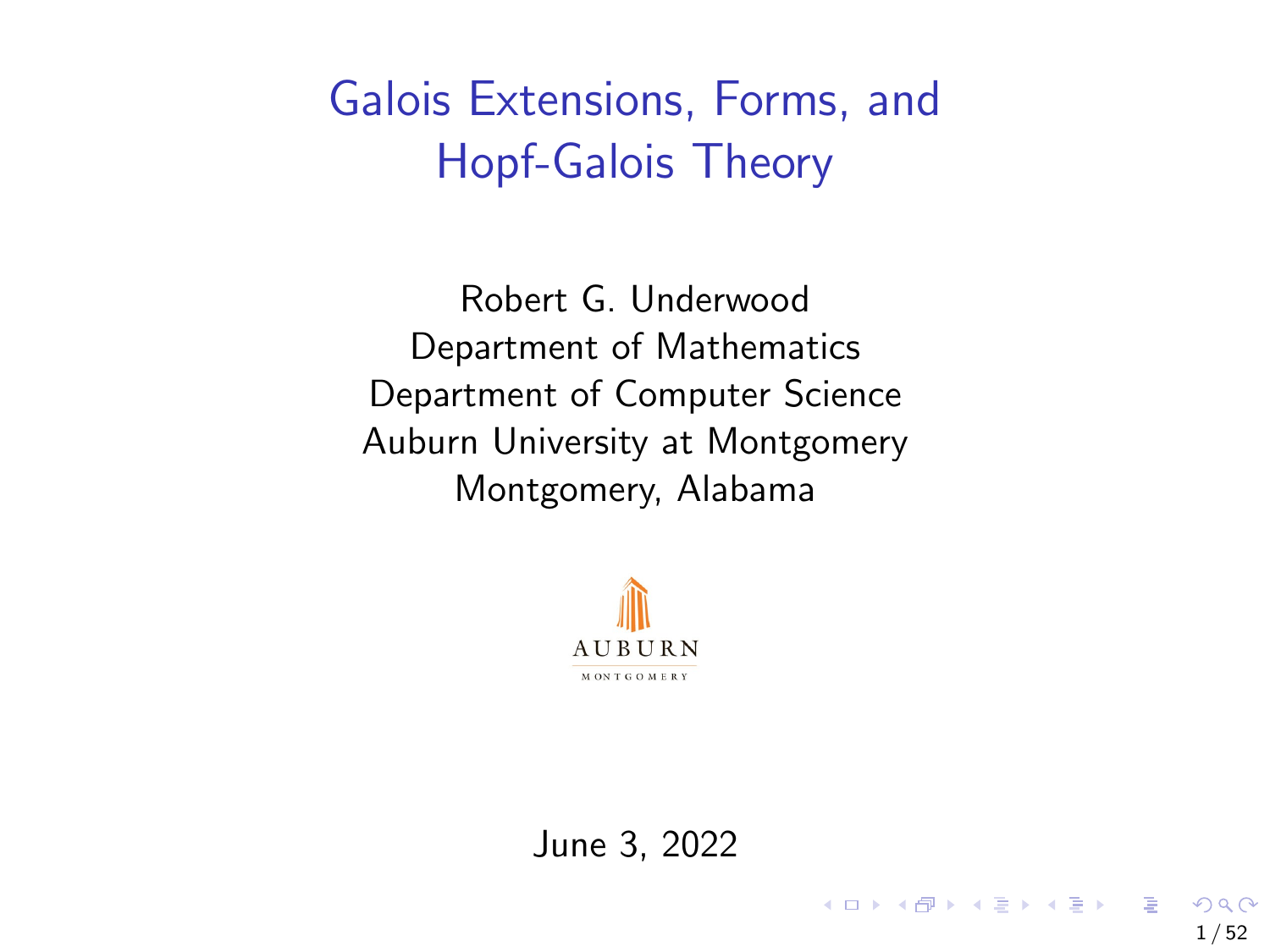# **Contents**

- 1. Introduction
- 2. Galois Extensions
- 3. Hopf Algebras
- 4. Galois Extensions and Forms of  $R[N]$
- 5. Connection to Hopf-Galois Theory
- 6. The Hopf Algebra Isomorphism Problem

K ロ ▶ K @ ▶ K ミ ▶ K ミ ▶ │ 글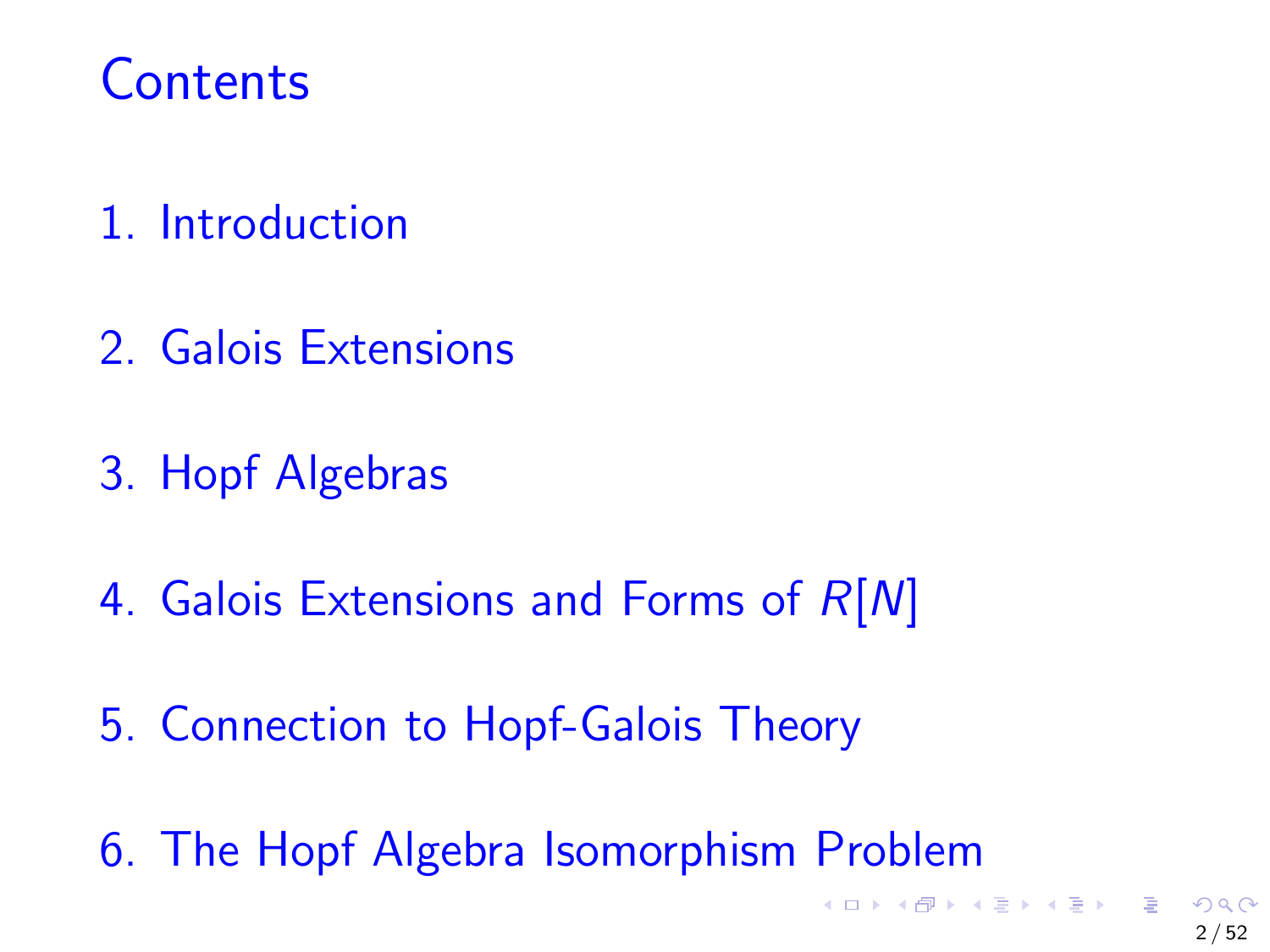## 1. Introduction

Hopf-Galois theory, specifically, the study of Hopf-Galois structures on Galois extensions of number fields, was introduced by C. Greither and B. Pareigis in the paper [\[GP87\]](#page-53-0) as a way of generalizing classical Galois theory.

Since the appearance of this important paper, Hopf-Galois structures have been studied extensively by many authors, including N. Byott, L. Childs, T. Crespo, C. Greither, A. Koch, T. Kohl, D. Muñoz, A. Rio, P. J. Truman, S. Taylor, and U.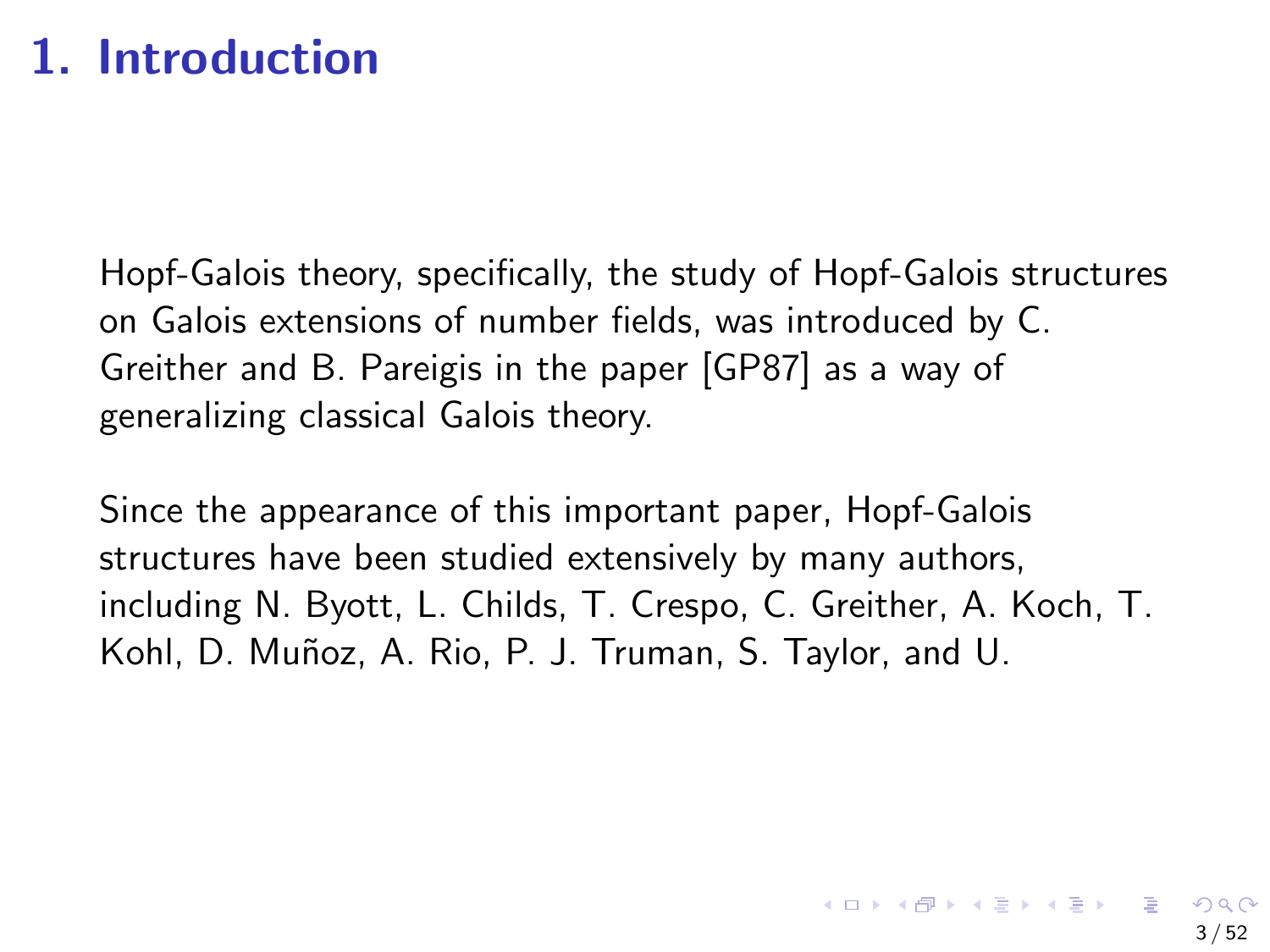Some of these researchers have focused on the following problem: Given a (classical) Galois extension of number fields  $E/K$ , enumerate the number of Hopf-Galois structures on  $E/K$  of each possible type N.

Other authors have addressed the question: How does one determine the Hopf algebra isomorphism classes of the Hopf algebras that arise from the Hopf-Galois structures on a Galois extension of number fields?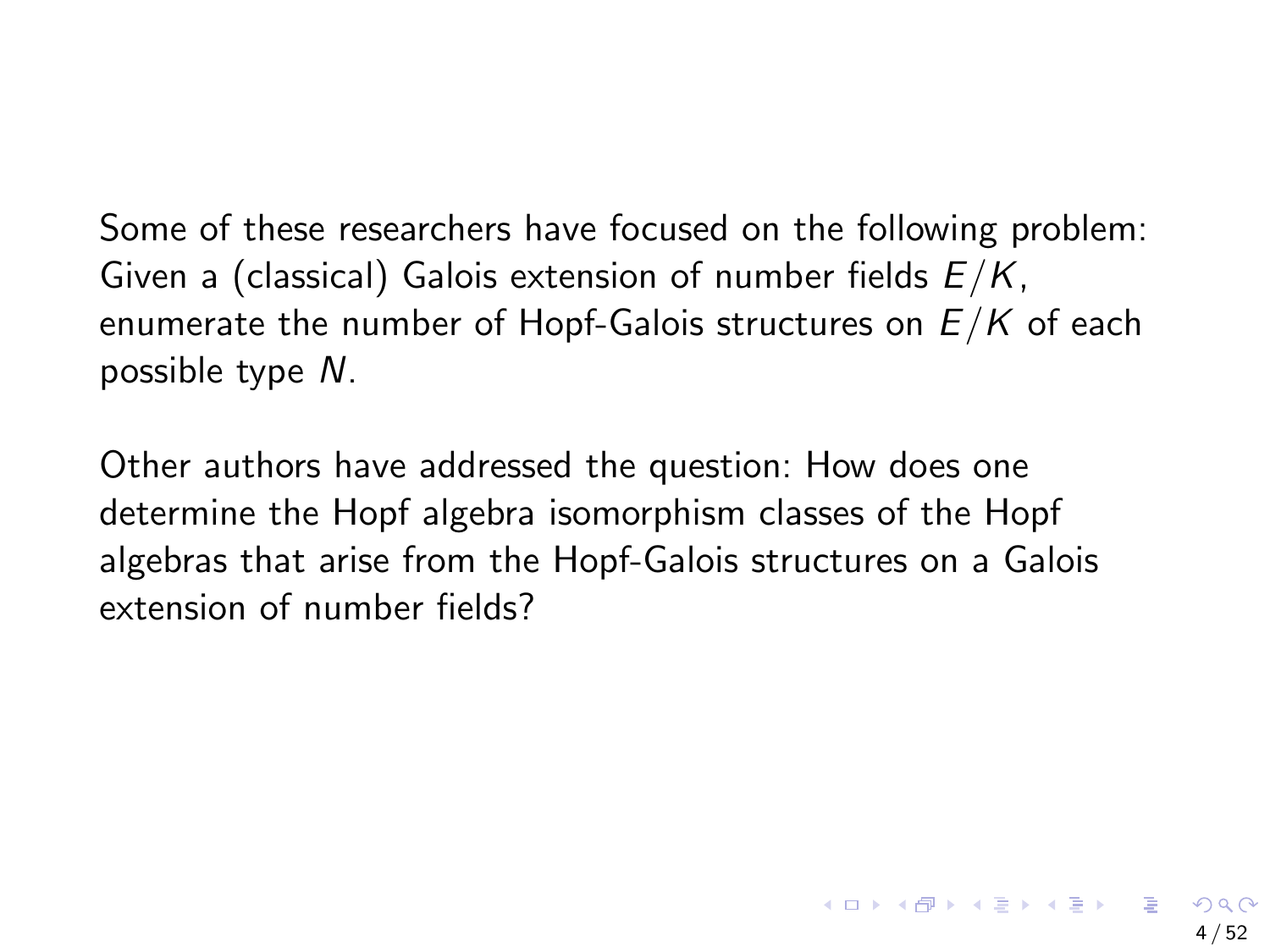In this talk we show how the bijection of  $R$ . Haggenmüller and  $B$ . Pareigis [\[HP86\]](#page-53-1)

$$
\Theta: \mathcal{G}al(R, F) \to \mathcal{F}orm(R[N])
$$

from the collection of Galois extensions to the collection of forms of the Hopf algebra  $R[N]$ , is related to the Hopf algebra isomorphism problem.

This is joint work with Timothy Kohl.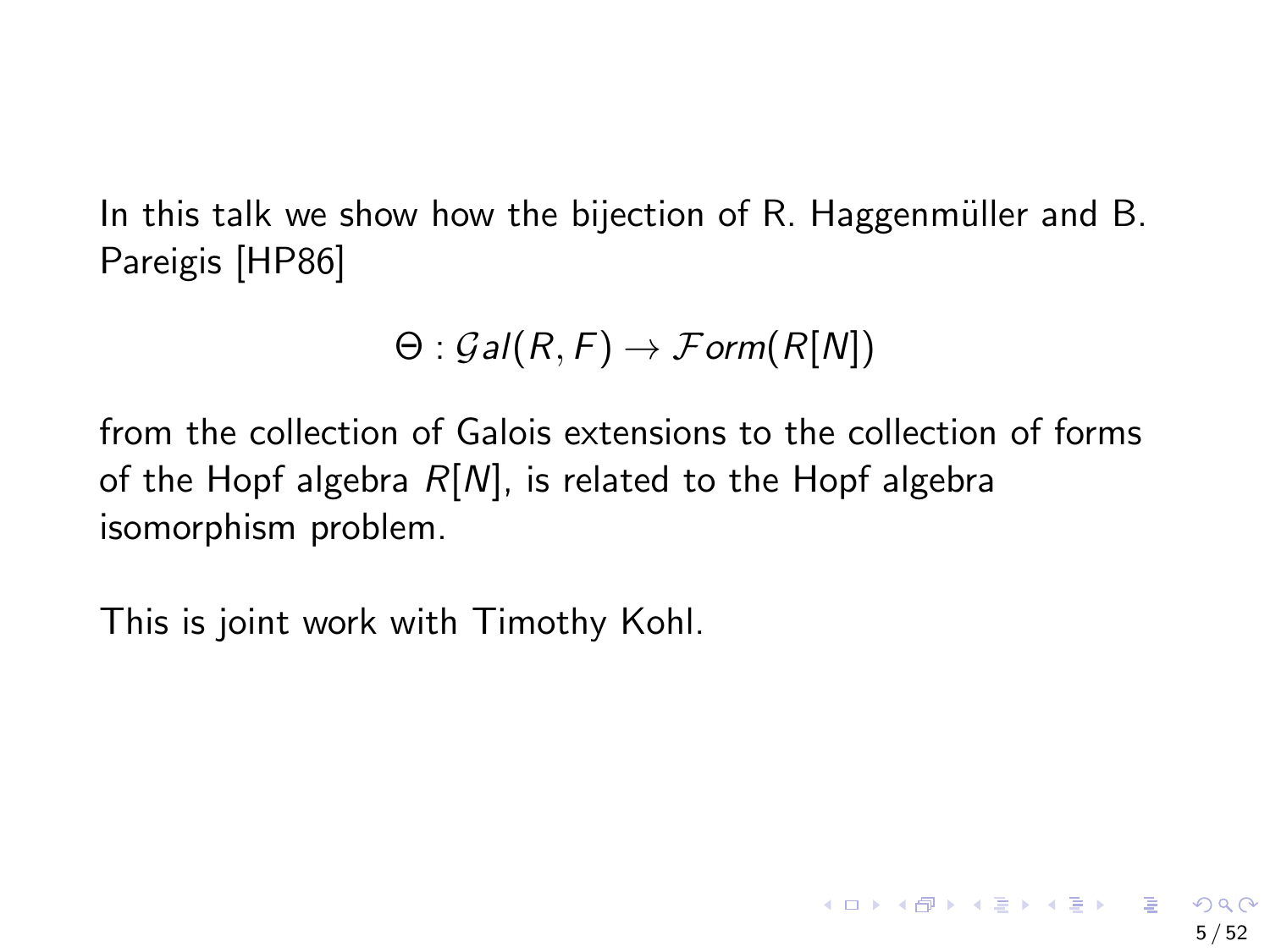Let  $R$  be a commmutative ring with unity. The notion of a Galois extension of R is due to M. Auslander and O. Goldman  $[AG59]$ .

Let A be a commutative R-algebra. Let  $\text{End}_R(A)$  denote the R-algebra of R-linear maps  $\phi : A \rightarrow A$ .

Let  ${\rm Aut}_R(A)$  denote the group of R-algebra automorphisms of A and let F be a finite subgroup of  ${\rm Aut}_R(A)$ . Let  $D(A, F)$  denote the collection of sums  $\sum_{\mathcal{g}\in\mathcal{F}}a_{\mathcal{g}}\mathcal{g}$ ,  $a_{\mathcal{g}}\in\mathcal{A}$ .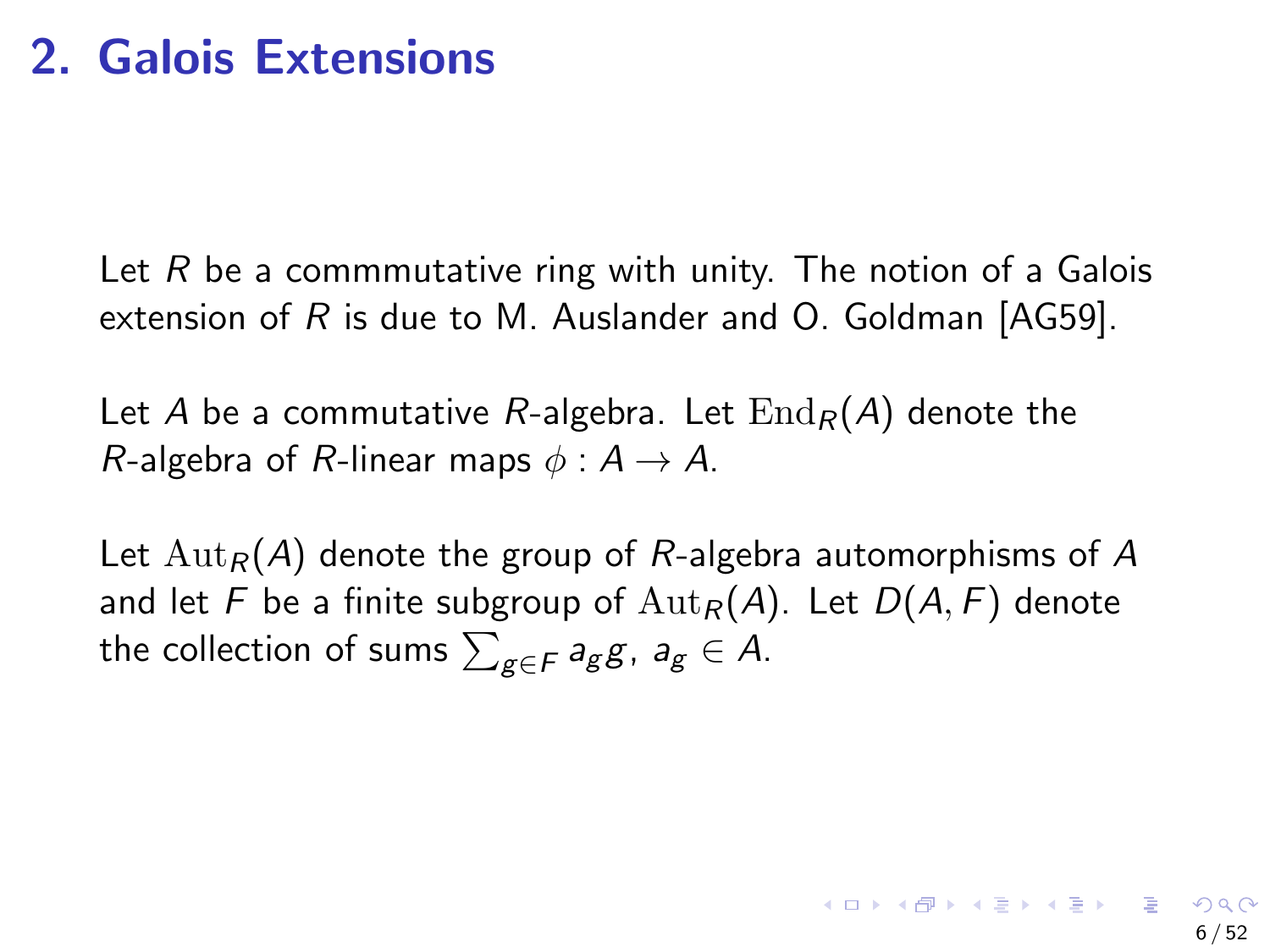On  $D(A, F)$  endow an R-module structure: For  $r \in R$ ,  $r(\sum_{g\in\mathcal{F}}a_g g)=\sum_{g\in\mathcal{F}}ra_g g.$ 

Define a multiplication on  $D(A,F)$ : For  $\sum_{g\in F}a_g g$ ,  $\sum_{h\in G}b_hh\in D(A,F)$ , let

$$
(\sum_{g\in F}a_g g)(\sum_{h\in F}b_h h)=\sum_{g,h\in F}a_g g(b_h)gh,
$$

where  $gh$  is the group product in  $F$ .

The resulting R-algebra  $D(A, F)$  is the **crossed product algebra** of A by F.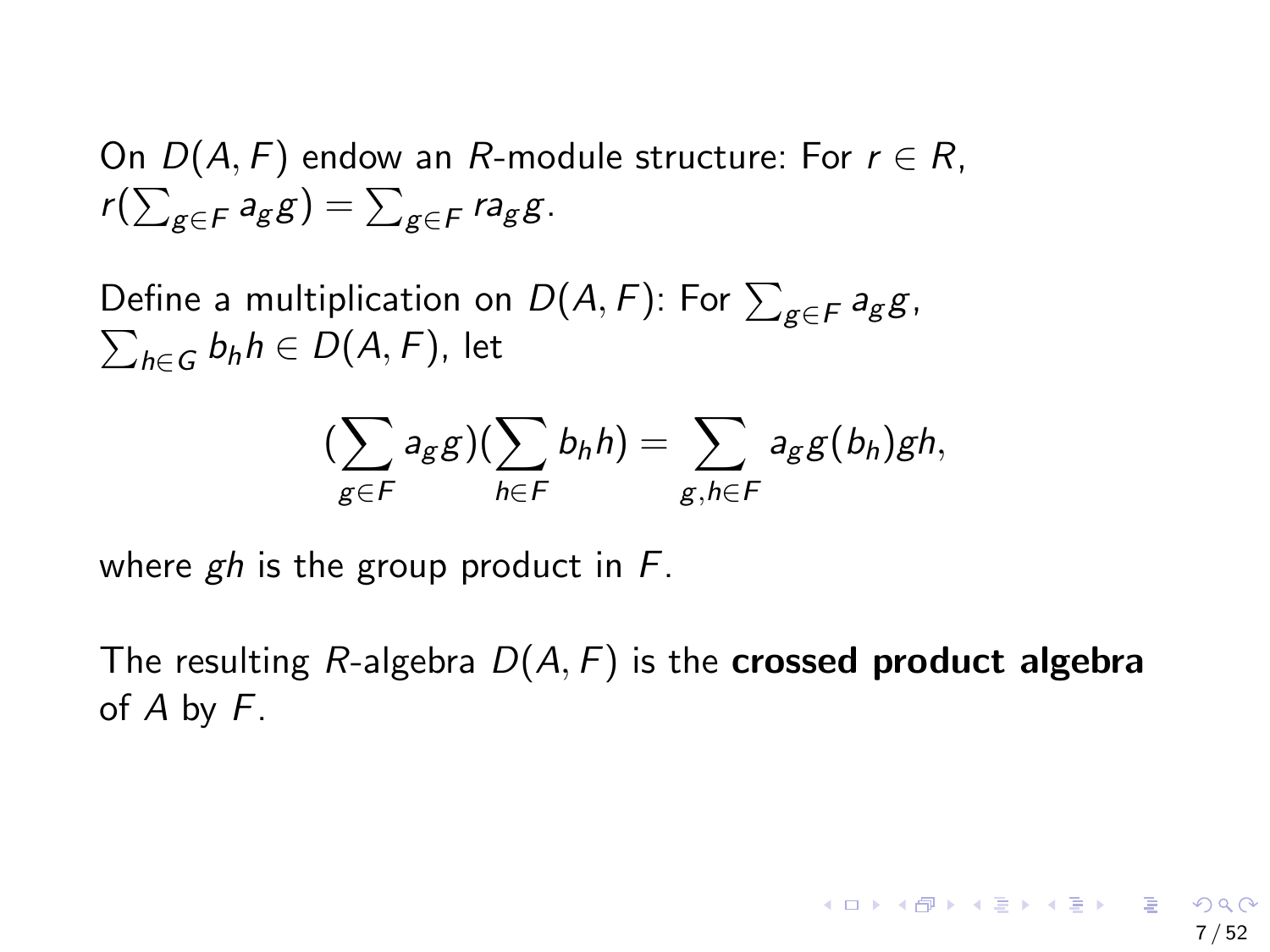Let

$$
j:D(A,F)\to\operatorname{End}_R(A)
$$

be the map defined as

$$
j(\sum_{g\in F}a_gg)(t)=\sum_{g\in F}a_gg(t),
$$

for  $a_g, t \in A$ . Then j is a homomorphism of R-algebras since j is R-linear and

$$
j(ag \cdot bh)(t) = j(ag(b)gh)(t)
$$
  
=  $ag(b)g(h(t))$   
=  $ag(bh(t))$   
=  $(j(ag) \circ j(bh))(t),$ 

for  $a, b, t \in A$ ,  $g, h \in F$ .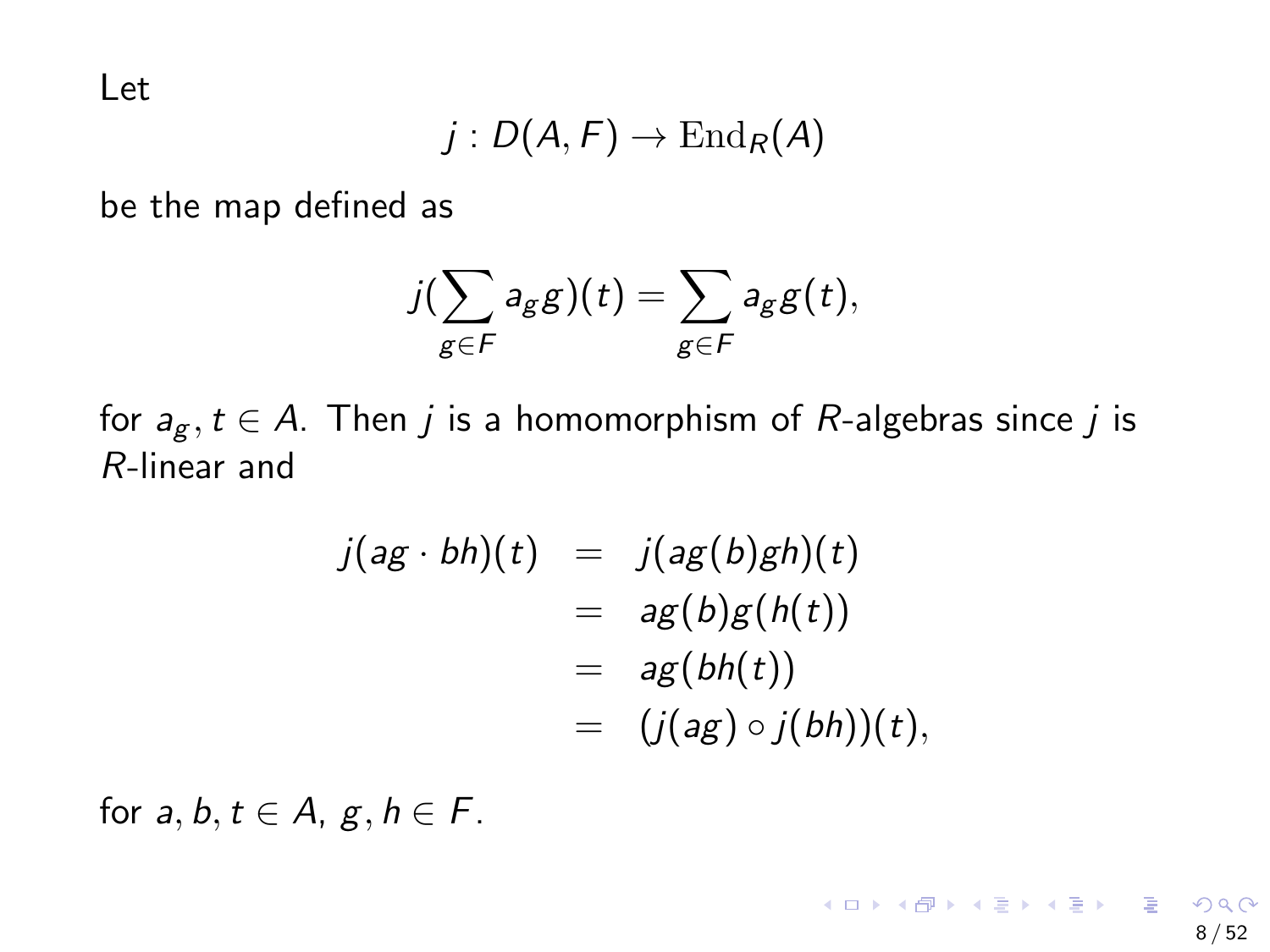The question of whether  *is an <i>isomorphism* of *-algebras* determines whether A is a Galois extension.

### Definition 2.1.

Let  $R$  be a commmutative ring with unity and let  $A$  be a commutative  $R$ -algebra. Then A is an  $F$ -Galois extension of R if

(i) A is a finitely generated, projective module over  $R$ ,

(ii) the map

$$
j:D(A,F)\to\operatorname{End}_R(A)
$$

defined as

$$
j(\sum_{g\in F}a_g g)(x)=\sum_{g\in F}a_g g(x),
$$

for all  $x \in A$ ,  $a_g \in A$ , is an isomorphism of R-algebras.

П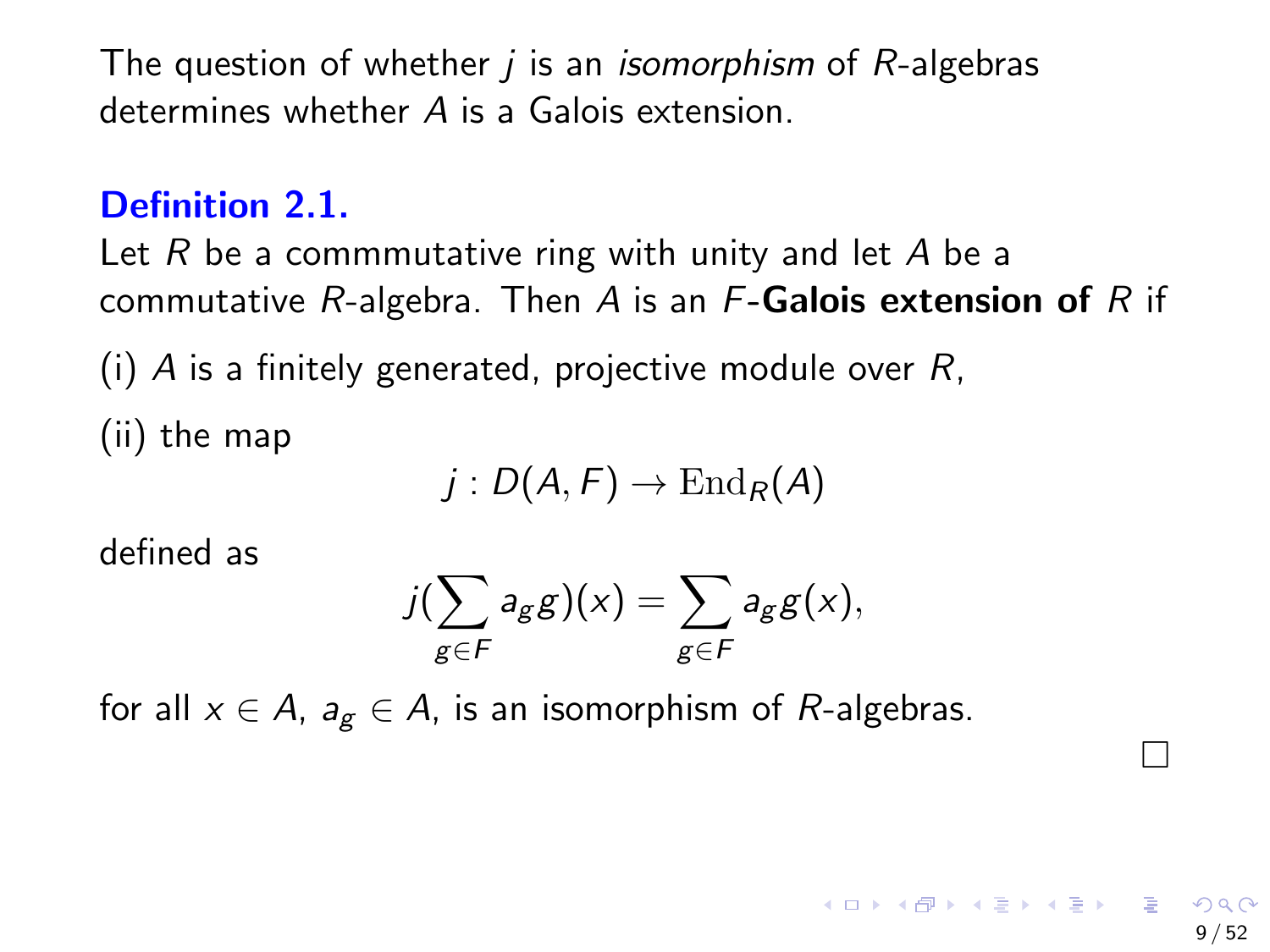The notion of F-Galois extension generalizes the usual definition of a Galois extension of fields.

### Example 2.2.

Take  $R = K$ , where K is a finite field extension of Q. Let L be a (classical) Galois extension of  $K$  with group  $G$ . Then  $\mathrm{Aut}_\mathcal{K}(L)=\mathcal{G},\ L^\mathcal{G}=\mathcal{K},$  and  $L$  is separable over  $\mathcal{K}.$  Thus by [\[CHR65,](#page-52-1) Theorem 1.3, (a) $\Leftrightarrow$  (c)], the map

 $j: D(L, G) \to \text{End}_K(L)$ 

defined as  $j(a_{g}g)(x) = a_{g}g(x)$ , for  $a_{g}$ ,  $x \in L$ ,  $g \in G$ , is an isomorphism of  $K$ -algebras. Thus  $L$  is a  $G$ -Galois extension of  $K$ .

 $\Box$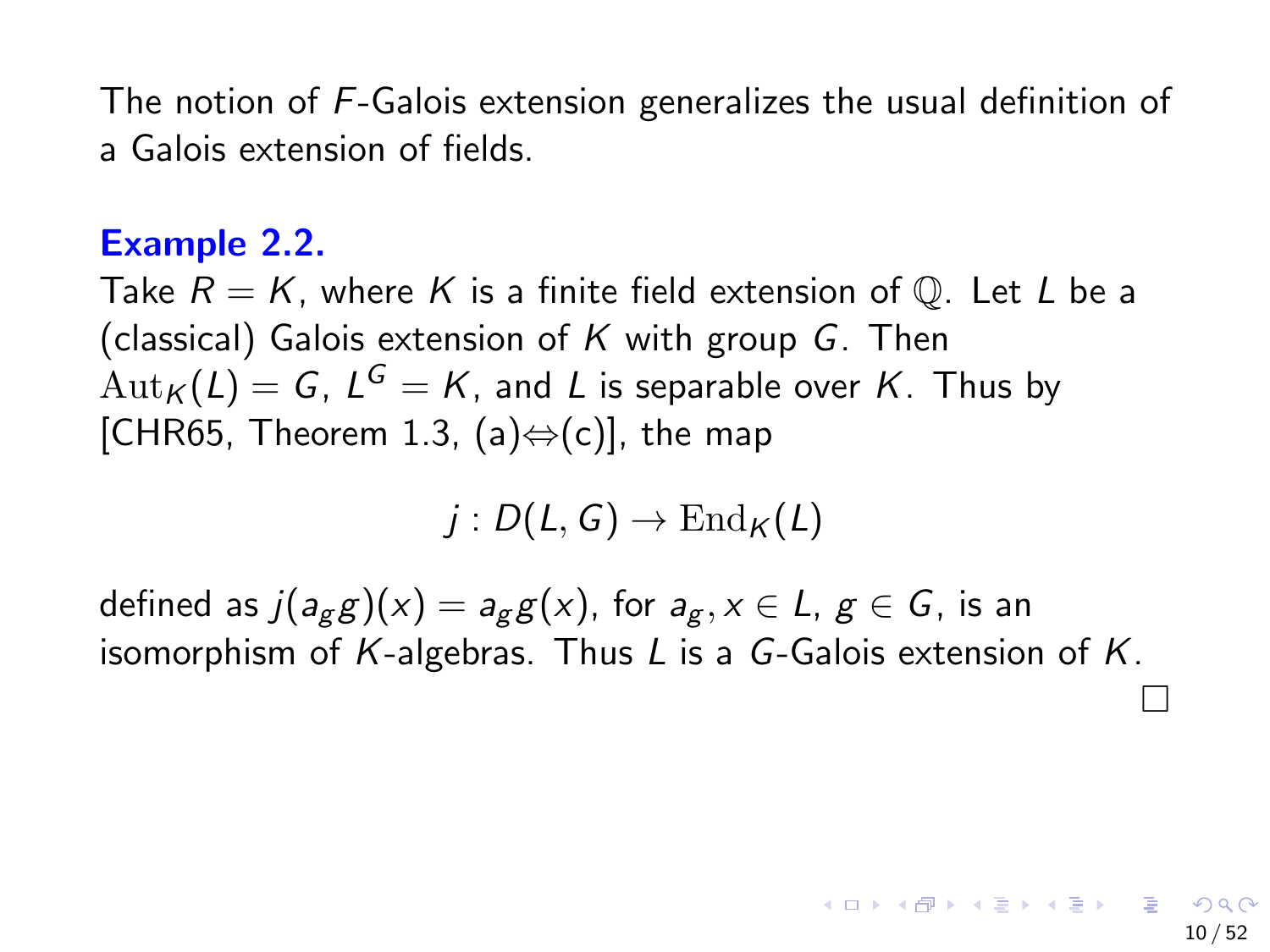Let A, A' be F-Galois extensions of R. Then A is isomorphic to  $A'$  if there exists an isomorphism of commutative  $R$ -algebras

$$
\psi:A\to A'
$$

for which  $\psi(g(x)) = g(\psi(x))$  for all  $g \in F$ ,  $x \in A$ .

We let  $Gal(R, F)$  denote the set of isomorphism classes of F-Galois extensions of R.

There is a trivial object in  $Gal(R, F)$ . Let  $\mathrm{Map}(F, R)$  denote the R-algebra of maps  $\phi : F \to R$ . Then  $\{\phi_g\}_{g \in F}$ , with  $\phi_g(h) = \delta_{g,h}$ ,  $g, h \in F$ , is an R-basis for  $\text{Map}(F, R)$ . We have

$$
\mathrm{Map}(F,R)=\bigoplus_{g\in F}R\phi_g\cong\underbrace{R\times R\times\cdots\times R}_{|F|}.
$$

◆ロメ ◆御メ ◆唐メ ◆唐メン唐 11 / 52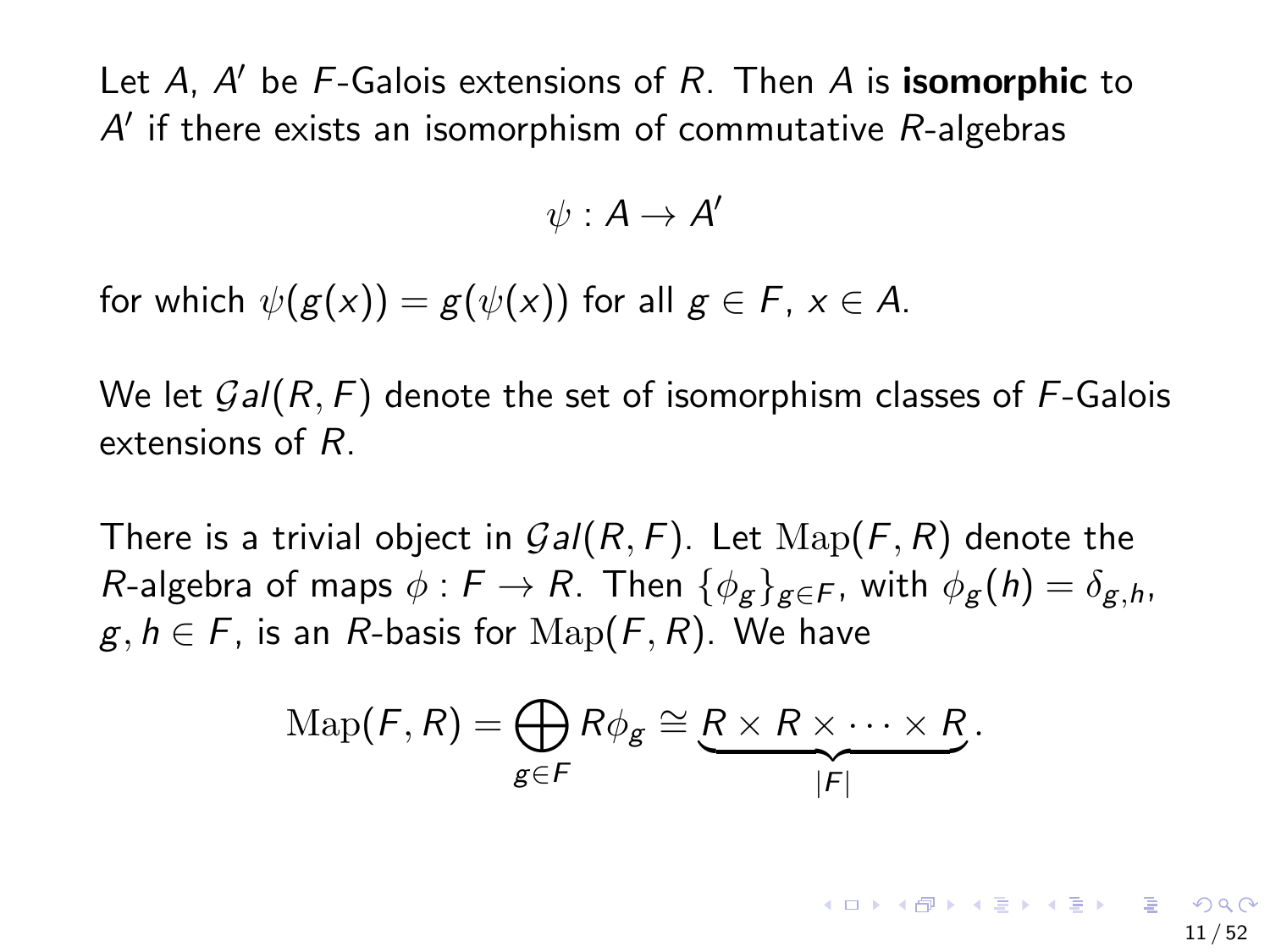There is an action of F on  $\text{Map}(F, R)$  given as

$$
g(\phi)(h) = \phi(g^{-1}h)
$$

for  $g, h \in F$ ,  $\phi \in \text{Map}(F, R)$ . For the basis element  $\phi_h$ , we have

$$
g(\phi_h)(k) = \phi_h(g^{-1}k) = \delta_{h,g^{-1}k} = \delta_{gh,k} = \phi_{gh}(k),
$$

for all  $k \in F$ , thus  $g(\phi_h) = \phi_{gh}$ . Through this action, F is a finite subgroup of  $\text{Aut}_R(\text{Map}(F, R))$ .

**Proposition 2.3.** The commutative R-algebra  $\text{Map}(F, R)$  is an F-Galois extension of R.

*Proof.* Since  $\text{Map}(F, R)$  is free over R of rank  $|F|$ , condition (i) of Definition 2.1 holds. For (ii), we first show that  $R = \text{Map}(F, R)^F$ . Since  $\mathit{F} \leq \mathrm{Aut}_\mathcal{R}(\mathrm{Map}(\mathit{F}, \mathit{R}))$ , we have  $\mathcal{R} \subseteq \mathrm{Map}(\mathit{F}, \mathit{R})^\mathcal{F}$ . For the reverse containment, let  $\phi=\sum_{\mathcal{g}\in\mathcal{F}} r_{\mathcal{g}}\phi_{\mathcal{g}}\in\mathrm{Map}(\mathcal{F},\mathcal{R})$  for  $r_{\mathcal{g}}\in\mathcal{R}.$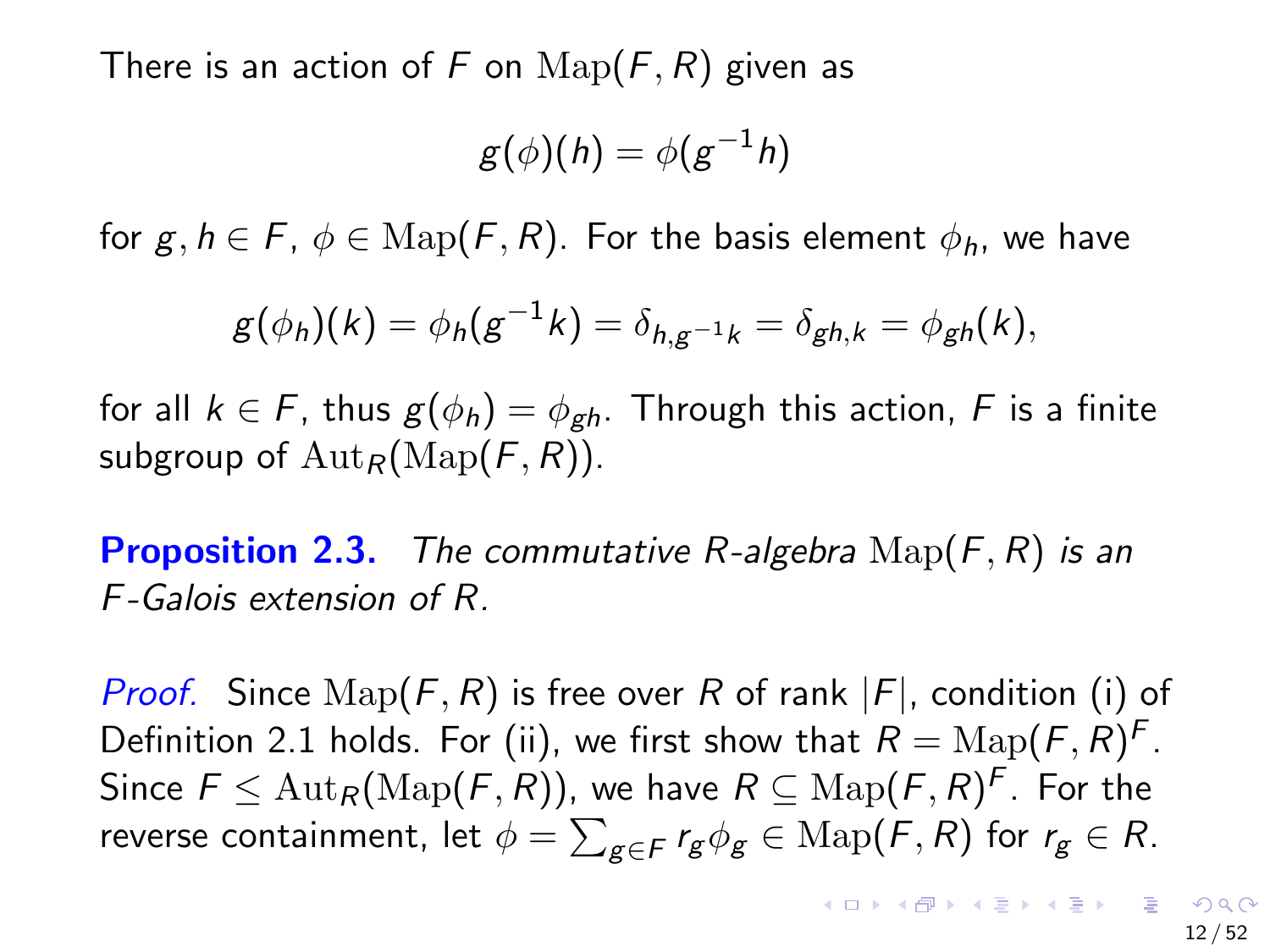Then

$$
h(\phi)(k) = h(\sum_{g \in F} r_g \phi_g)(k)
$$
  
= 
$$
(\sum_{g \in F} r_g h(\phi_g))(k)
$$
  
= 
$$
(\sum_{g \in F} r_g \phi_{hg})(k)
$$
  
= 
$$
(\sum_{g \in F} r_g \phi_g)(k)
$$

for all  $h, k \in F$  if and only if the coefficients  $r_g$  are equal for all  $g\in\mathit{F}.$  Thus  $\phi\in\mathit{R},$  which shows that  $R=\mathrm{Map}(\mathit{F},\mathit{R})^{\mathit{F}}.$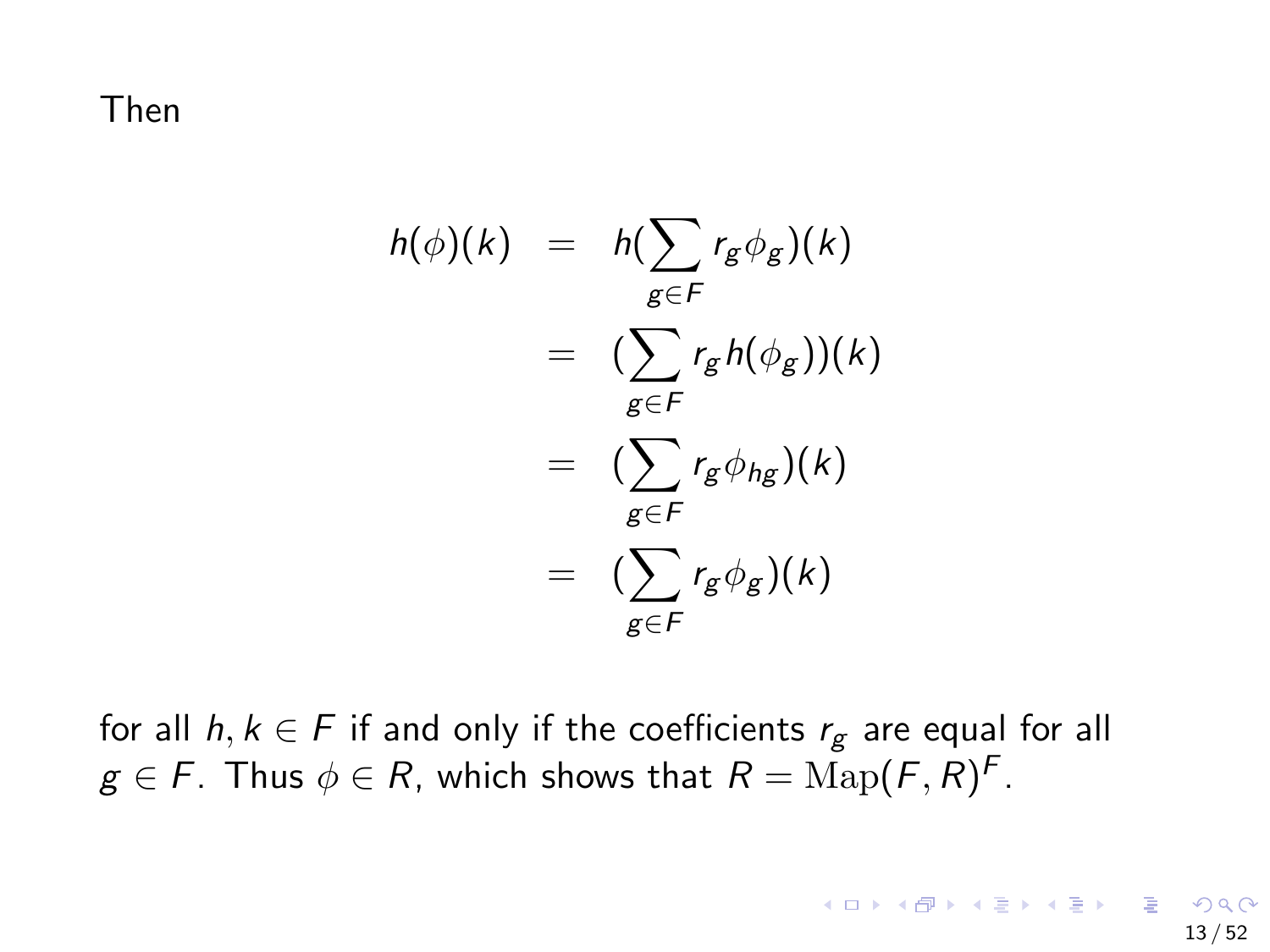Now, the elements  $\{\phi_g\}_{g\in\mathcal{F}}$  are so that

$$
\sum_{g\in F}\phi_g h(\phi_g)=\phi_1(h)=\delta_{1,h},
$$

for all  $h \in F$ . Thus by [\[CHR65,](#page-52-1) Theorem 1.3, (b) $\Leftrightarrow$  (c)], the map

$$
j: D(\mathrm{Map}(F,R),F) \to \mathrm{End}_R(\mathrm{Map}(F,R))
$$

is an isomorphism of R-algebras. Thus  $\text{Map}(F, R)$  is an F-Galois extension of R.

The F-Galois extension  $\mathrm{Map}(F, R)$  is the trivial F-Galois extension of R.

 $\Box$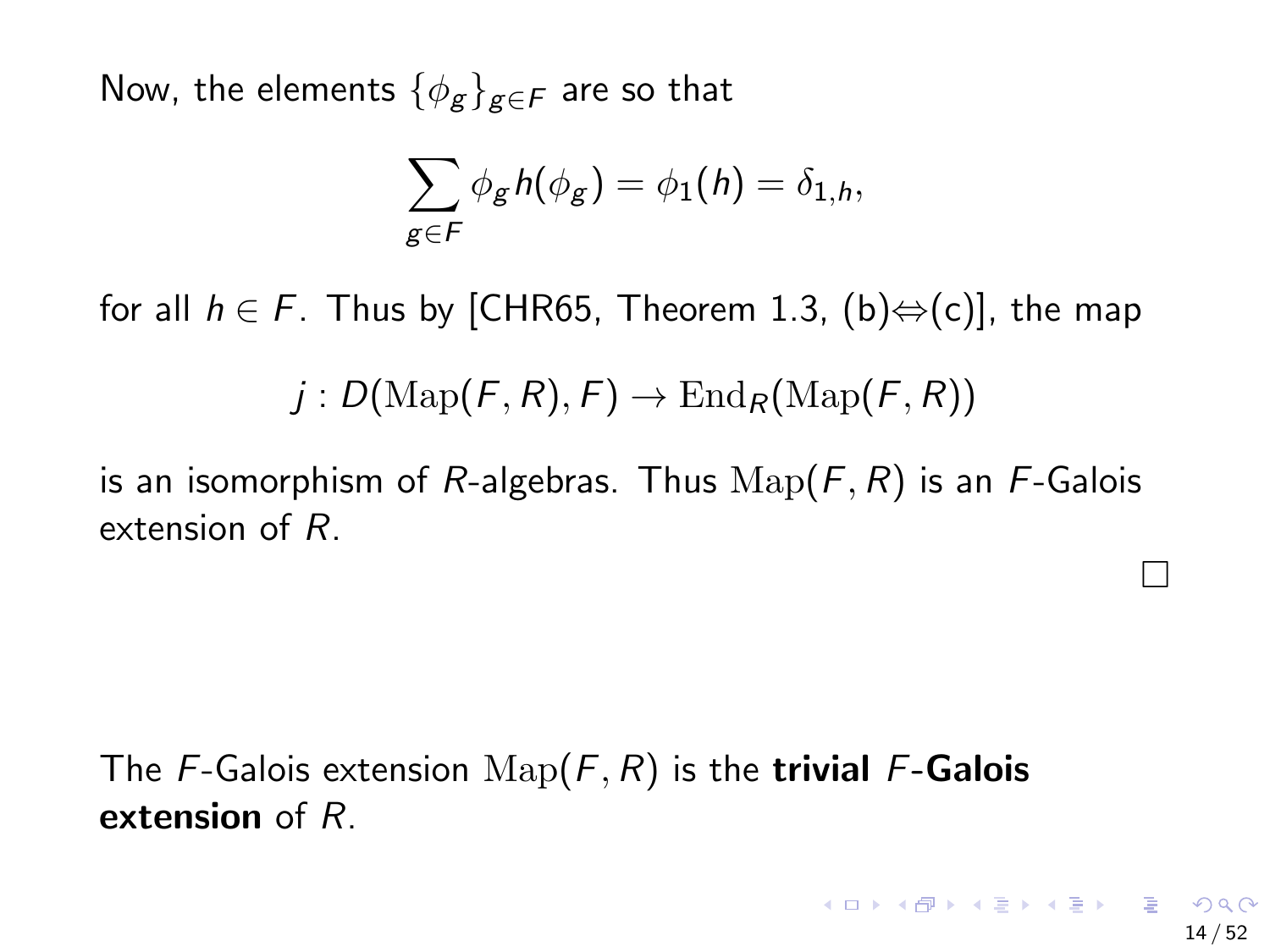In the case that  $R = K$  is a field, B. Pareigis [\[Pa90,](#page-54-0) Theorem 4.2] has completely characterized F-Galois extensions of K.

**Theorem 2.4. (Pareigis)** Let K be a field and let F be a finite group. Then A is an F-Galois extension of K if and only if

$$
A = \underbrace{M \times M \times \cdots \times M}_{n}
$$

where M is a U-Galois field extension of K for some subgroup U of F of index n. (M is a Galois extension of K with group U in the usual sense.)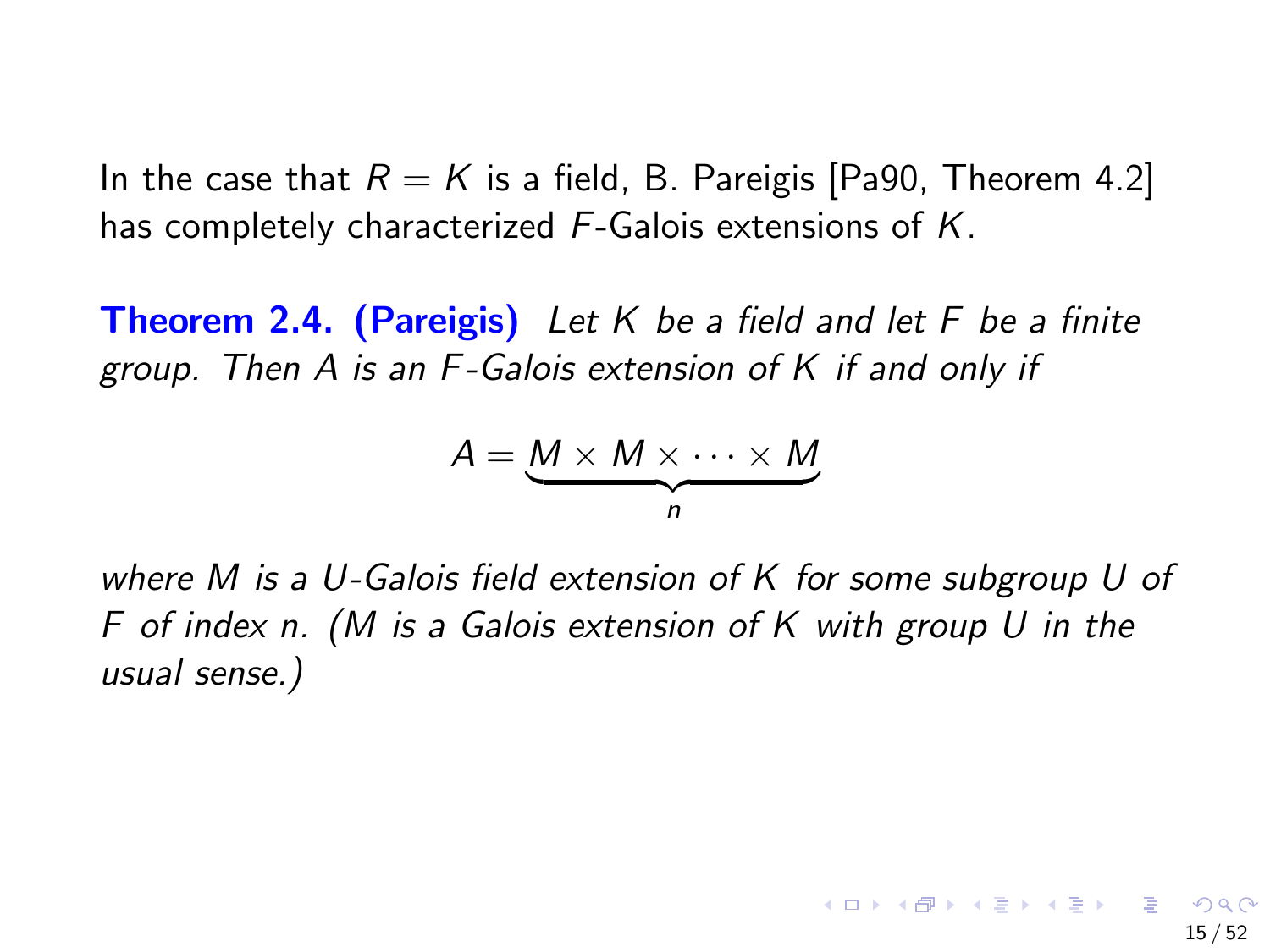*Proof.* Let A be an  $F$ -Galois extension of K. By [\[CHR65,](#page-52-1) Theorem 1.3],  $A$  is a commutative, separable  $K$ -algebra and hence

$$
A = M_1 \times M_2 \times \cdots \times M_n
$$

where each  $M_i$  is a separable field extension of  $K_{\cdot}$  Let  $\phi_1, \phi_2, \ldots, \phi_n$  be the minimal orthogonal idempotents. Then F acts transitively on the set  $\{\phi_1, \phi_2, \ldots, \phi_n\}$ .

We have  $M_i \cong M_j, \forall i,j$ , hence

$$
A = \underbrace{M \times M \times \cdots \times M}_{n},
$$

where  $M = M_1$ . Let U be the stabilizer of  $\phi_1$  in F. Then M is Galois over K with group U and  $[F: U] = n$ .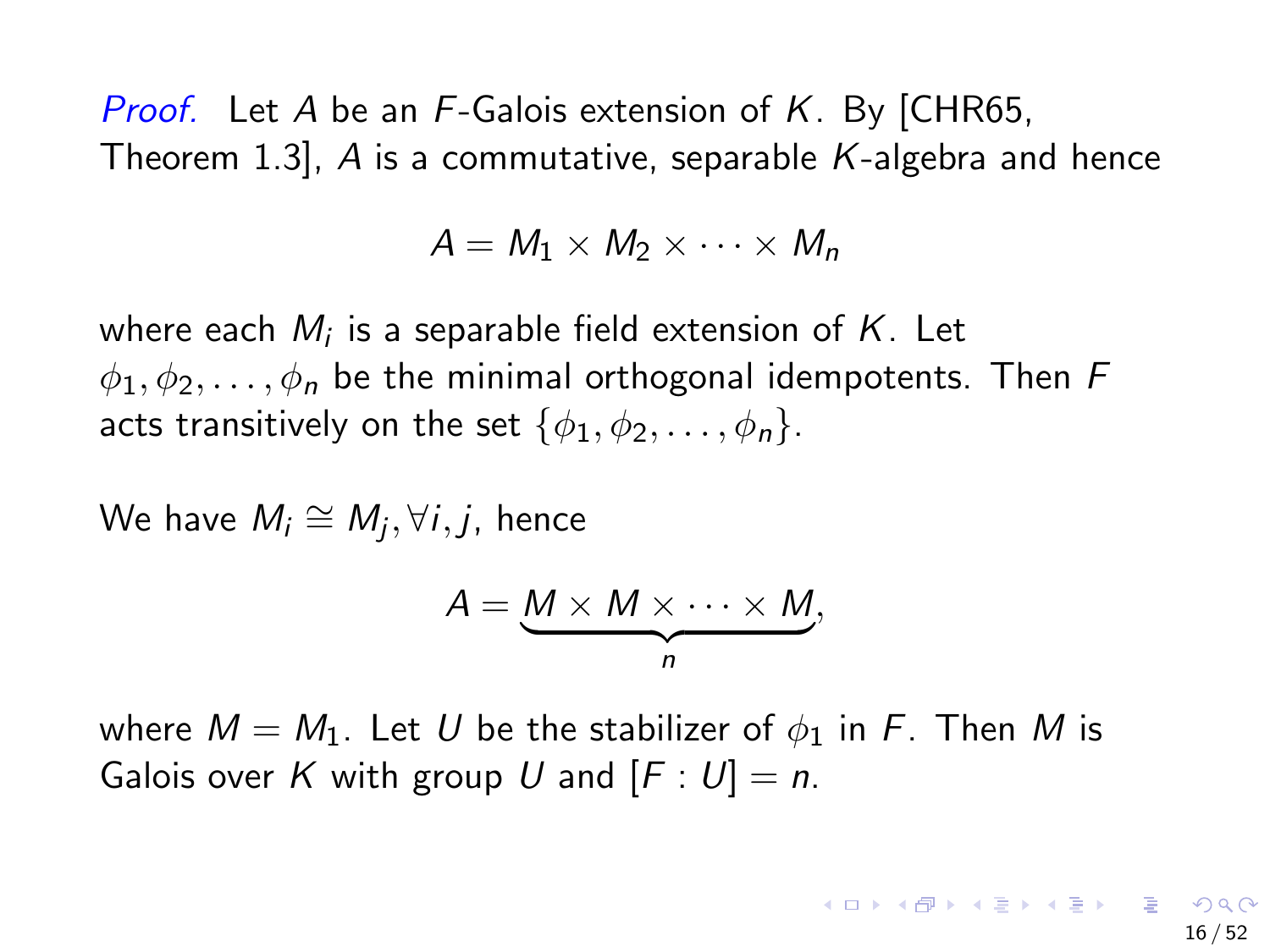Conversely, let  $U \leq F$ ,  $n = [F: U]$ , and let M be a U-Galois field extension of  $K$ . Let

$$
A = \underbrace{M \times M \times \cdots \times M}_{n}
$$

with minimal orthogonal idempotents  $\phi_1, \phi_2, \cdots \phi_n$ .

Let  $g_1, g_2, \ldots, g_n$  be a left transversal for U in F and let  $\rho : F \to S_n$  be defined as

$$
\rho(g)(i) = j \text{ iff } gg_iU = g_jU.
$$

Define an action of  $F$  on  $A$  on each component as

$$
g(m\phi_i)=(g_{\rho(g)(i)}^{-1}gg_i)(m)\phi_{\rho(g)(i)},
$$

for  $m \in M$ ,  $1 \le i \le n$ . Then A is an F-Galois extension of K.

 $\Box$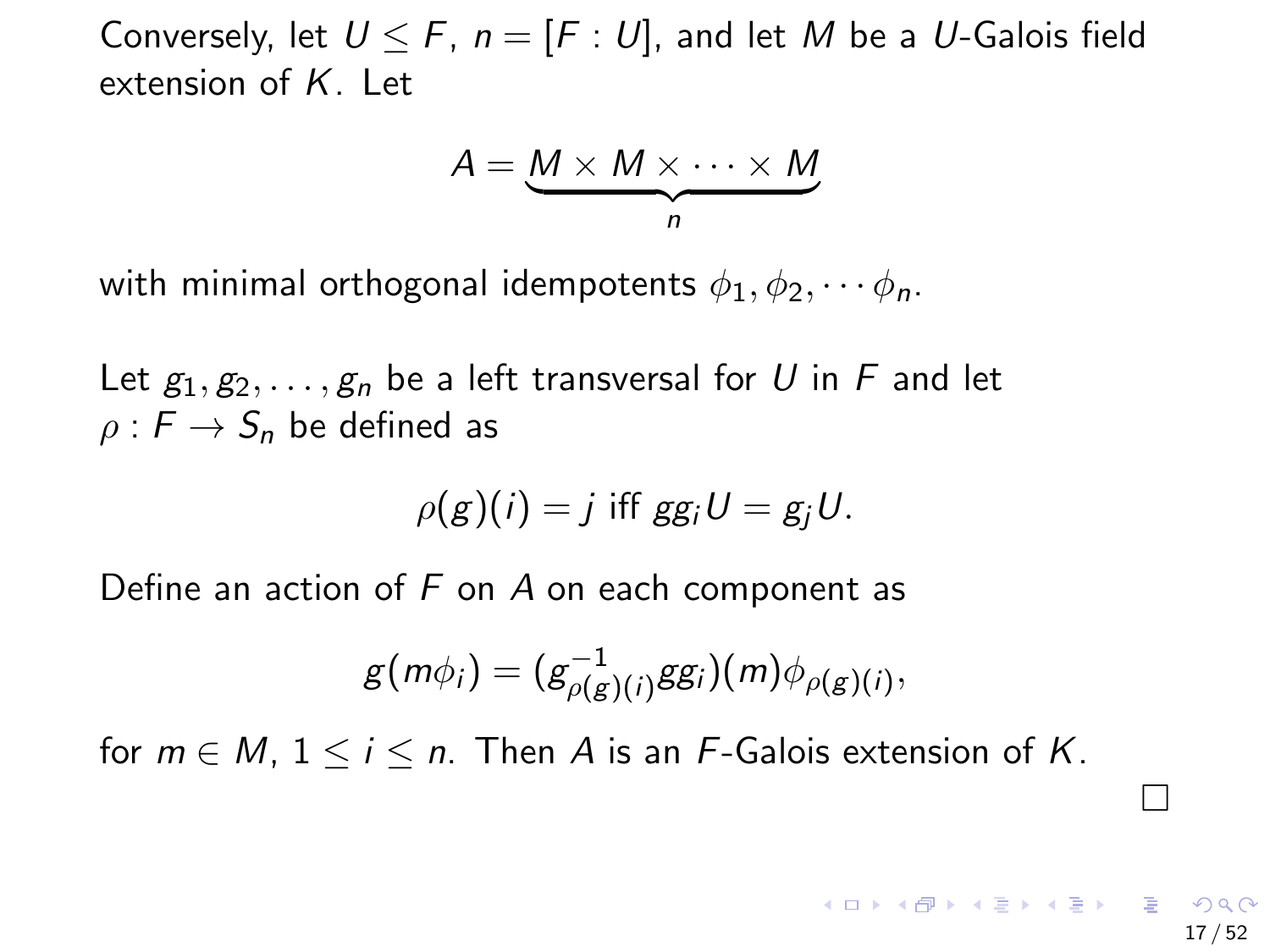**Remark 2.5.** If one begins with an F-Galois extension

$$
A = M_1 \times M_2 \times \cdots \times M_n,
$$

together with a transitive action of  $F$  on the idempotents  $X = \{\phi_1, \phi_2, \dots, \phi_n\}$ , then the stabilizer U of  $\phi_1$  in F is the isotropy subgroup  $\mathit{F}_{\phi_1}$  of  $\phi_1.$ 

Thus the set  $X$  is isomorphic to the  $\mathit{F}\textrm{-set}$  of left cosets  $\mathit{F}/\mathit{F}_{\phi_1}$ , and the action of  $F$  on  $X$  is essentially the action of  $F$  on the set of left cosets  $F/\overline{F_{\phi_1}}$  given in the converse of the proof of Theorem 2.4.  $\Box$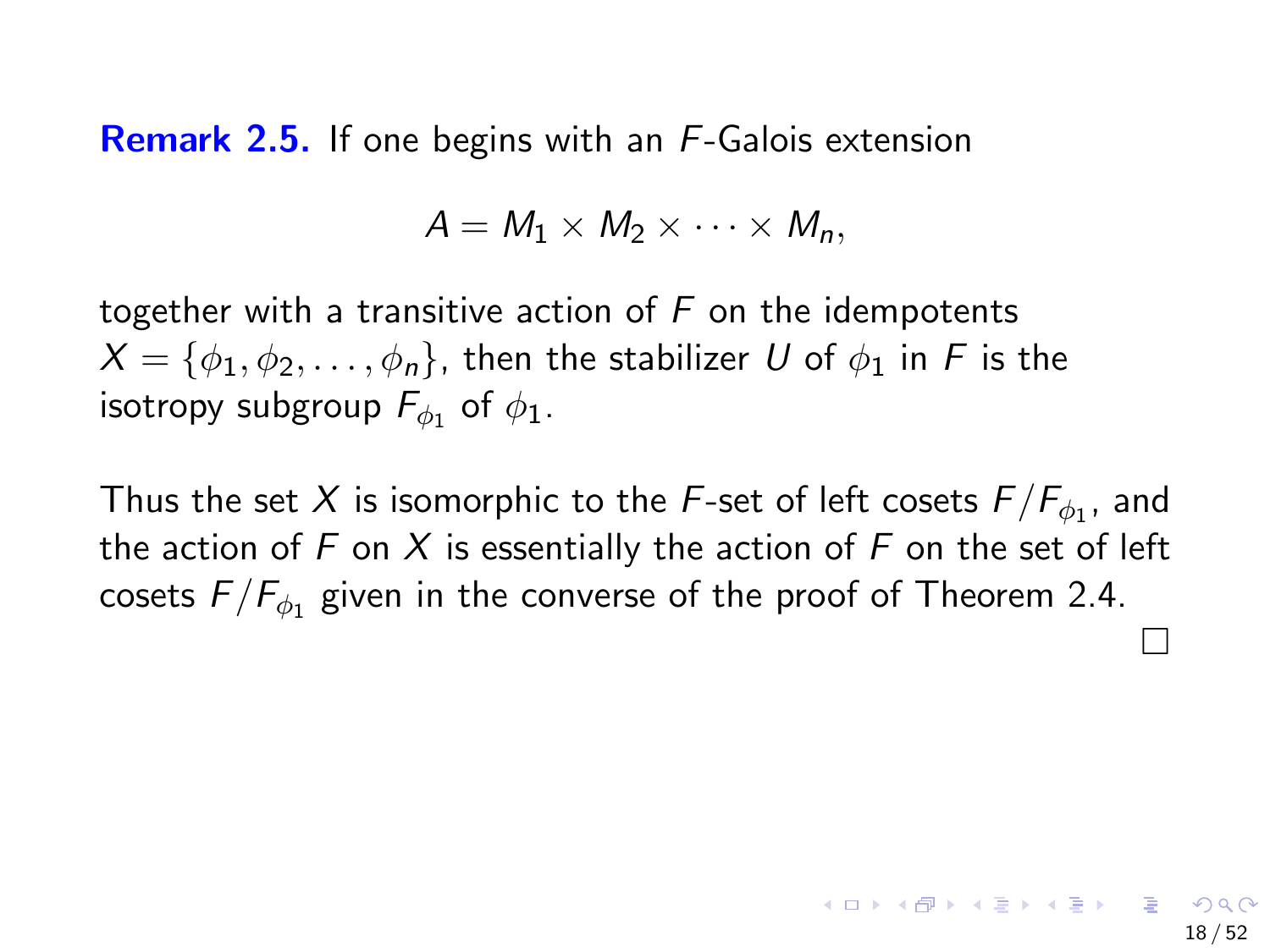**Example 2.6.** Let K be a field and let  $C_4$  denote the cyclic group of order 4. Then the  $C_4$ -Galois extensions of K are of the form

### A,

where A is a  $C_4$ -Galois field extension of K, or

 $A = M \times M$ ,

where M is a  $C_2$ -Galois field extension of K, or

 $A = K \times K \times K \times K$ 

 $\Box$ 

 $\mathbf{A} \equiv \mathbf{A} + \mathbf{A} + \mathbf{B} + \mathbf{A} + \mathbf{B} + \mathbf{A} + \mathbf{B} + \mathbf{A}$ 

19 / 52

(the trivial  $C_4$ -extension of  $K$ .)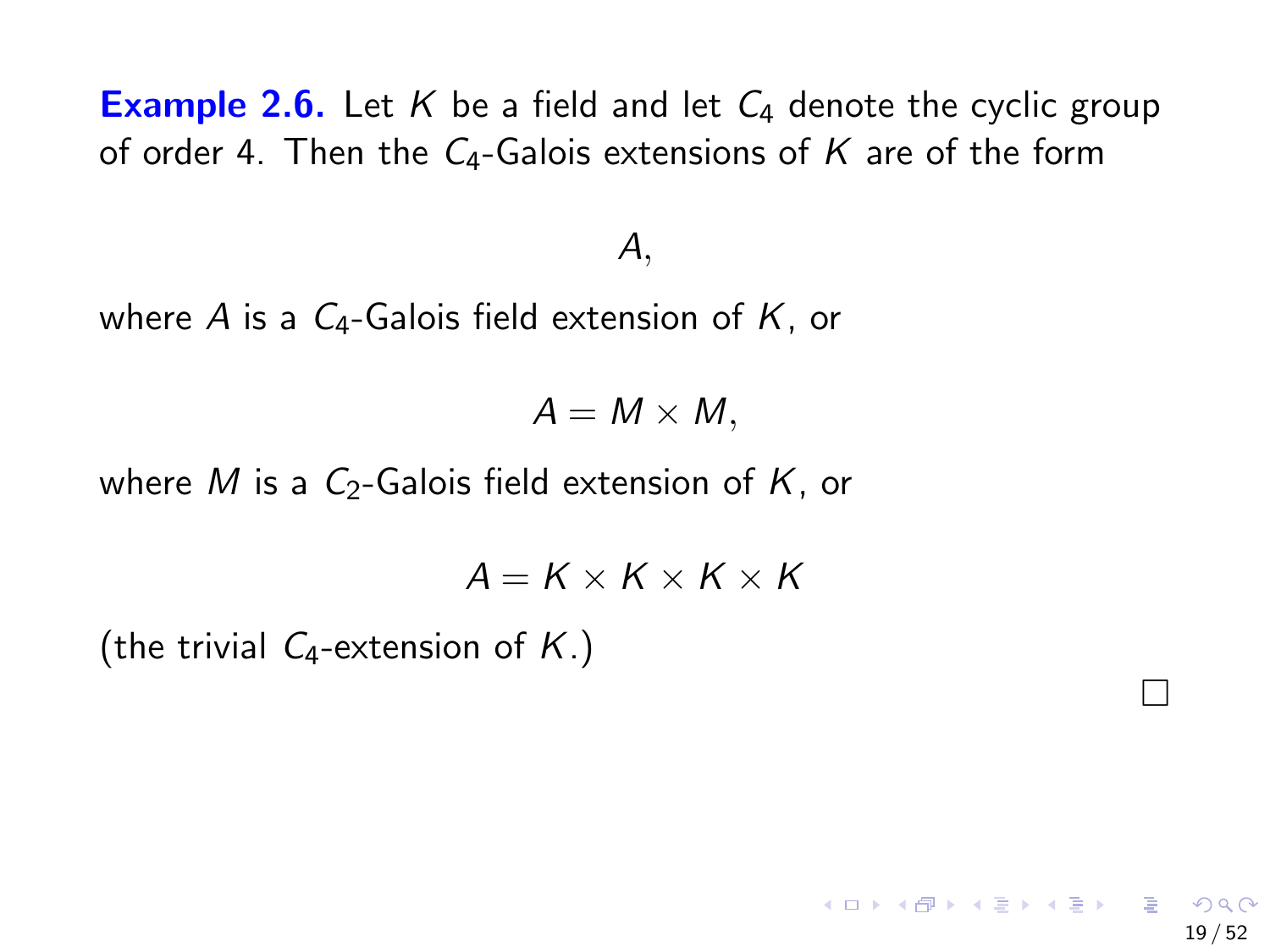### 2.1 Forms of  $\text{Map}(F, R)$  and the direct limit

Let  $\text{Map}(F, R)$  be the trivial F-Galois extension of R. Let B be a faithfully flat commutative R-algebra. A B-form of  $\text{Map}(F, R)$  is an F-Galois extension A of R for which

$$
B\otimes_R A\cong B\otimes_R\operatorname{Map}(\digamma,R)=\operatorname{Map}(\digamma,B)
$$

as F-Galois extensions of B.

A form of  $\text{Map}(F, R)$  is an F-Galois extension A of R for which there exists a faithfully flat commutative  $R$ -algebra  $B$  with

$$
B\otimes_R A\cong B\otimes_R\operatorname{Map}(\digamma,R)\cong\operatorname{Map}(\digamma,B)
$$

as F-Galois extensions of B.

The **trivial form** of  $\text{Map}(F, R)$  is  $\text{Map}(F, R)$ .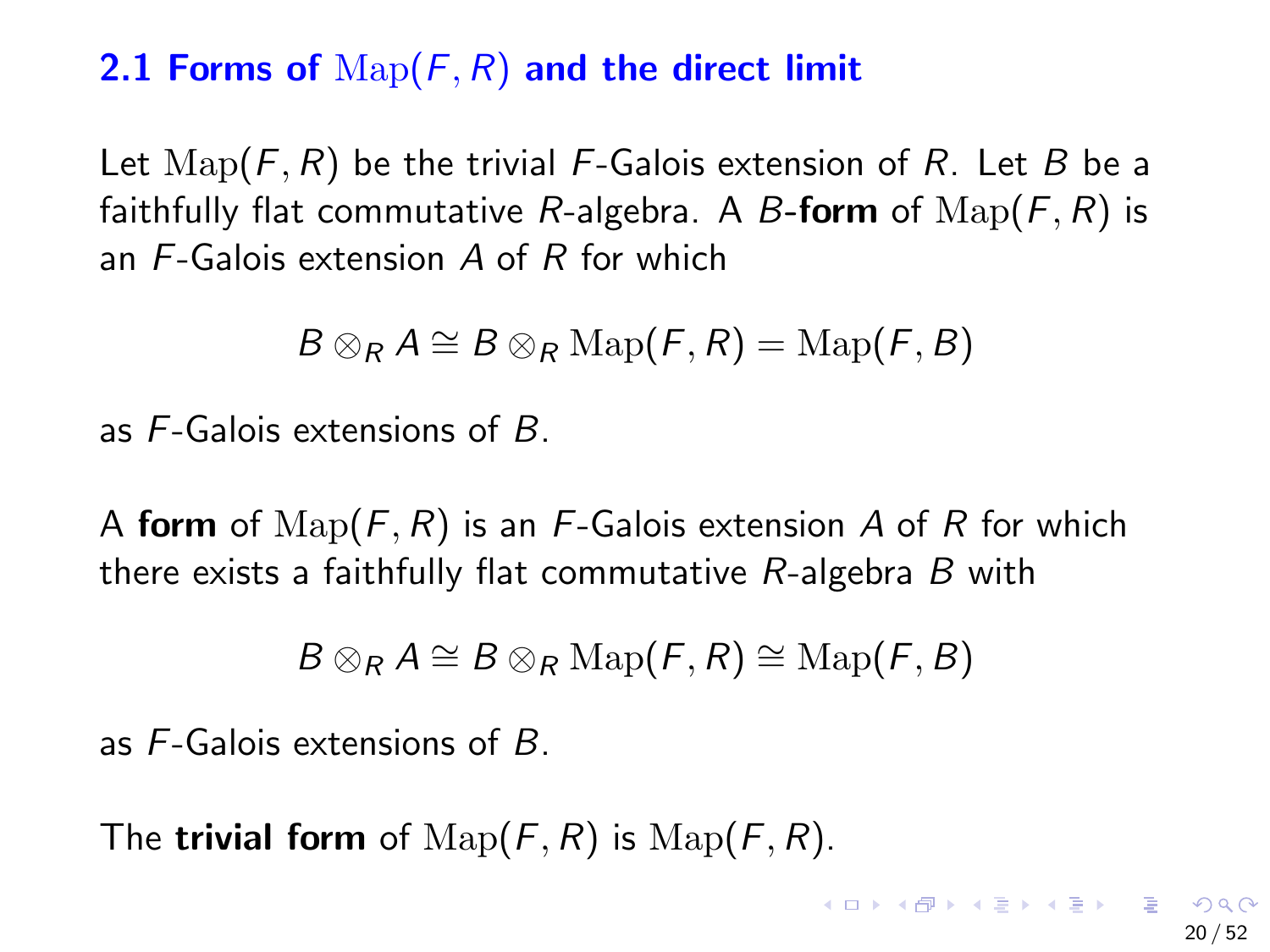For a given faithfully flat commutative  $R$ -algebra  $B$ , we let

 $\mathcal{F}$ orm( $B/R$ ,  $\mathrm{Map}(F, R)$ )

denote the collection of all B-forms of  $\text{Map}(F, R)$ . We let  $\mathcal{F}$ orm( $\mathrm{Map}(F, R)$ ) denote the collection of all forms of  $\mathrm{Map}(F, R)$ .

We can view  $\mathcal{F}orm(\mathrm{Map}(F, R))$  as a direct limit. The set  $\{B/R\}$ of all faithfully flat commutative  $R$ -algebras  $B$  is partially ordered under inclusion and serves as the indexing set for the collection of objects

 $\{Form(B/R, \mathrm{Map}(F, R))_{B/R}\}.$ 

Suppose that  $B/R$ ,  $B^{\prime}/R$ , are faithfully flat commutative R-algebras with  $B \subseteq B'$ . If A is a B-form of  $\mathrm{Map}(F, R)$ , then A is an  $B'$ -form of  $\operatorname{Map}(F,R)$ , thus there is a set morphism (an inclusion)

 $\varrho_{\mathcal{B},\mathcal{B}'}: (\mathcal{B}/\mathcal{R},\mathrm{Map}(\mathcal{F},\mathcal{R}))_{\mathcal{B}/\mathcal{R}} \to (\mathcal{B}'/\mathcal{R},\mathrm{Map}(\mathcal{F},\mathcal{R}))_{\mathcal{B}'/\mathcal{R}}.$ 

**KORKARYKERKER ORA**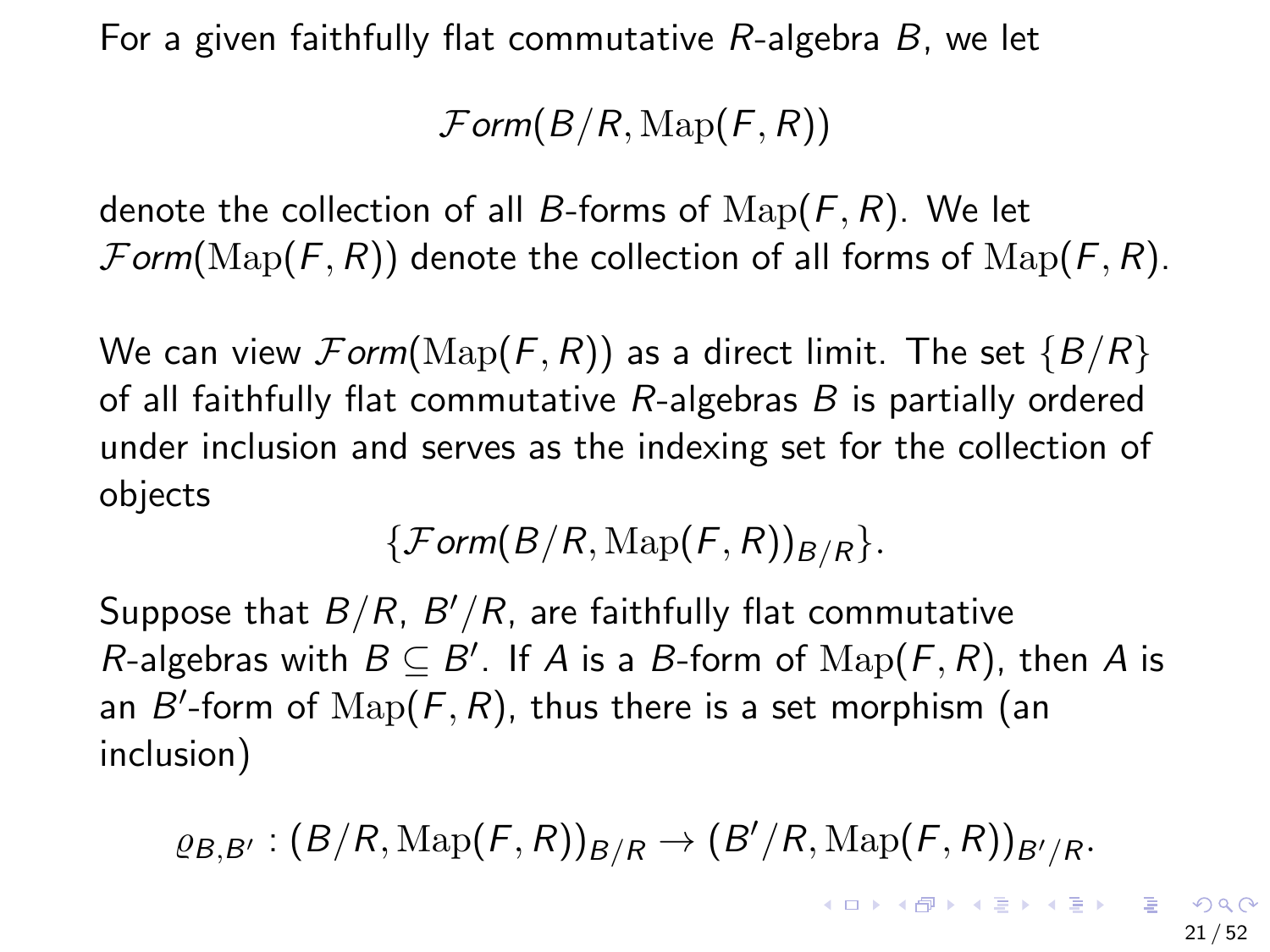For all  $B/R$ ,  $\varrho_{B,B}$  is the identity map and

 $\varrho_{B',B''}\circ \varrho_{B,B'}=\varrho_{B,B''},$ 

whenever  $B \subseteq B' \subseteq B''$ . So

 $\{Form(B/R, \mathrm{Map}(F, R))_{B/R}, \varrho_{B,B'}\}$ 

is a direct system over  $\{B/R\}$ .

The direct limit  $\displaystyle\lim_{\longrightarrow} {{\mathcal F}om} (B/R, \mathrm{Map} (F, R))_{B/R}$  exists and we have

 $\mathcal{F} \textit{orm}(\text{Map}(F,R)) = \lim_{\longrightarrow} \mathcal{F} \textit{orm}(B/R, \text{Map}(F,R))_{B/R}.$  (1)

#### K ロ ▶ K 個 ▶ K 글 ▶ K 글 ▶ │ 글 │ ◆) Q (◇ 22 / 52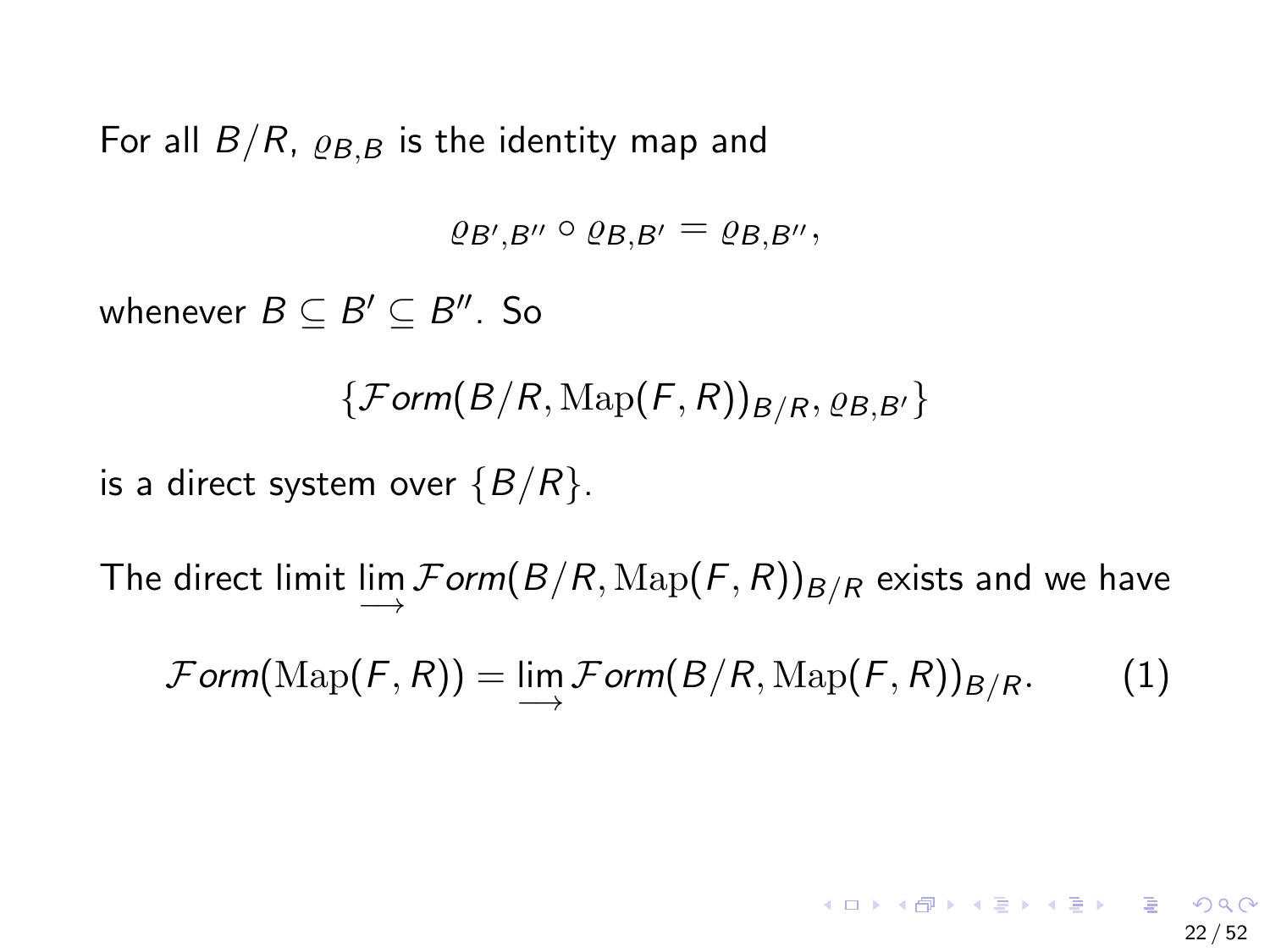### 3. Hopf Algebras

An  $R$ -Hopf algebra is a  $R$ -algebra  $H$  together with additional maps

$$
\Delta_H: H \to H \otimes_R H \quad \text{(comultiplication)},
$$
\n
$$
\varepsilon_H: H \to R \quad \text{(count)},
$$
\n
$$
S_H: H \to H \quad \text{(coinverse)},
$$

where  $\Delta_H$ ,  $\varepsilon_H$  are R-algebra maps and  $S_H$  is a R-linear map, which satisfy the conditions:

<span id="page-22-0"></span>
$$
(I_H \otimes \Delta_H)\Delta_H(h) = (\Delta_H \otimes I_H)\Delta_H(h), \qquad (2)
$$

<span id="page-22-1"></span>
$$
(I_H \otimes \varepsilon_H)\Delta_H(h) = h \otimes 1, \quad (\varepsilon_H \otimes I_H)\Delta_H(h) = 1 \otimes h, \qquad (3)
$$

<span id="page-22-2"></span>
$$
m_H(I_H \otimes S_H)\Delta_H(h) = \varepsilon_H(h)1_H = m_H(S_H \otimes I_H)\Delta_H(h), \qquad (4)
$$
  
for all  $h \in H$ .

 $\curvearrowright$ 23 / 52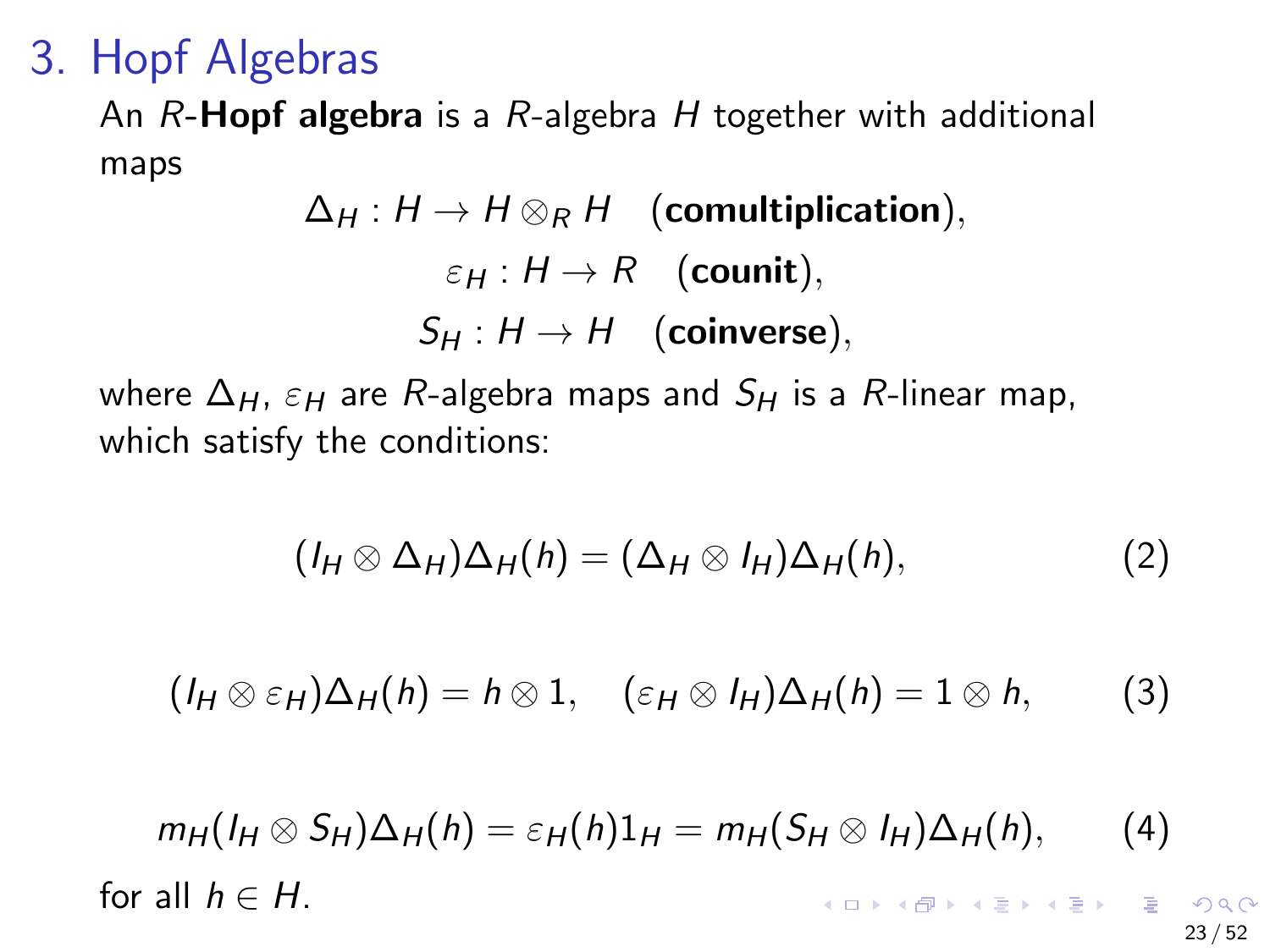Here  $I_H : H \to H$  is the identity map and  $m_H : H \otimes_K H \to H$ denotes multiplication in H.

Properties [\(2\)](#page-22-0), [\(3\)](#page-22-1), [\(4\)](#page-22-2), are the coassociative property, counit property, and coinverse property, respectively.

**Example 3.1.** Let N be any group. Then the group ring  $R[N]$  is a R-Hopf algebra with comultiplication map

 $\Delta_{R[N]} : R[N] \rightarrow R[N] \otimes_{R} R[N]$ 

defined as  $\eta \mapsto \eta \otimes \eta$ , counit map

$$
\varepsilon_{R[N]}:R[N]\to R,
$$

given as  $\eta \mapsto 1$ , and coinverse map

$$
S_{R[N]}: R[N] \to R[N]
$$
  
defined by  $\eta \mapsto \eta^{-1}$ , for all  $\eta \in N$ .

Henceforth, when we write  $R[N]$ , we assume that  $R[N]$  has this structure as a R-Hopf algebra. K ロ ▶ K 個 ▶ K 할 ▶ K 할 ▶ 이 할 → 9 Q Q ·

 $\Box$ 24 / 52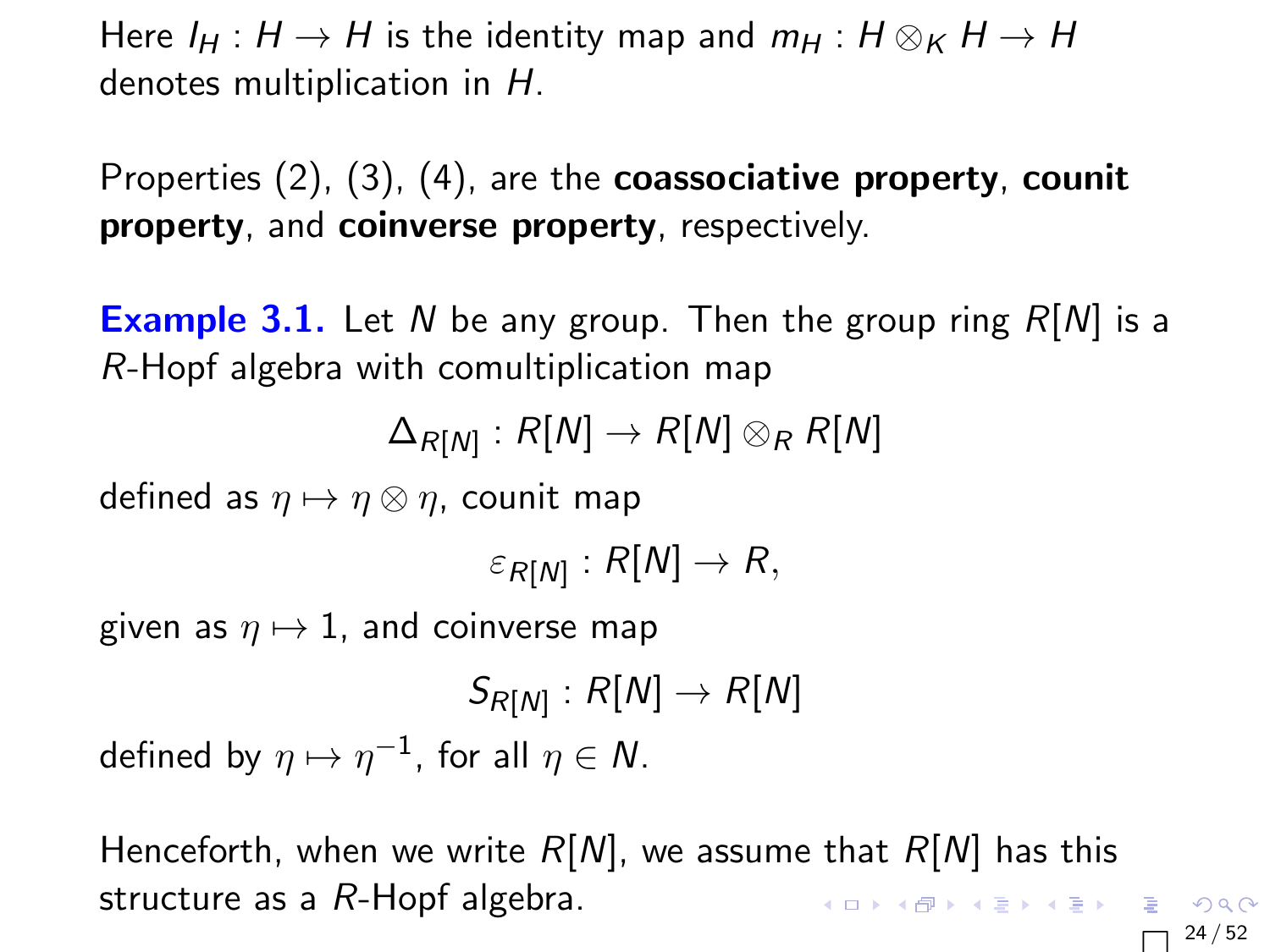### 3.1 Forms of  $R[N]$  and the direct limit

Let N be a group and let B be a faithfully flat commutative R-algebra. A B-form of  $R[N]$  is a R-Hopf algebra H for which

 $B \otimes_R H \cong B \otimes_R R[N] \cong B[N]$ 

as B-Hopf algebras. A form of  $R[N]$  is a R-Hopf algebra H for which there exists a faithfully flat commutative  $R$ -algebra  $B$  with

$$
B\otimes_R H\cong B\otimes_R R[N]\cong B[N]
$$

as B-Hopf algebras.

The trivial Hopf form of  $R[N]$  is  $R[N]$ .

For a given faithfullly flat R-algebra B, we let  $\mathcal{F}orm(B/R, R[N])$ denote the collection of all B-forms of  $R[N]$ . We let  $\mathcal{F}orm(R[N])$ denote the collection of all forms of  $R[N]$ . **KORKAR KERKER ORA**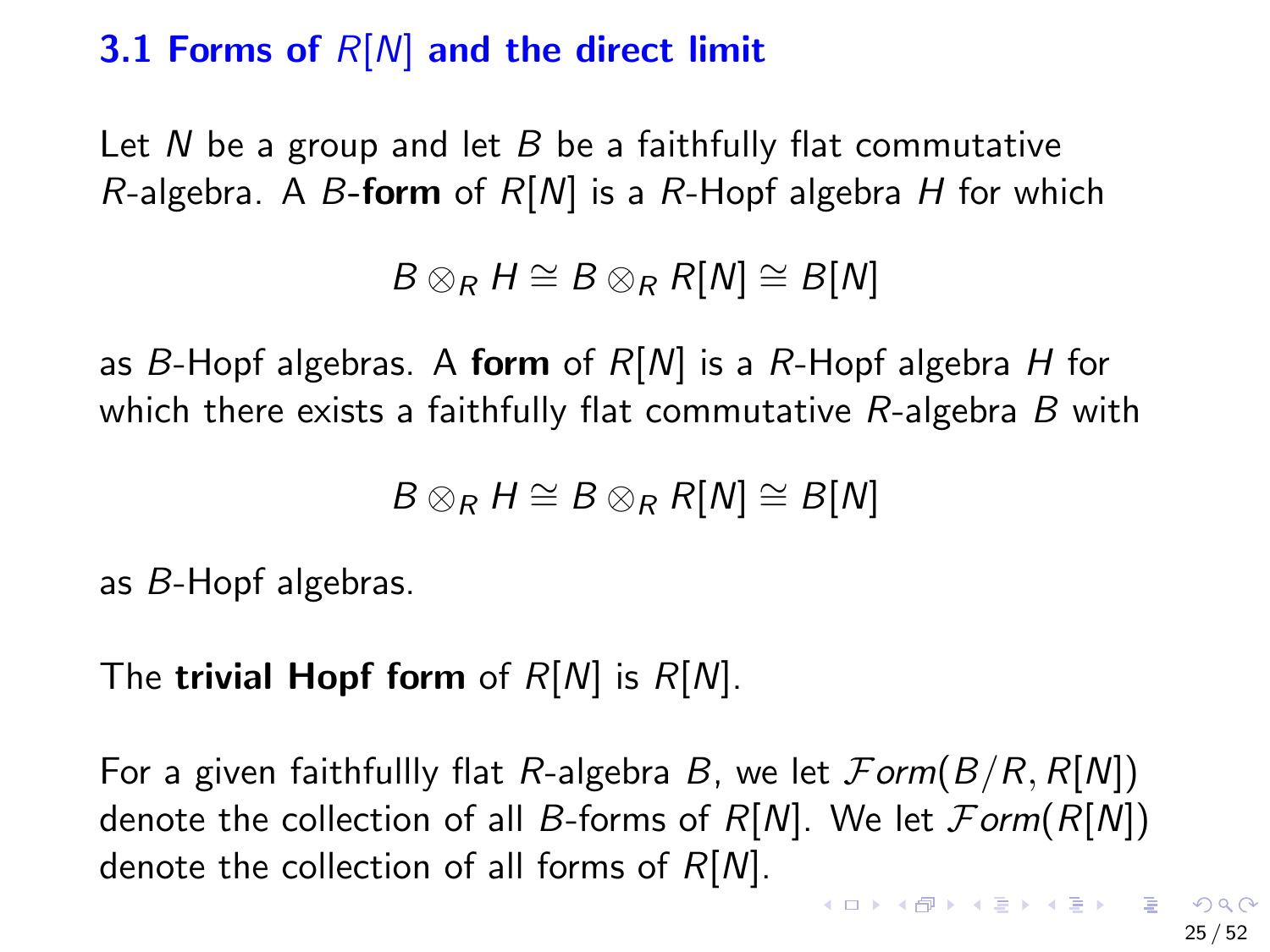<span id="page-25-0"></span>We can view  $\mathcal{F}orm(R[N])$  as a direct limit. As in Section 2.1,  ${B/R, \subseteq}$  is a directed set and

 $\{Form(B/R, R[N])_{B/R}, \varrho_{B,B'}\}$ 

is a direct system over  $\{B/R\}$  where

$$
\varrho_{B,B'}:(B/R,R[N])_{B/R}\to \mathcal{F}orm(B'/R,R[N])_{B'/R}
$$

is the inclusion map. The direct limit exists and satisfies

$$
\mathcal{F}orm(R[N]) = \lim_{\longrightarrow} \mathcal{F}orm(B/R, R[N])_{B/R}.
$$
 (5)

26 / 52

イロト イ団 トイミト イミト・ミーの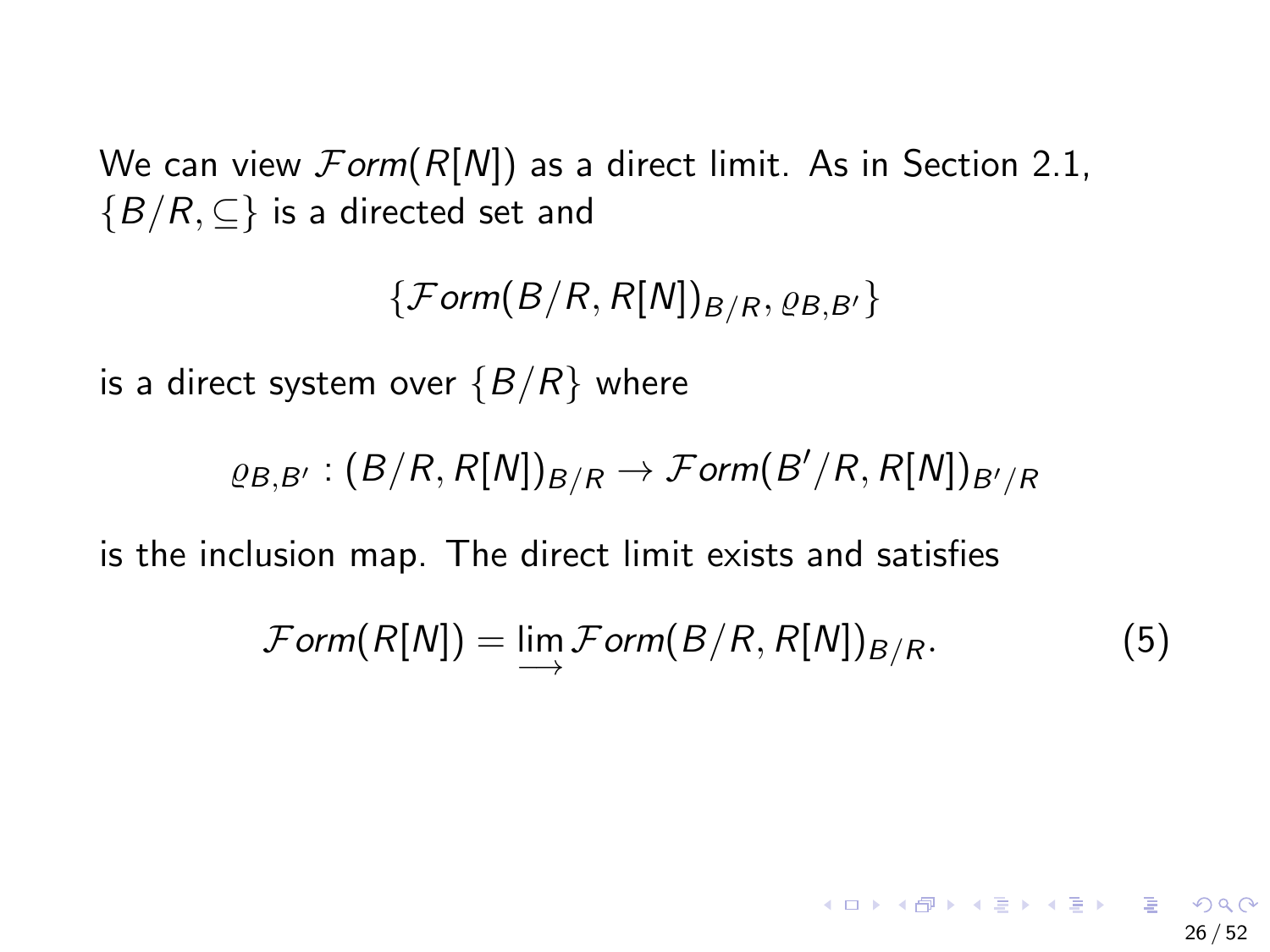<span id="page-26-0"></span>4. Galois Extensions and Forms of  $R[N]$ 

Let N be a finitely generated group with finite automorphism group  $F = \text{Aut}(N)$ .

R. Haggenmüller and B. Pareigis [\[HP86,](#page-53-1) Corollary 4] have shown that there is a bijective correspondence between  $Gal(R, F)$  and  $\mathcal{F}$ orm $(R[N])$ .

We first prove a lemma.

**Lemma 4.1** Let  $F$  be a finite group. Then

 $Gal(R, F) = Form(Map(F, R)).$ 

**Proof.** Let A be an F-Galois extension of R. Then A is faithfully flat over R. Now,  $A \otimes_R A$  is an A-algebra through  $a(b \otimes c) = b \otimes ac$  for a, b,  $c \in A$ , and  $A \otimes_R A$  is an F-Galois extension of A [b](#page-27-0)y the action  $g(a \otimes b) = g(a) \otimes b$  $g(a \otimes b) = g(a) \otimes b$  $g(a \otimes b) = g(a) \otimes b$  $g(a \otimes b) = g(a) \otimes b$  $g(a \otimes b) = g(a) \otimes b$  [for](#page-26-0)  $g \in F$  $g \in F$ [.](#page-0-0)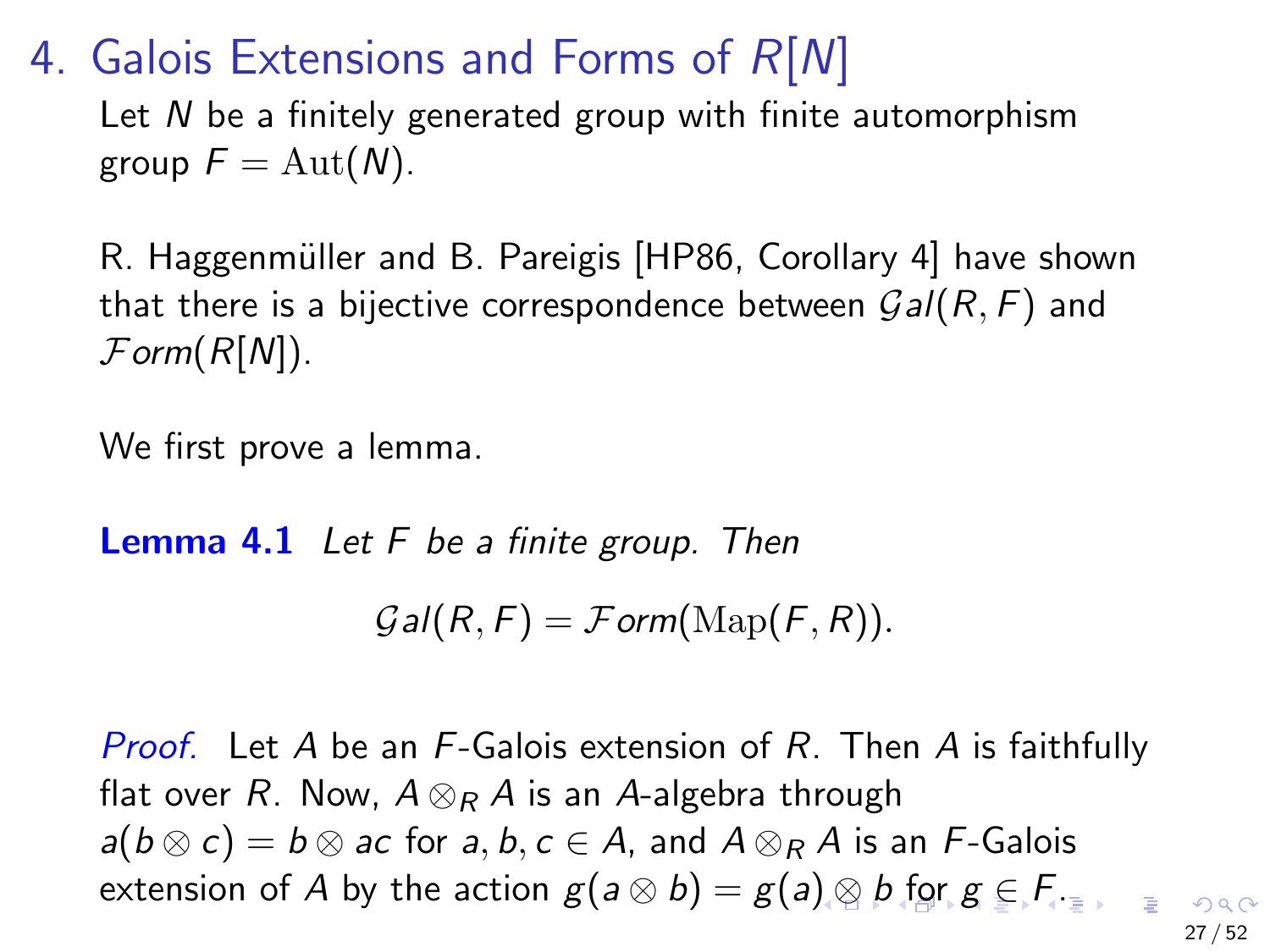<span id="page-27-0"></span>Let  $\text{Map}(F, A)$  denote the A-algebra of maps  $F \to A$ . Then  $\text{Map}(F, A)$  is the trivial F-Galois extension of A.

There is an isomorphism of A-algebras

$$
\psi: A \otimes_R A \to \mathrm{Map}(F, A)
$$

defined as  $\psi(a\otimes b)(g)=g^{-1}(a)b$  for  $a,b\in A,$   $g\in \digamma.$  Moreover,  $\psi$  preserves the action of F since

$$
\psi(g(a \otimes b))(h) = \psi(g(a) \otimes b)(h)
$$
  
=  $h^{-1}(g(a))b$   
=  $\psi(a \otimes b)(g^{-1}h)$   
=  $g(\psi(a \otimes b))(h)$ ,

for all  $h \in F$ . Thus  $\psi$  is an isomorphism of F-Galois extensions of A.  $\mathbf{A} \equiv \mathbf{A} + \mathbf{A} + \mathbf{A} + \mathbf{A} + \mathbf{A} + \mathbf{A} + \mathbf{A} + \mathbf{A} + \mathbf{A} + \mathbf{A} + \mathbf{A} + \mathbf{A} + \mathbf{A} + \mathbf{A} + \mathbf{A} + \mathbf{A} + \mathbf{A} + \mathbf{A} + \mathbf{A} + \mathbf{A} + \mathbf{A} + \mathbf{A} + \mathbf{A} + \mathbf{A} + \mathbf{A} + \mathbf{A} + \mathbf{A} + \mathbf{A} + \mathbf{A} + \mathbf{A} + \math$ 

28 / 52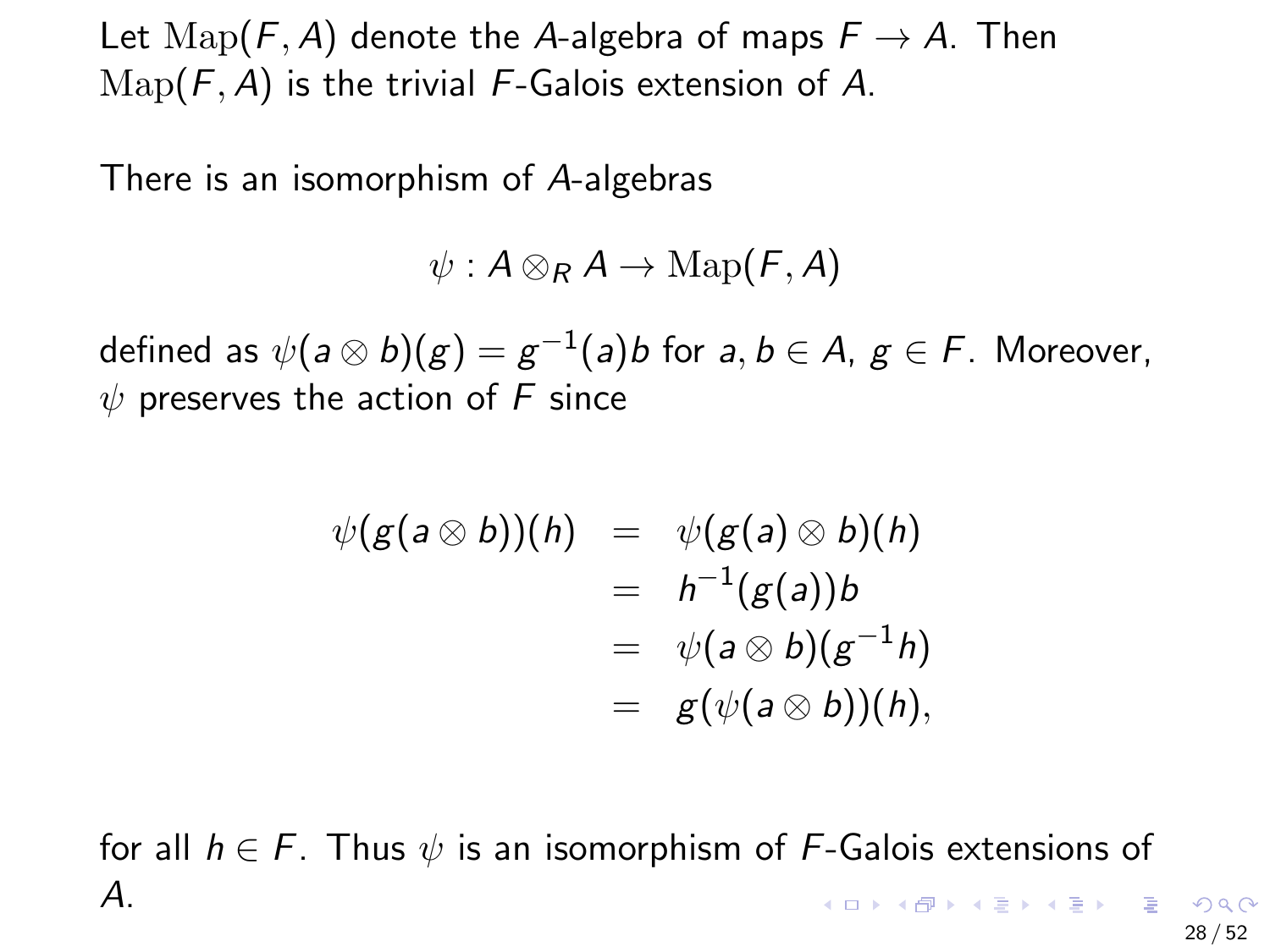Since  $\text{Map}(F, A) \cong A \otimes_R \text{Map}(F, R)$ , the R-algebra A is an A-form of  $\text{Map}(F, R)$ .

This shows that  $Gal(R, F) \subseteq Form(\mathrm{Map}(F, R))$ .

By construction, every form of  $\mathrm{Map}(F, R)$  is an F-Galois extension of R, thus  $Gal(R, F) = Form(Map(F, R))$ .

 $\Box$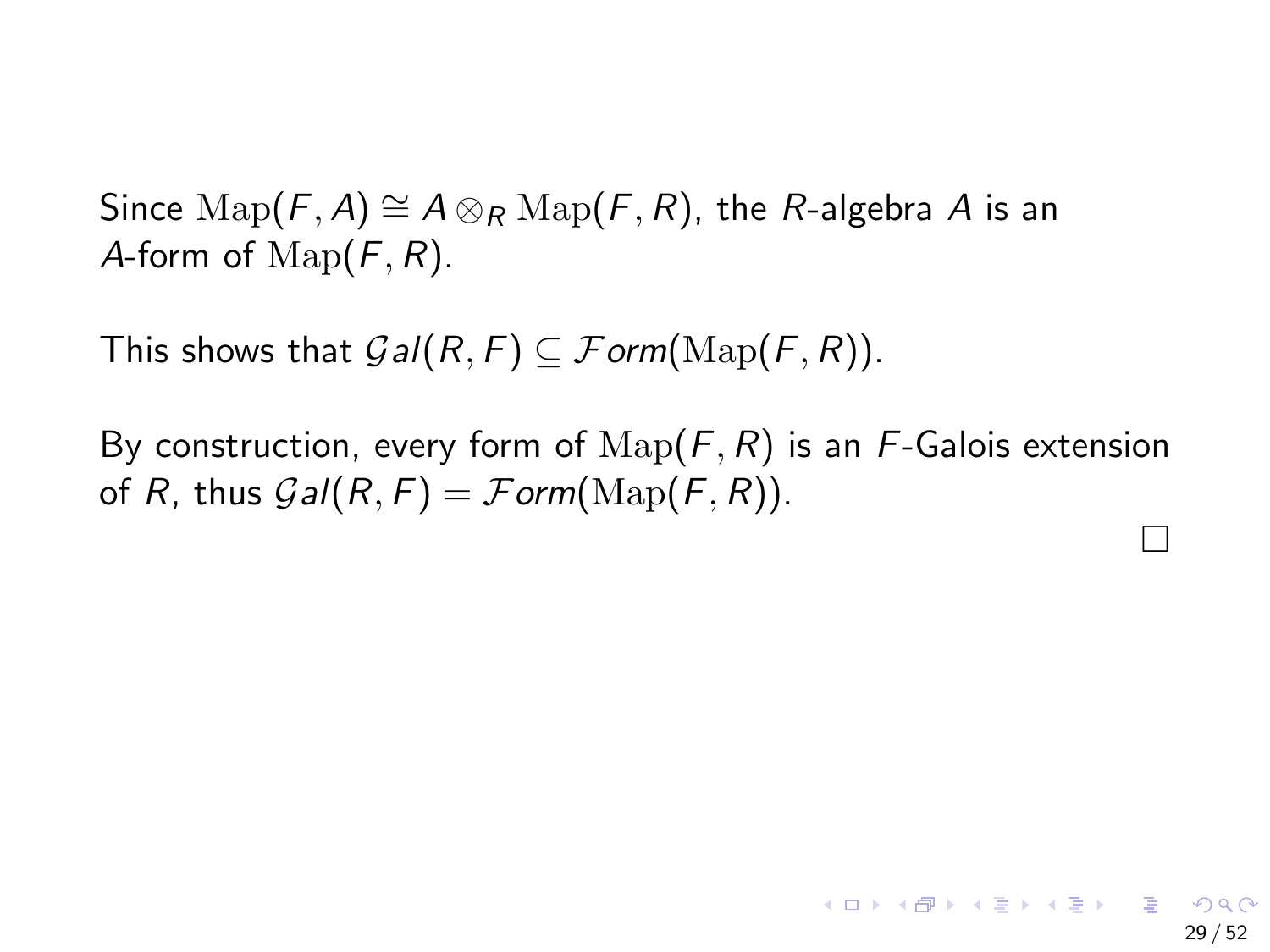**Theorem 4.2 (Haggenmüller and Pareigis)** Let N be a finitely generated group with finite automorphism group  $F = Aut(N)$ . Then there is a bijection

$$
\Theta: \mathcal{G}al(R, F) \to \mathcal{F}orm(R[N]).
$$

*Proof.* Let B be a faithfully flat commutative  $R$ -algebra. By [\[Wa79,](#page-54-2) Section 17.6, Theorem], there is a bijective correspondence

$$
\mathcal{F} \textit{orm}(B/R, \text{Map}(F, R)) \to \mathrm{H}^1(B/R, \textbf{Aut}(\text{Map}(F, R))) \tag{6}
$$

where  $\text{Aut}(\text{Map}(F, R))$  denotes the automorphism group functor in the category of  $F$ -Galois extensions of R [\[Wa79,](#page-54-2) Section 7.6].

(For a commutative R-algebra B,  $\text{Aut}(\text{Map}(F,R))(B)$  is the group of isomorphisms

$$
B\otimes_R\operatorname{Map}(\mathcal{F},R)\to B\otimes_R\operatorname{Map}(\mathcal{F},R)
$$

of F-Galois extensions of B.)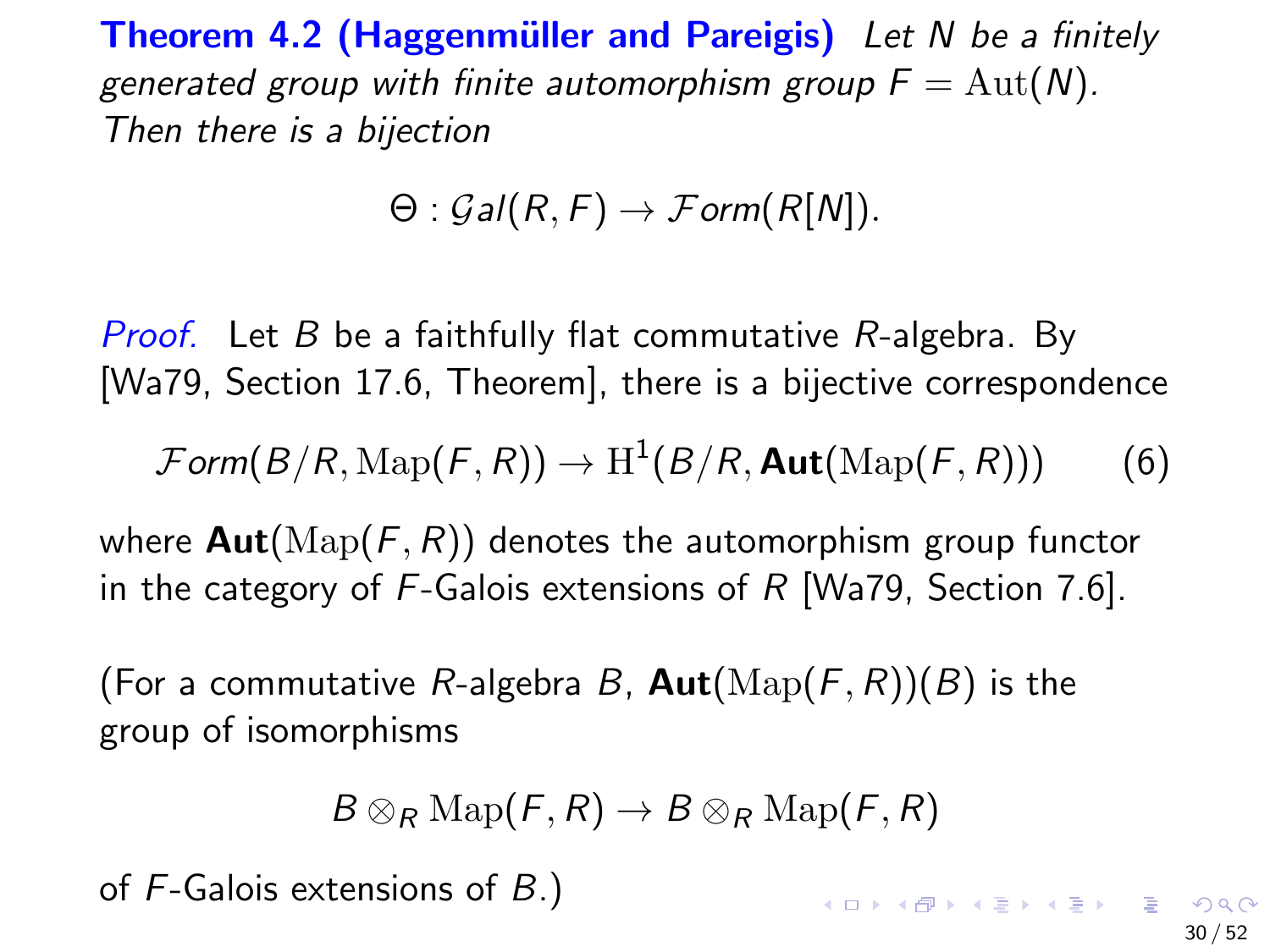Let  $G(R[F])$  denote the grouplike functor from the category of faithfully flat commutative  $R$ -algebras to the category of groups, defined as follows: For a faithfully flat R-algebra B,  $G(R[F])(B)$ consists of the grouplike elements of the Hopf algebra

 $B \otimes_R R[F] \cong B[F].$ 

(If  $R = K$  is a field, and  $B = L$  is a field extension of K, then  $G(K[F])(L) = F.$ 

The automorphism group functor  $\text{Aut}(\text{Map}(F, R))$  is isomorphic to the grouplike functor  $G(R[F])$  [\[Ha79,](#page-53-2) Proposition 2.14].

Thus, there is a bijective correspondence

<span id="page-30-0"></span> $\mathcal{F} \text{orm}(B/R, \text{Map}(F, R)) \to \text{H}^1(B/R, \textbf{G}(R[F])).$  (7)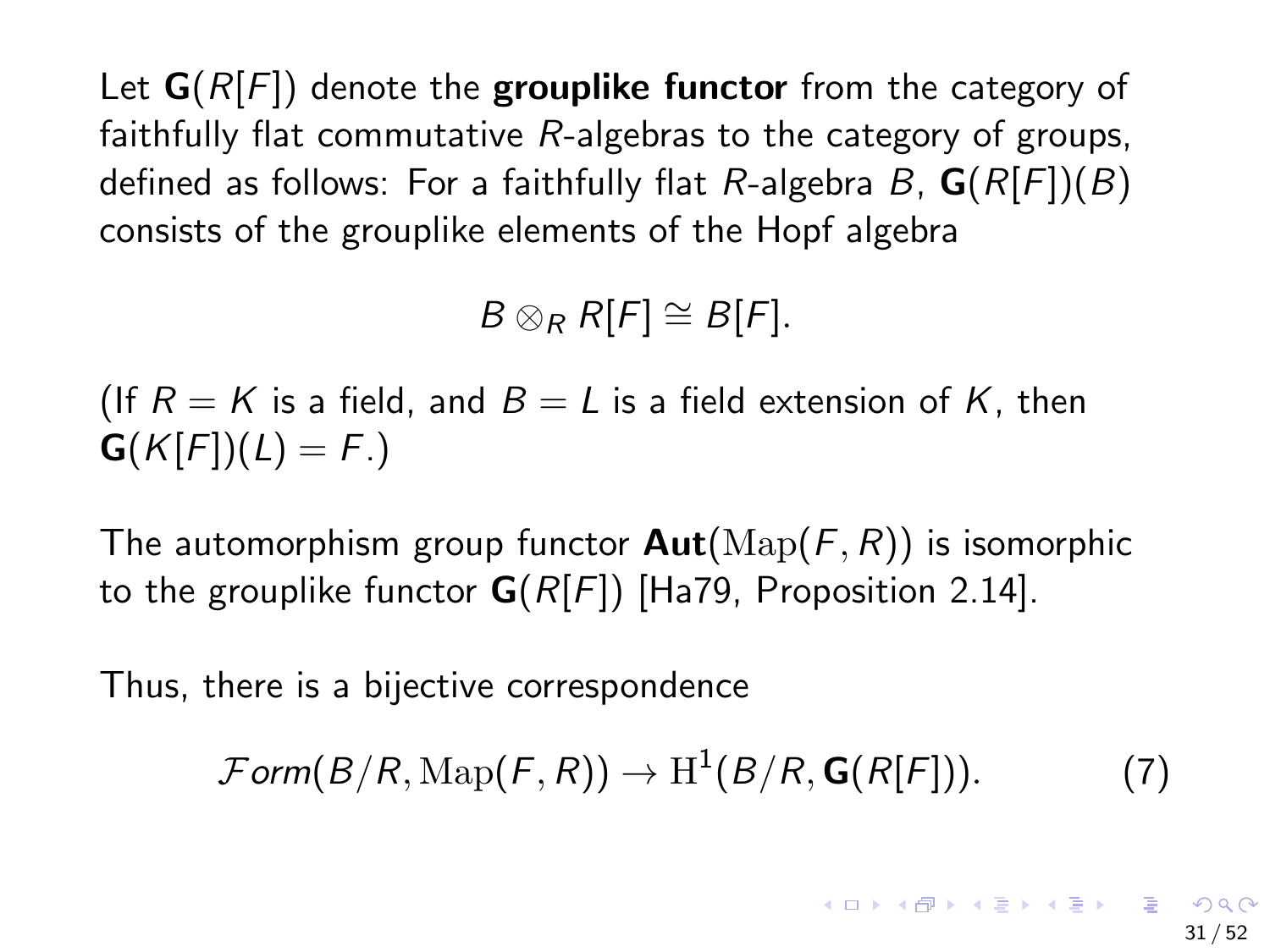By [\[Wa79,](#page-54-2) Section 17.6, Theorem], there is a bijective correspondence

$$
\mathcal{F}orm(B/R, R[N]) \to H^1(B/R, \mathbf{Aut}(R[N])) \tag{8}
$$

where  $Aut(R[N])$  denotes the automorphism group functor in the category of R-Hopf algebras [\[Wa79,](#page-54-2) Section 7.6].

(For any commutative R-algebra B,  $Aut(R[N])(B)$  is the group of Hopf algebra isomorphisms  $B \otimes_R R[N] \to B \otimes_R R[N]$ .)

Now,  $B \otimes_R R[N] \cong B[N]$ , and Hopf algebra automorphisms of  $B[N]$  are completely determined as the set of grouplike elements  $\mathbf{G}(R[F])(B)$  of the group ring Hopf algebra  $B[F]$ , where  $F = \text{Aut}(N)$  [\[HP86,](#page-53-1) Theorem 2].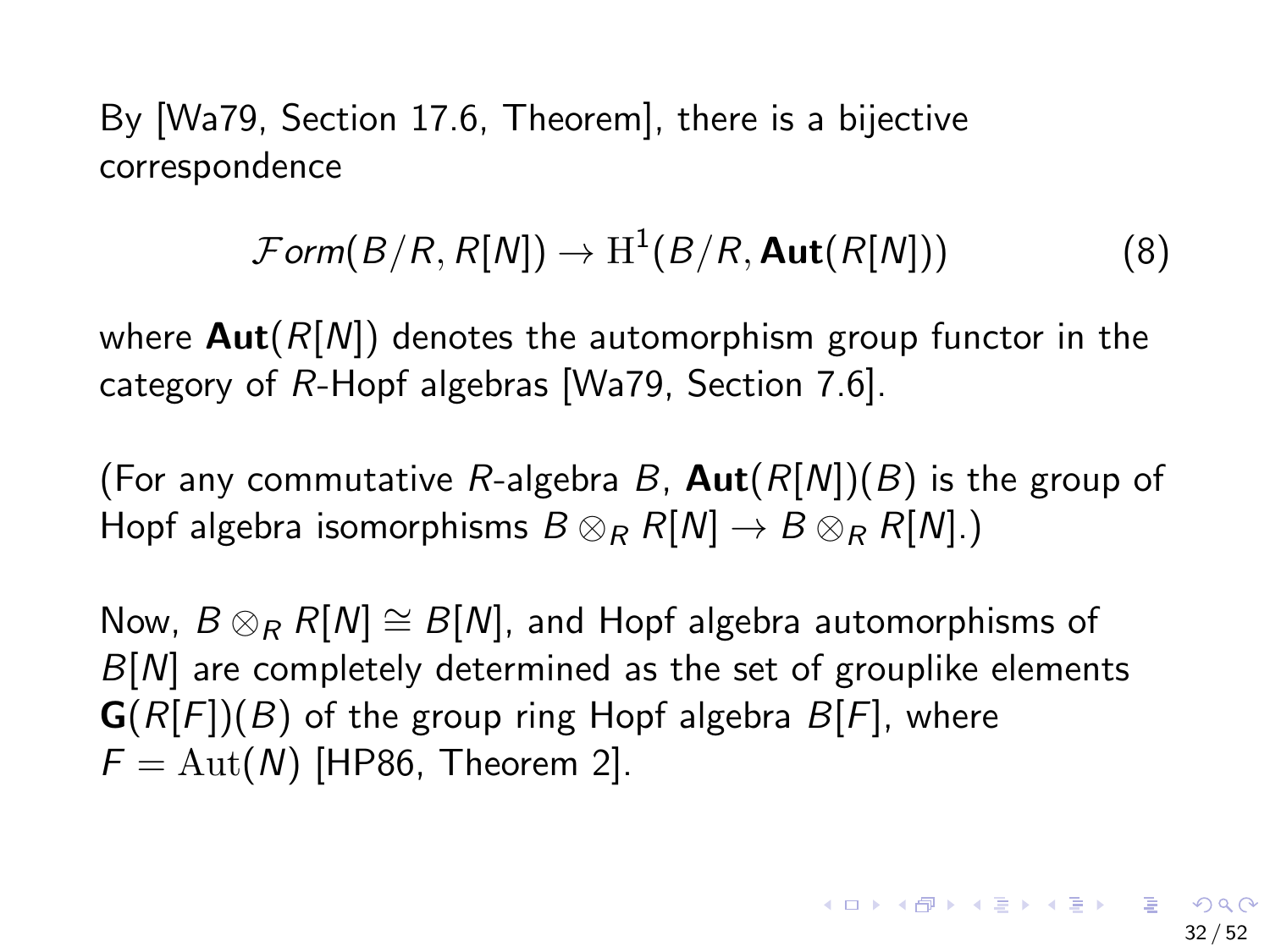Thus, the automorphism group functor  $Aut(R[N])$  is isomorphic to the grouplike functor  $G(R[F])$ , and there is a bijective correspondence

<span id="page-32-0"></span>
$$
\mathcal{F}orm(B/R, R[N]) \to H^1(B/R, \mathbf{G}(R[F])). \tag{9}
$$

Combining [\(7\)](#page-30-0) and [\(9\)](#page-32-0) yields a bijective correspondence  $\mathcal{F}$ orm $(B/R, \text{Map}(F, R)) \to \mathcal{F}$ orm $(B/R, R[N]).$ 

Taking the direct limit of both sides yields the bijection

 $\mathcal{F}$ orm( $\text{Map}(F, R)$ )  $\rightarrow \mathcal{F}$ orm( $R[N]$ ).

Thus by Lemma 4.1, we obtain a bijection

$$
\Theta: \mathcal{G}al(R,F) \to \mathcal{F}orm(R[N]).
$$

 $\Box$ 

イロト イ団 トメ ヨ トメ ヨ トー ヨー

33 / 52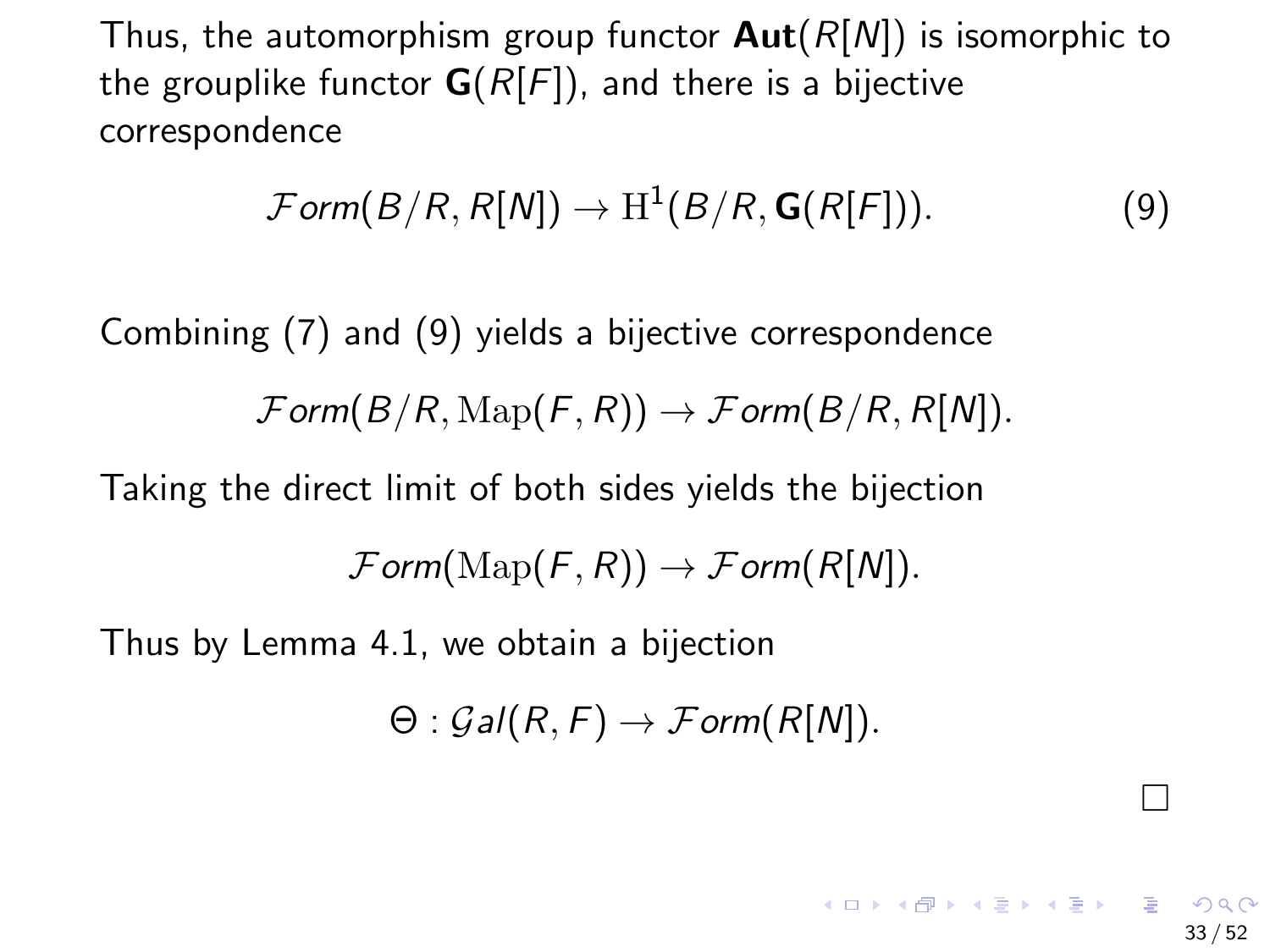In [\[HP86,](#page-53-1) Theorem 5], the authors given an explicit description of the map Θ.

**Theorem 4.3 (Haggenmüller and Pareigis)** Let N be a finitely generated group with finite automorphism group  $F = Aut(N)$ . Then the bijection  $\Theta$  :  $Gal(R, F) \rightarrow Form(R[N])$  associates to each F-Galois extension A of R, the form  $H = \Theta(A)$  of R[N] defined as the fixed ring

$$
H=(A[N])^F,
$$

where the action of  $F$  on  $N$  is through the automorphism group  $F$ and the action of F on A is the Galois action. The form H is an A-form of R[N] with isomorphism  $\psi: A \otimes_R H \rightarrow A[N]$  defined as  $\psi(x \otimes h) = xh$ , for  $x \in A$ ,  $h \in H$ .  $\Box$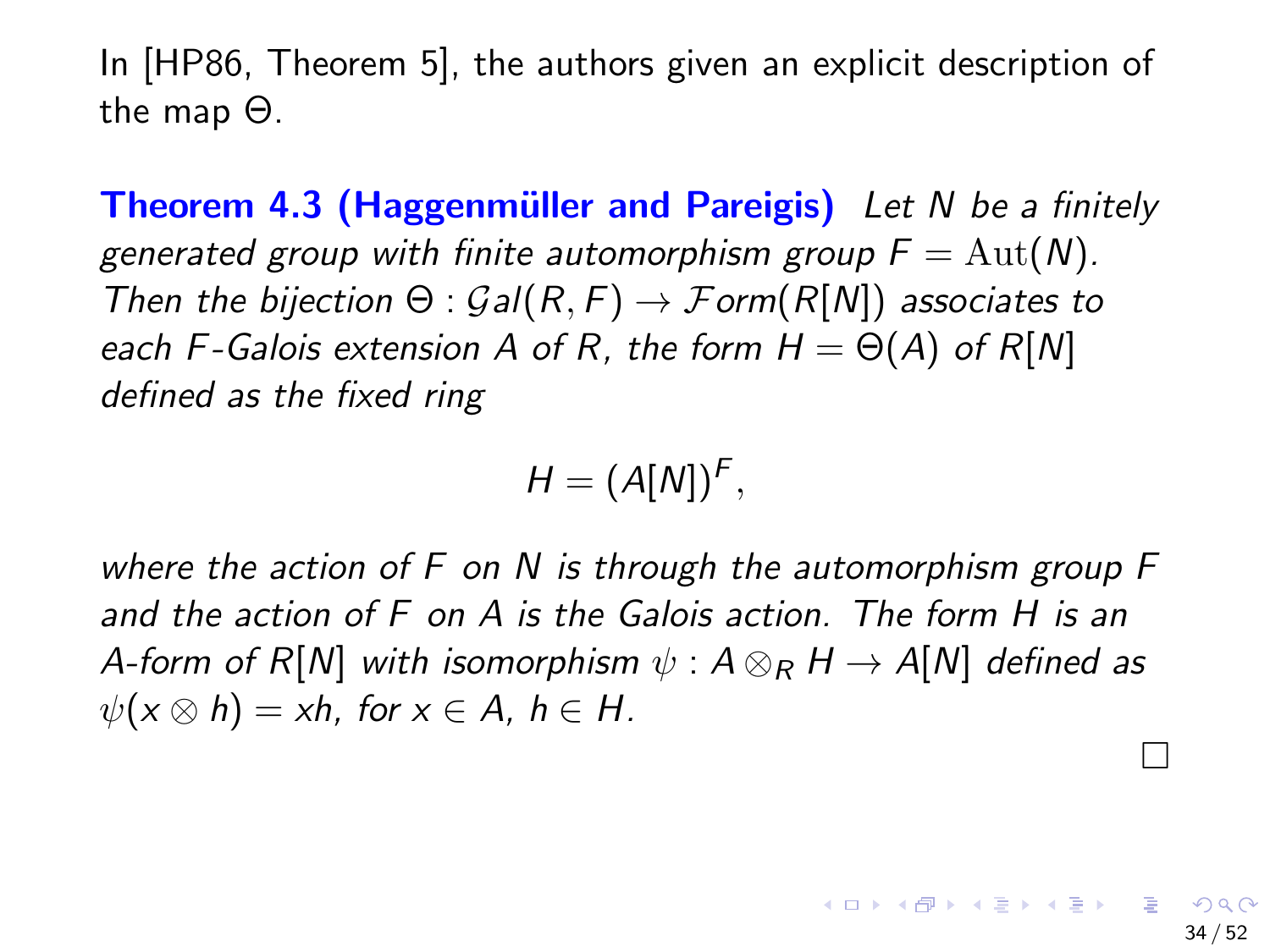As one might expect, the trivial form of  $\text{Map}(F, R)$  is mapped to the trivial form of  $R[N]$ .

**Proposition 4.4** Let N be a finitely generated group with finite automorphism group  $F = Aut(N)$ . Let  $A = \text{Map}(F, R)$  denote the trivial F-Galois extension of R. Then  $\Theta(A) = (A[N])^F \cong R[N]$ .

*Proof.* (Sketch)  $H = (A[N])^F$  is free over R on a basis consisting of grouplike elements. Hence,  $H = R[N']$  for some finite group N'. Since  $A \otimes_R H = A \otimes_R R[N'] \cong A[N]$  as Hopf algebras, we conclude that  $N' \cong N$ .

 $\Box$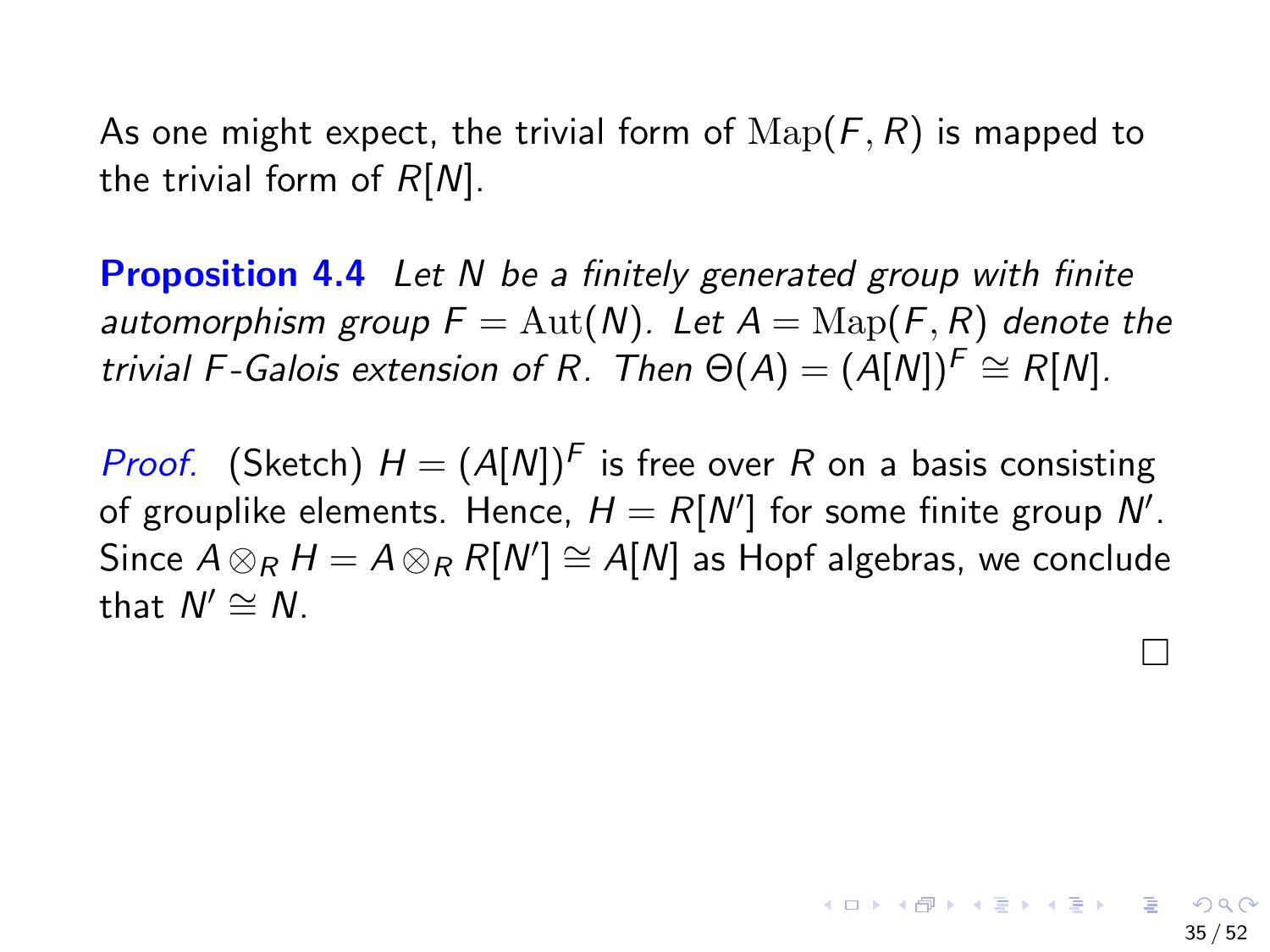Giving an explicit description of the inverse map

$$
\Theta^{-1} : \mathcal{F}orm(R[N]) \to \mathcal{G}al(R,F)
$$

is more subtle.

In the next section, we give an explicit formula for  $\Theta^{-1}$  in the case that the forms are given as the Hopf algebras of Hopf-Galois structures of a (classical) Galois extension of K.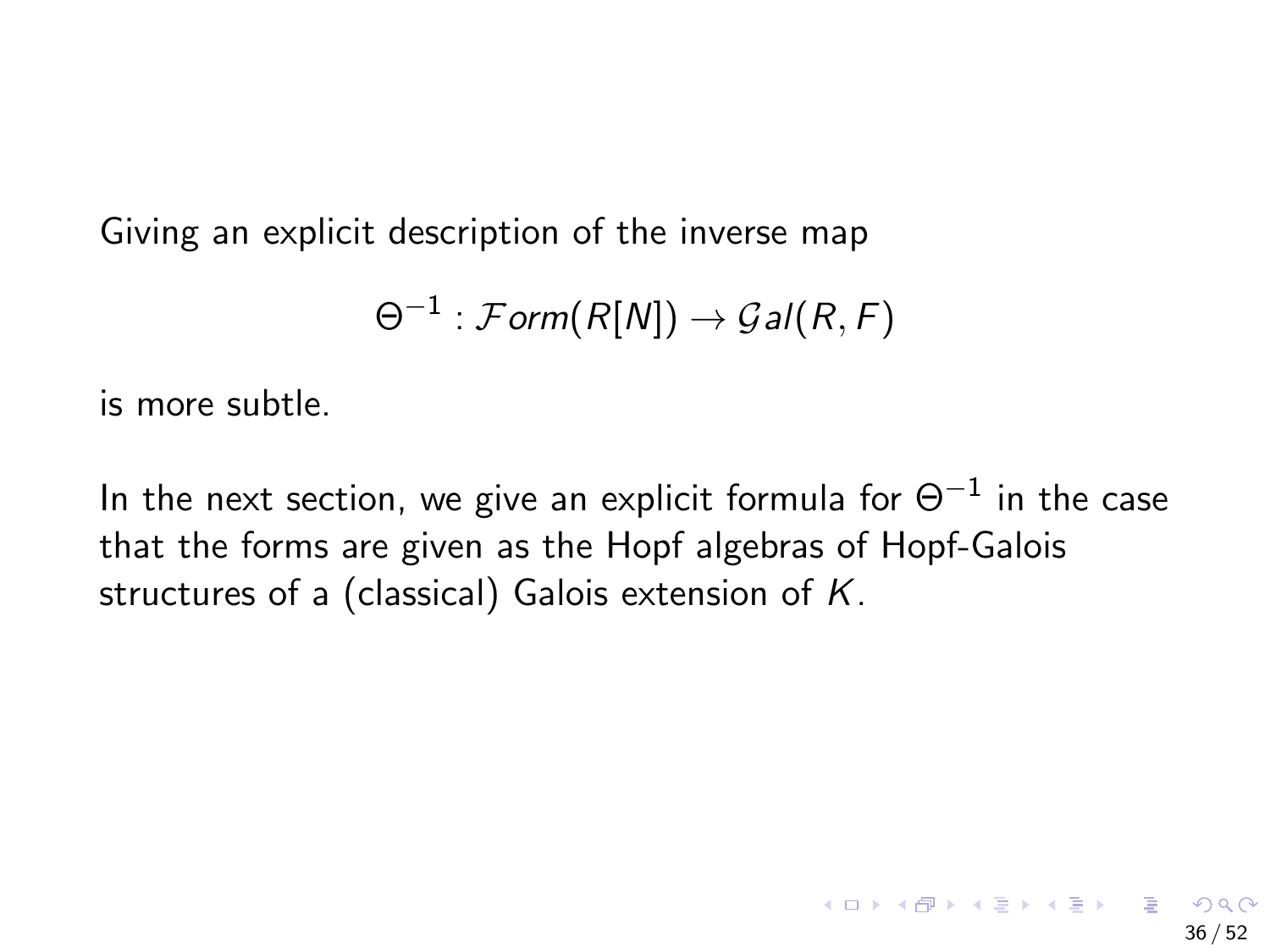### 5. Connection to Hopf-Galois Theory

For the remainder of this talk, we take  $R = K$ , where K is a finite field extension of Q. There is a natural application of the map Θ to Hopf-Galois theory.

### 5.1 Review of Greither-Pareigis theory

Let  $E/K$  be a Galois extension with group G. Let H be a finite dimensional, cocommutative K-Hopf algebra with comultiplication  $\Delta: H \to H \otimes_R H$ , counit  $\varepsilon: H \to K$ , and coinverse  $S: H \to H$ . Suppose there is a K-linear action  $\cdot$  of H on E that satisfies

$$
h \cdot (xy) = \sum_{(h)} (h_{(1)} \cdot x)(h_{(2)} \cdot y), \quad h \cdot 1 = \varepsilon(h)1
$$

for all  $h\in H,\ x,y\in E,$  where  $\Delta(h)=\sum_{(h)}h_{(1)}\otimes h_{(2)}$  is Sweedler notation.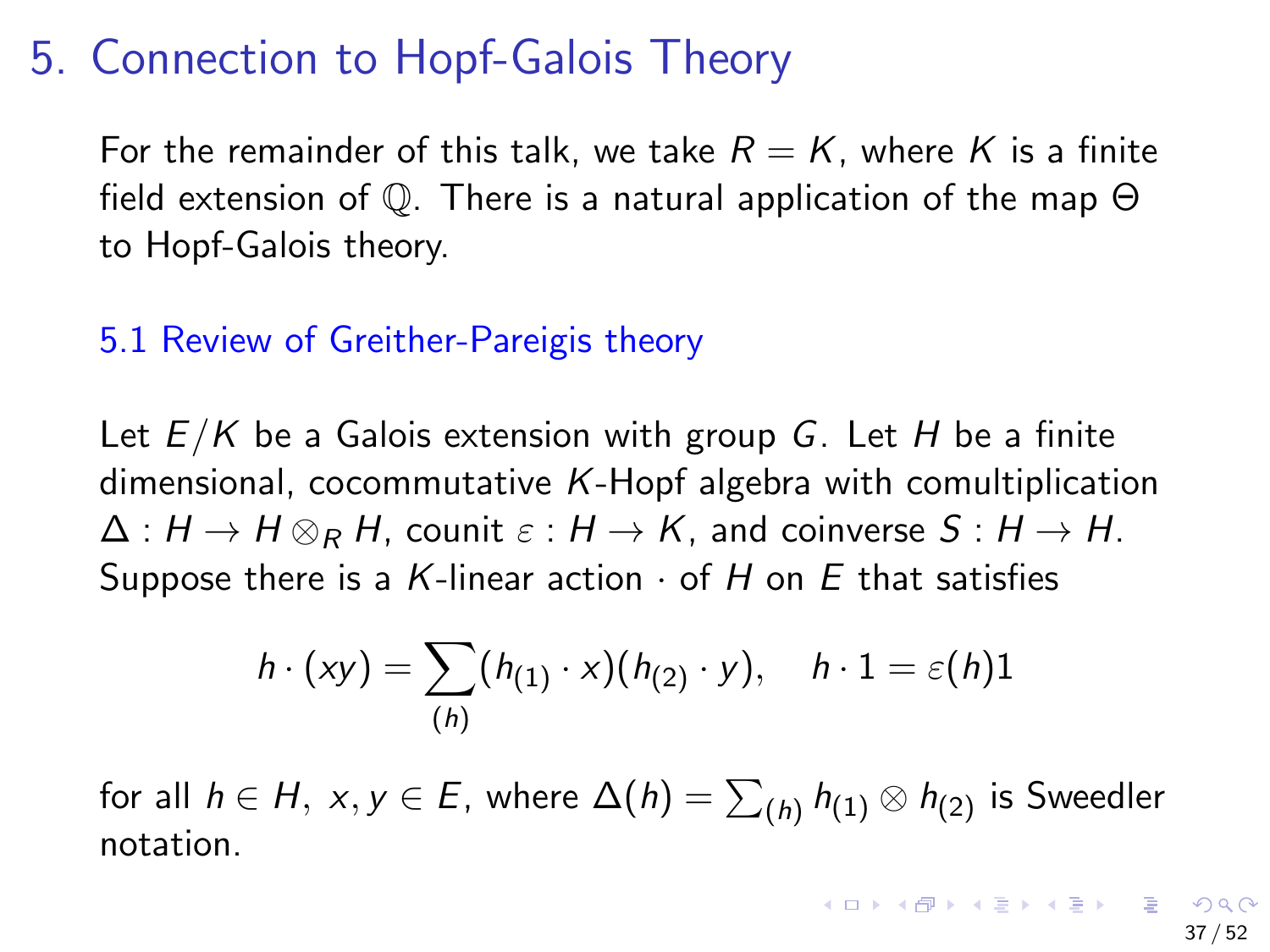Suppose also that the K-linear map

$$
j: E\otimes_K H\to \mathrm{End}_K(E),
$$

given as  $j(x \otimes h)(y) = x(h \cdot y)$ , is an isomorphism of vector spaces over K. Then H together with this action, denoted as  $(H, \cdot)$ , provides a **Hopf-Galois structure** on  $E/K$ .

Two Hopf-Galois structures  $(H, \cdot)$ ,  $(H', \cdot')$  on  $E/K$  are isomorphic if there is a Hopf algebra isomorphism  $f : H \to H'$  for which  $h \cdot x = f(h) \cdot x$  for all  $x \in E$ ,  $h \in H$  (see [\[CRV15,](#page-52-2) Introduction]).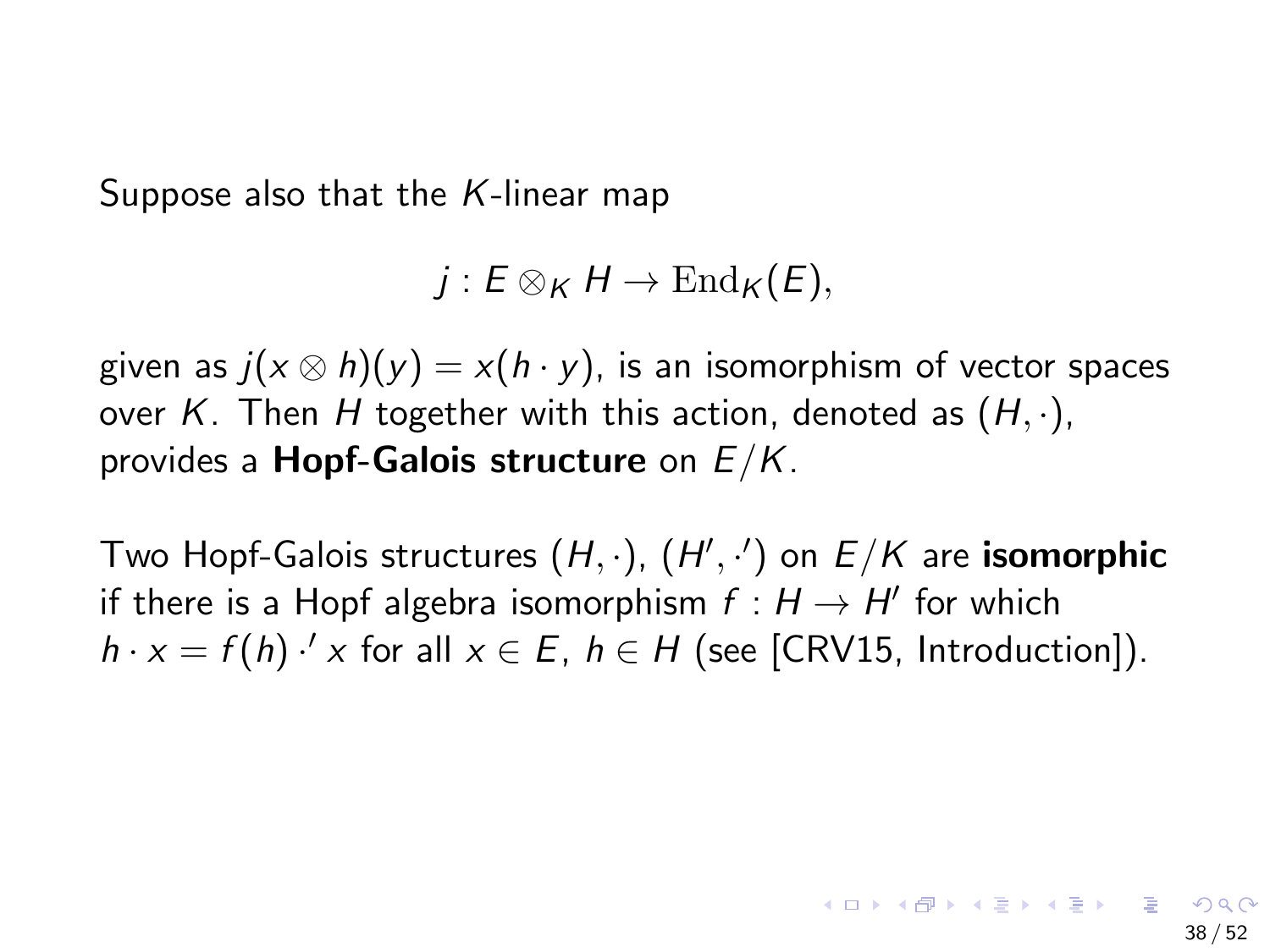C. Greither and B. Pareigis [\[GP87\]](#page-53-0) have given a complete classification of Hopf-Galois structures up to isomorphism.

Denote by  $\text{Perm}(G)$  the group of permutations of G. A subgroup  $N < \text{Perm}(G)$  is regular if  $|N| = |G|$  and  $\eta(g) \neq g$  for all  $\eta \neq 1_N$ ,  $g \in G$ . Let  $\lambda : G \to \mathrm{Perm}(G)$ ,  $\lambda(g)(h) = gh$ , denote the left regular representation.

A subgroup  $N \leq \text{Perm}(G)$  is normalized by  $\lambda(G) \leq \text{Perm}(G)$  if  $\lambda(G)$  is contained in the normalizer of N in Perm(G).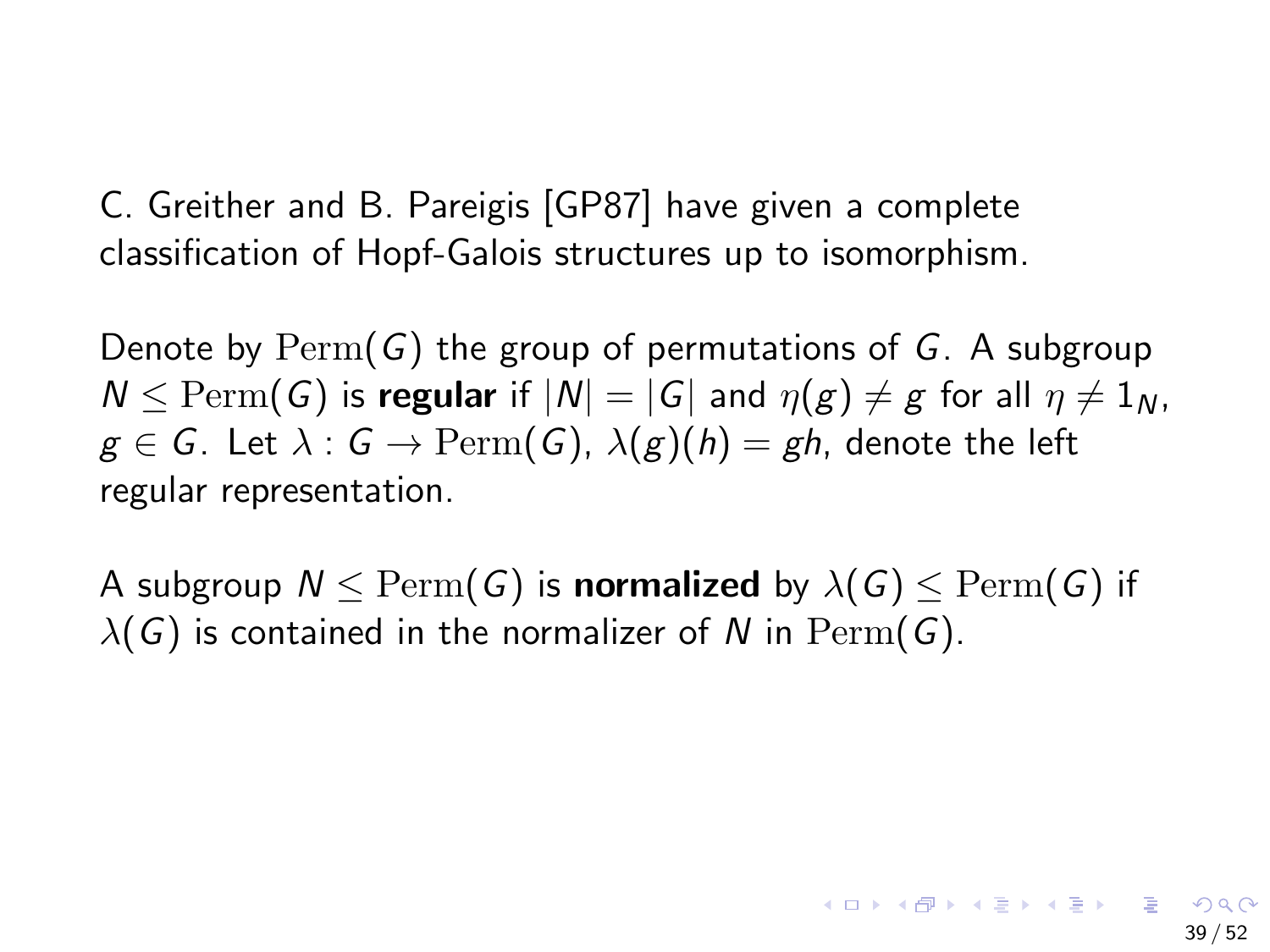<span id="page-39-0"></span>**Theorem 5.1.1 (Greither and Pareigis)** Let  $E/K$  be a Galois extension with group G. There is a one-to-one correspondence between the regular subgroups of  $\mathrm{Perm}(G)$  that are normalized by  $\lambda(G)$  and the isomorphism classes of Hopf Galois structures on  $E/K$ .

Let N be a regular subgroup of  $\mathrm{Perm}(G)$  normalized by  $\lambda(G)$ . We compute the corresponding Hopf-Galois structure as follows: G acts on the group algebra  $E[N]$  through the Galois action on  $E$ and conjugation by  $\lambda(G)$  on N, i.e.,

$$
g(x\eta)=g(x)(\lambda(g)\eta\lambda(g^{-1})), g\in G, x\in E, \eta\in N.
$$

(We shall denote the conjugation action of  $\lambda(g) \in \lambda(G)$  on  $\eta \in \mathbb{N}$ by  $\mathfrak{s}_{n}$ .)

 $\Box$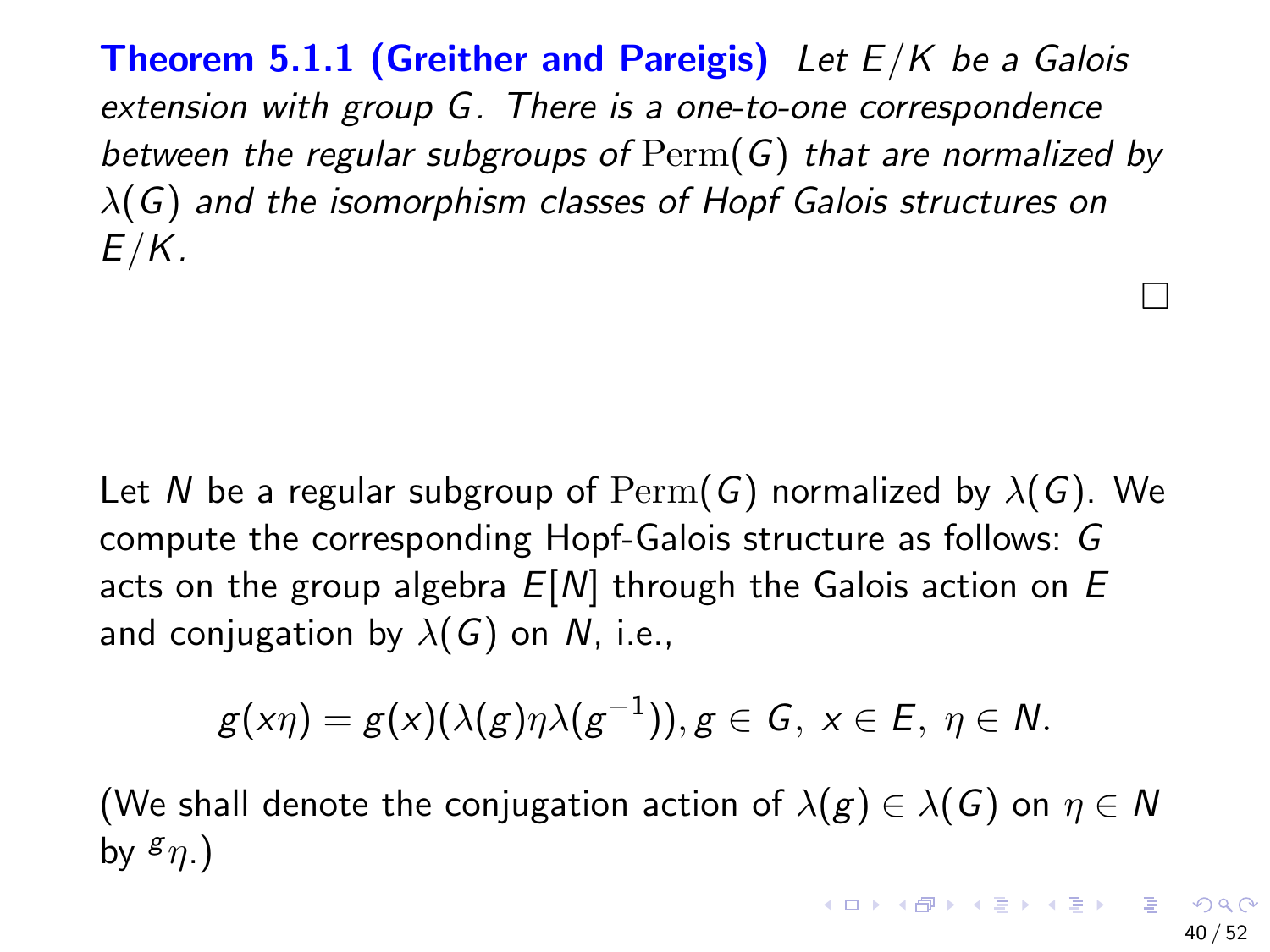Let  $H$  denote the fixed ring

$$
(E[N])^{G} = \{x \in E[N]: g(x) = x, \forall g \in G\}.
$$

Then H is an *n*-dimensional E-Hopf algebra,  $n = [E : K]$ , and  $E/K$  admits the Hopf Galois structure  $(H, \cdot)$  [\[GP87,](#page-53-0) p. 248, proof of 3.1 (b)⇒(a)], [\[Ch00,](#page-52-3) Theorem 6.8, pp. 52-54].

The action of H on  $E/K$  is given as

$$
\left(\sum_{\eta\in\mathsf{N}}r_{\eta}\eta\right)\cdot x=\sum_{\eta\in\mathsf{N}}r_{\eta}\eta^{-1}[1_G](x),
$$

see [\[Ch11,](#page-52-4) Proposition 1].

By [\[GP87,](#page-53-0) p. 249, proof of 3.1,  $(a) \Rightarrow (b)$ ],

$$
E\otimes_K H\cong E\otimes_K K[N]\cong E[N],
$$

as E-Hopf algebras, so H is an E-form of  $K[N]$  $K[N]$  $K[N]$ [.](#page-41-0)

41 / 52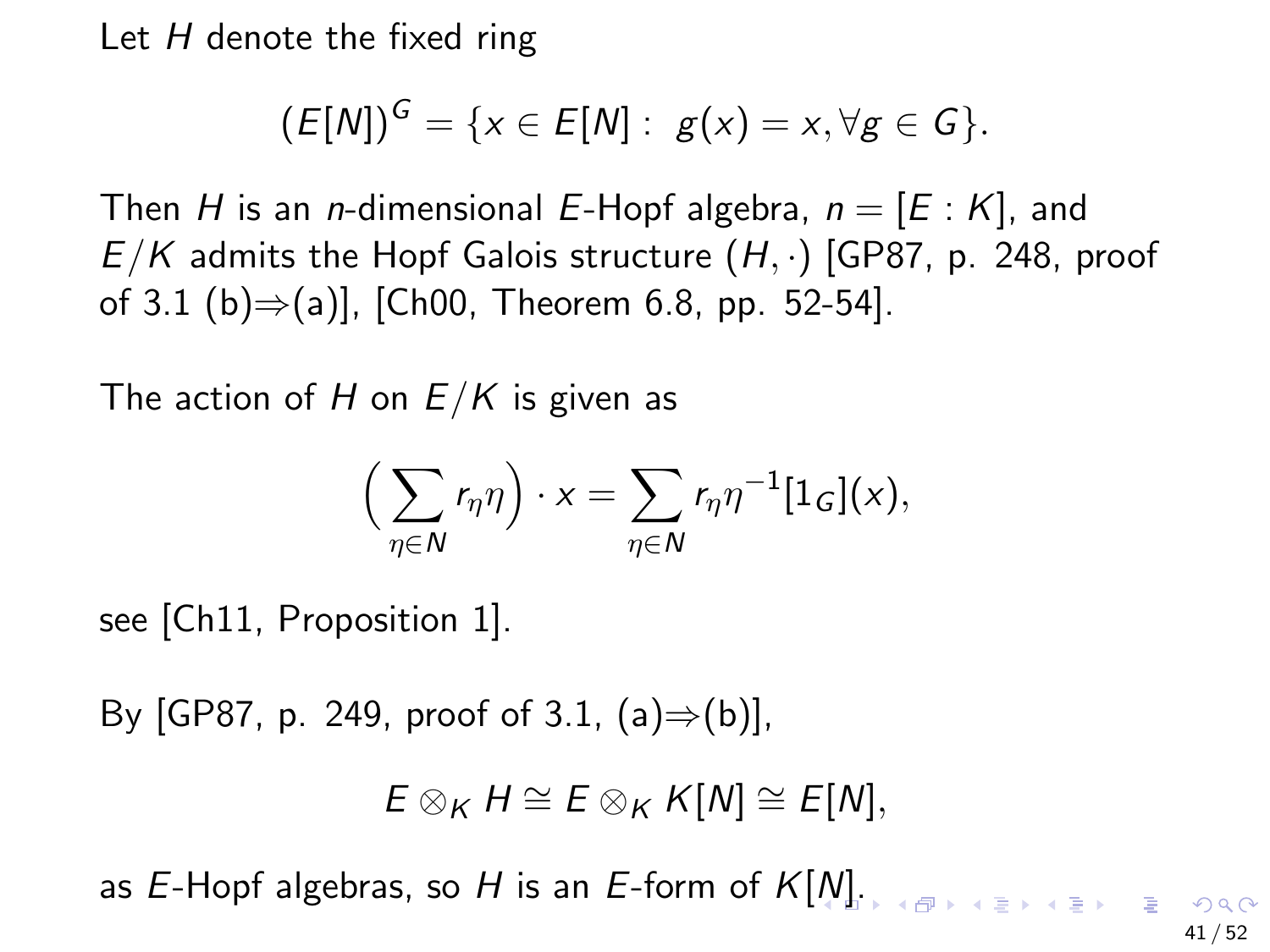<span id="page-41-0"></span>If  $N$  is isomorphic to the abstract group  $N'$ , then we say that the Hopf-Galois structure  $(H, \cdot)$  on  $E/K$  is of type  $\mathcal{N}'.$ 

### 5.2 Connection to the map Θ

If  $(H, \cdot)$  is a Hopf-Galois structure on  $E/K$  of type N, then the Hopf algebra H is a Hopf form of  $K[N]$ . Thus H can be recovered via the Haggenmüller and Pareigis bijection (Theorem 4.2).

In other words, with  $F = \text{Aut}(N)$ , there is an F-Galois extension A of  $K$  with

$$
\Theta(A) = (A[N])^F = H.
$$

42 / 52

We seek a method to construct A.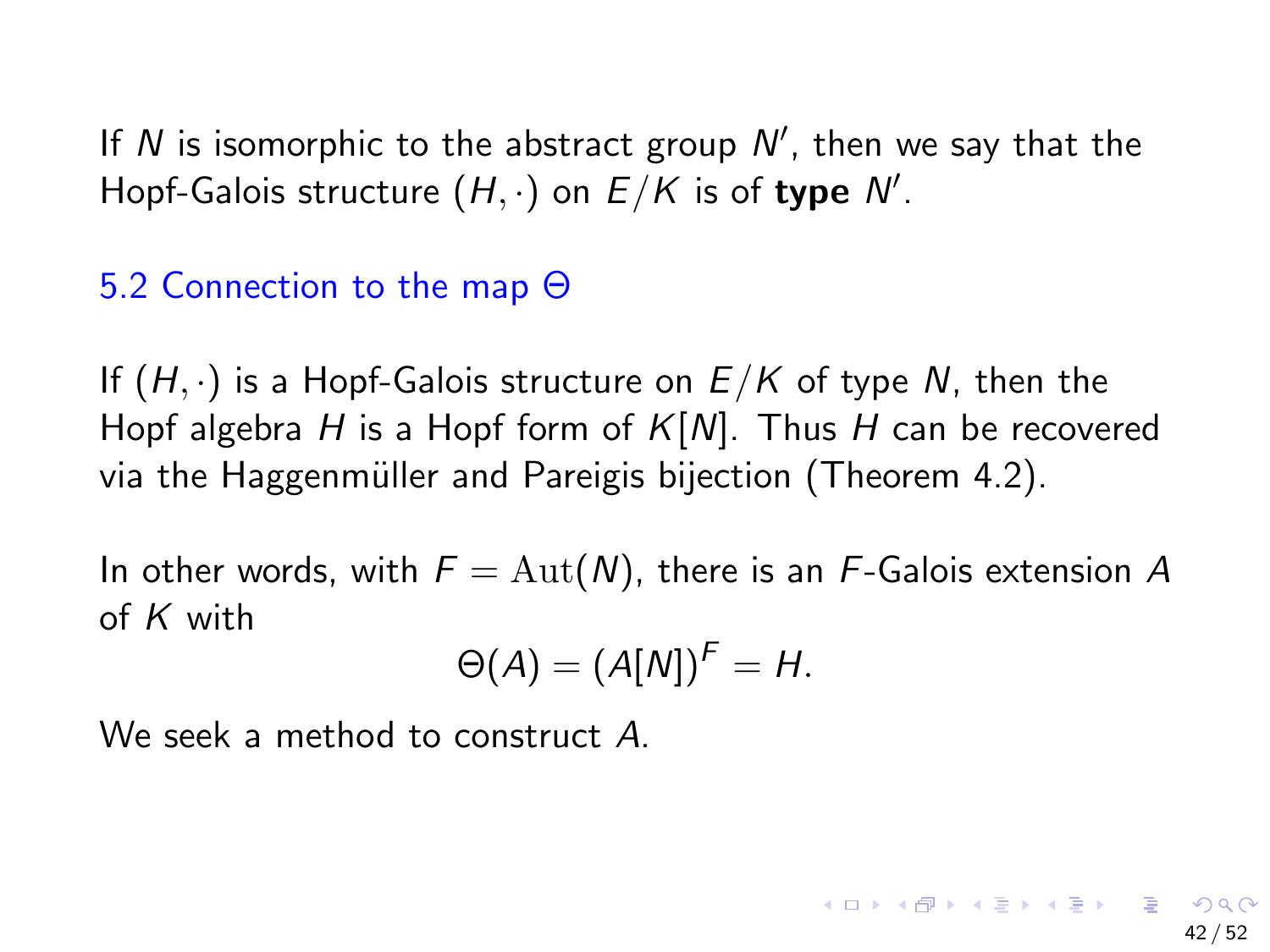From [\[GP87,](#page-53-0) p. 249, Proof of 3.2], the E-form H of  $K[N]$ corresponds to the cocycle  $\rho : G \to F$ , which is given by congugation by elements of  $\lambda(G)$ .

The kernel of  $\rho$  is the normal subgroup of  $\lambda(G)$  given as

$$
G_0 = \{ g \in \lambda(G) \mid {}^g \eta = \eta, \forall \eta \in N \}.
$$

The quotient group  $\lambda(G)/G_0$  is isomorphic to a subgroup U of  $F = \text{Aut}(N)$ .

Let  $E_0=E^{G_0}.$  Then  $E_0$  is Galois extension of  $K$  with group  $U.$  By Theorem 2.4, there exist an F-Galois extension of K of the form

$$
A=\underbrace{E_0\times E_0\times\cdots\times E_0}_{n},
$$

43 / 52

**K ロ ▶ K 個 ▶ K ミ ▶ K ミ ▶ ○ ミ → り** 

where  $[F: U] = n$ .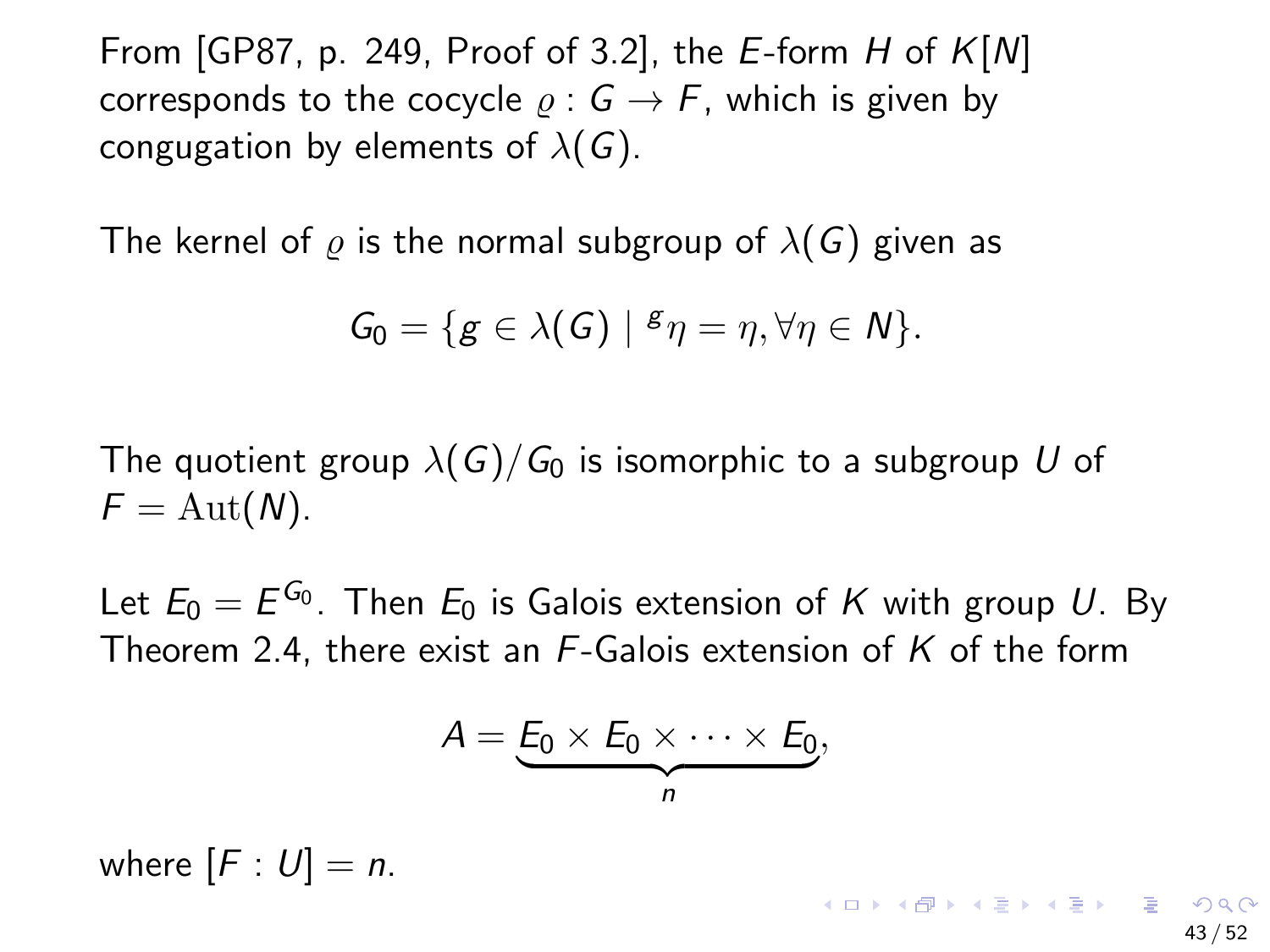<span id="page-43-0"></span>**Proposition 5.2.1** Let  $E/K$  be a Galois extension with group G and let  $(H, \cdot)$  be a Hopf-Galois structure on  $E/K$  of type N. Let  $G_0$ ,  $E_0$ , and A be as above. Then

$$
\Theta(A)=H.
$$

*Proof.* Since the map  $\Theta$  :  $Gal(K, F) \rightarrow Form(K[N])$  is a bijection, and  $H \in \mathcal{F}$ orm(K[N]), there exists an F-Galois extension B of K for which  $\Theta(B) = H$ . By Theorem 2.4,

$$
B = \underbrace{M \times M \times \cdots \times M}_{m},
$$

where M is a V-Galois field extension of K for some subgroup V of F of index  $[F: V] = m$ . We claim that  $A = B$ .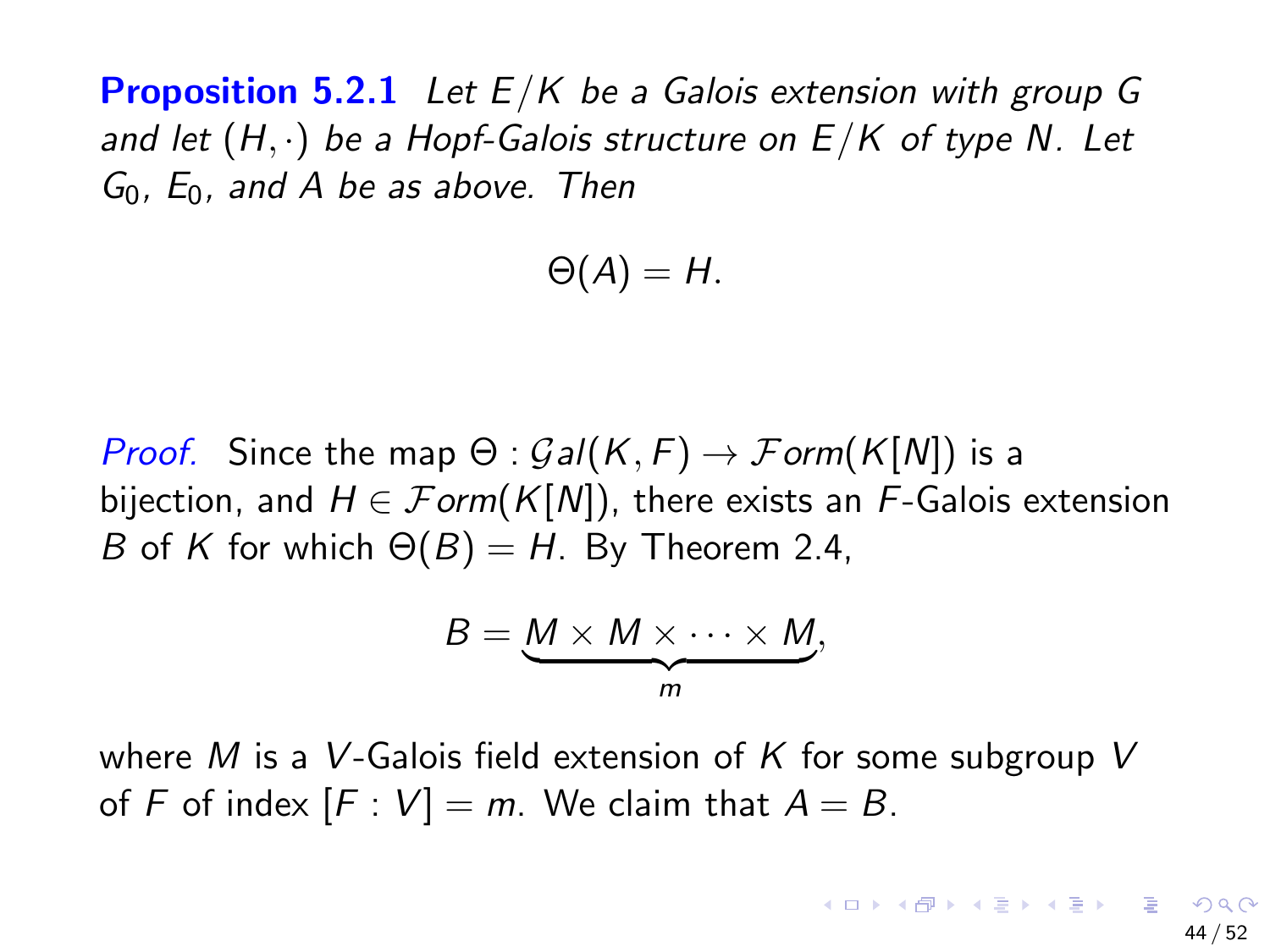<span id="page-44-0"></span>To this end, H is an B-form of  $K[N]$ , thus

 $B \otimes_K H \cong B[N],$ 

given by  $x \otimes h \mapsto xh$ . The F-Galois extension B contains the field M and we have

 $M \otimes_K H \cong M[N],$ 

and so, H is an M-form of  $K[N]$ .

By [\[GP87,](#page-53-0) Corollary 3.2],  $E_0$  is the smallest field extension of  $K$ , contained in E with

 $E_0 \otimes H \cong E_0[N].$ 

Thus H is an  $E_0$ -form of  $K[N]$ .

Since there is a bijection

 $\mathcal{F}$ orm( $E_0/K$ ,  $\text{Map}(F,K)$ )  $\rightarrow \mathcal{F}$ orm( $E_0/K$ ,  $K[N]$ ),

we conclude that  $\Theta^{-1}(H)=B$  $\Theta^{-1}(H)=B$  $\Theta^{-1}(H)=B$  is an  $E_0$ -for[m o](#page-43-0)f  $\mathrm{Map}(F,K).$  $\mathrm{Map}(F,K).$  $\mathrm{Map}(F,K).$  $\mathrm{Map}(F,K).$  $\mathrm{Map}(F,K).$  $\mathrm{Map}(F,K).$  $\mathrm{Map}(F,K).$  $\mathrm{Map}(F,K).$ 

45 / 52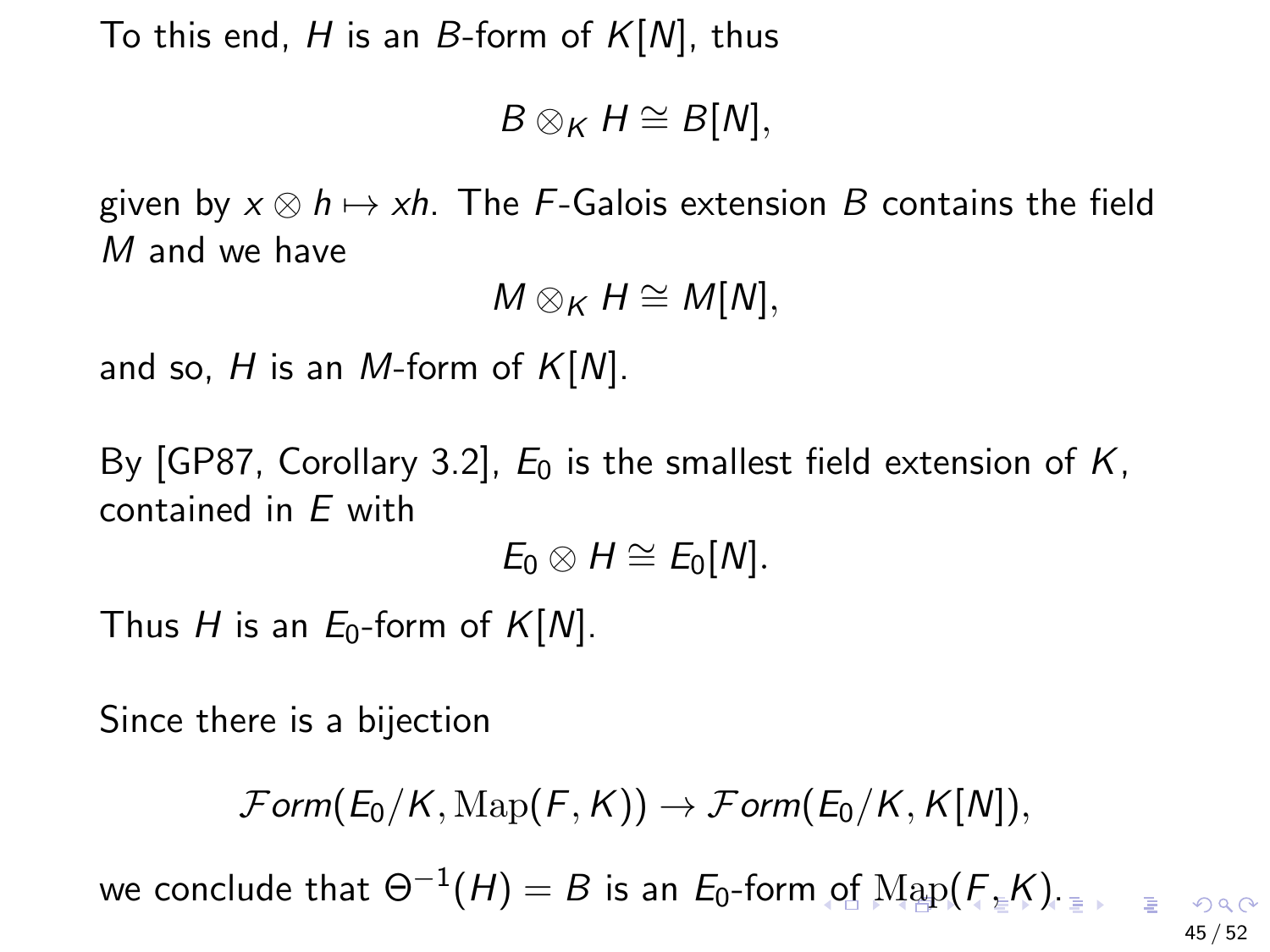<span id="page-45-0"></span>So,

$$
E_0 \otimes_K (\underbrace{M \times M \times \cdots \times M}_{m}) \cong E_0 \otimes_K \operatorname{Map}(F,K) \cong \operatorname{Map}(F,E_0),
$$

Write  $M \cong K[x]/(f(x))$  for some minimal polynomial  $f(x) \in K[x]$ . Then

$$
E_0 \otimes_K (\underbrace{M \times M \times \cdots \times M}_{m})
$$
\n
$$
\cong E_0 \otimes_K (\underbrace{K[x]/(f(x)) \times K[x]/(f(x)) \times \cdots \times K[x]/(f(x))}_{m})
$$
\n
$$
\cong \underbrace{E_0[x]/(f(x)) \times E_0[x]/(f(x)) \times \cdots \times E_0[x]/(f(x))}_{m})
$$
\n
$$
\cong \underbrace{\text{Map}(F, E_0)}_{|F|}
$$

46 / 52

K ロ ▶ K @ ▶ K 할 ▶ K 할 ▶ ① 할 → ① 익 (2)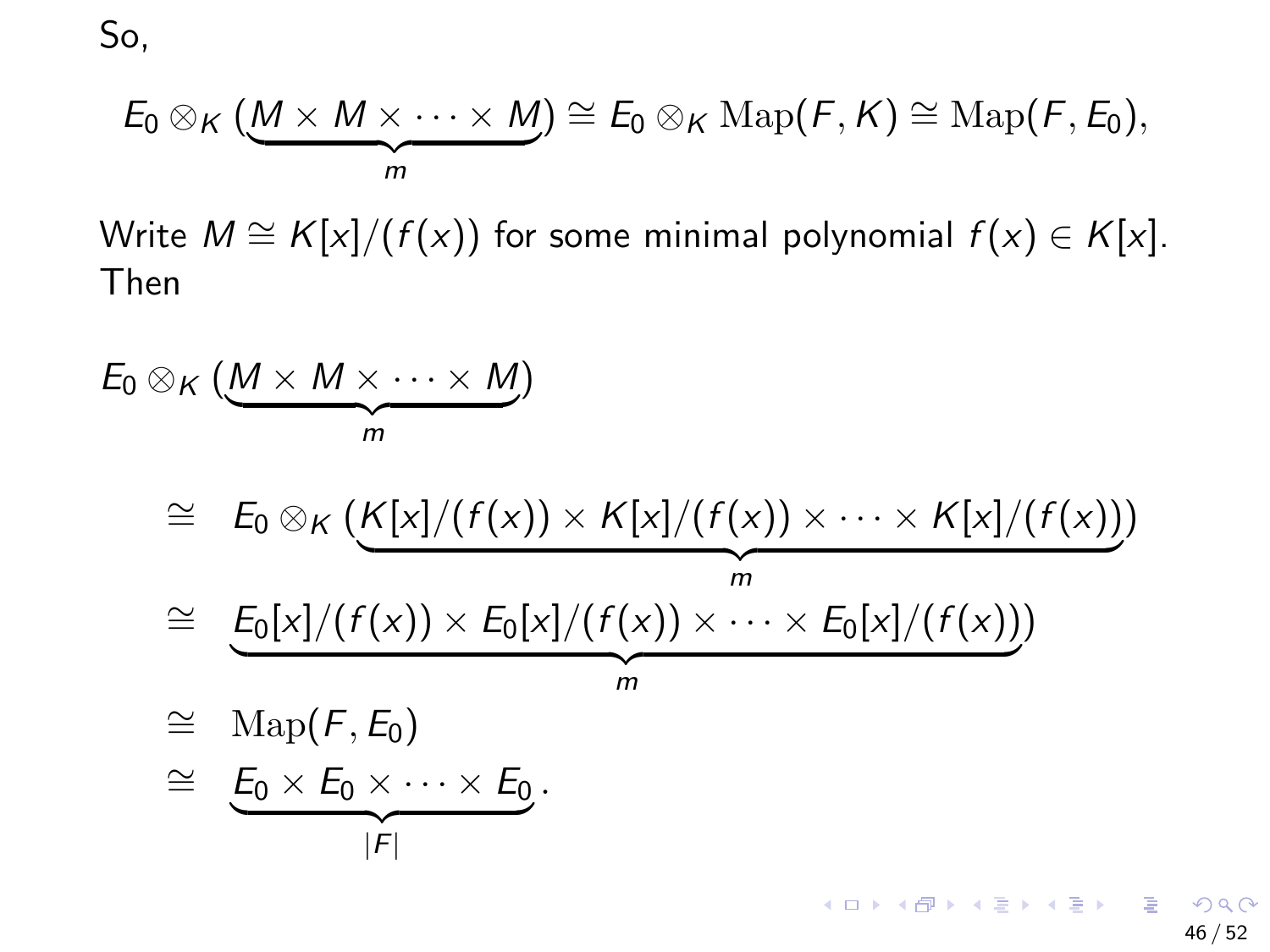Thus, all of the zeros of  $f(x)$  must lie in  $E_0$ , hence  $M \subseteq E_0$ . But since  $E_0$  is minimal,  $E_0 = M$  and  $U = V$ . Hence

$$
\Theta(A)=H
$$

where

$$
A=\underbrace{E_0\times E_0\times\cdots\times E_0}_{n},
$$

where  $[F: U] = n$ ,  $U \cong \lambda(G)/G_0$ .

 $\Box$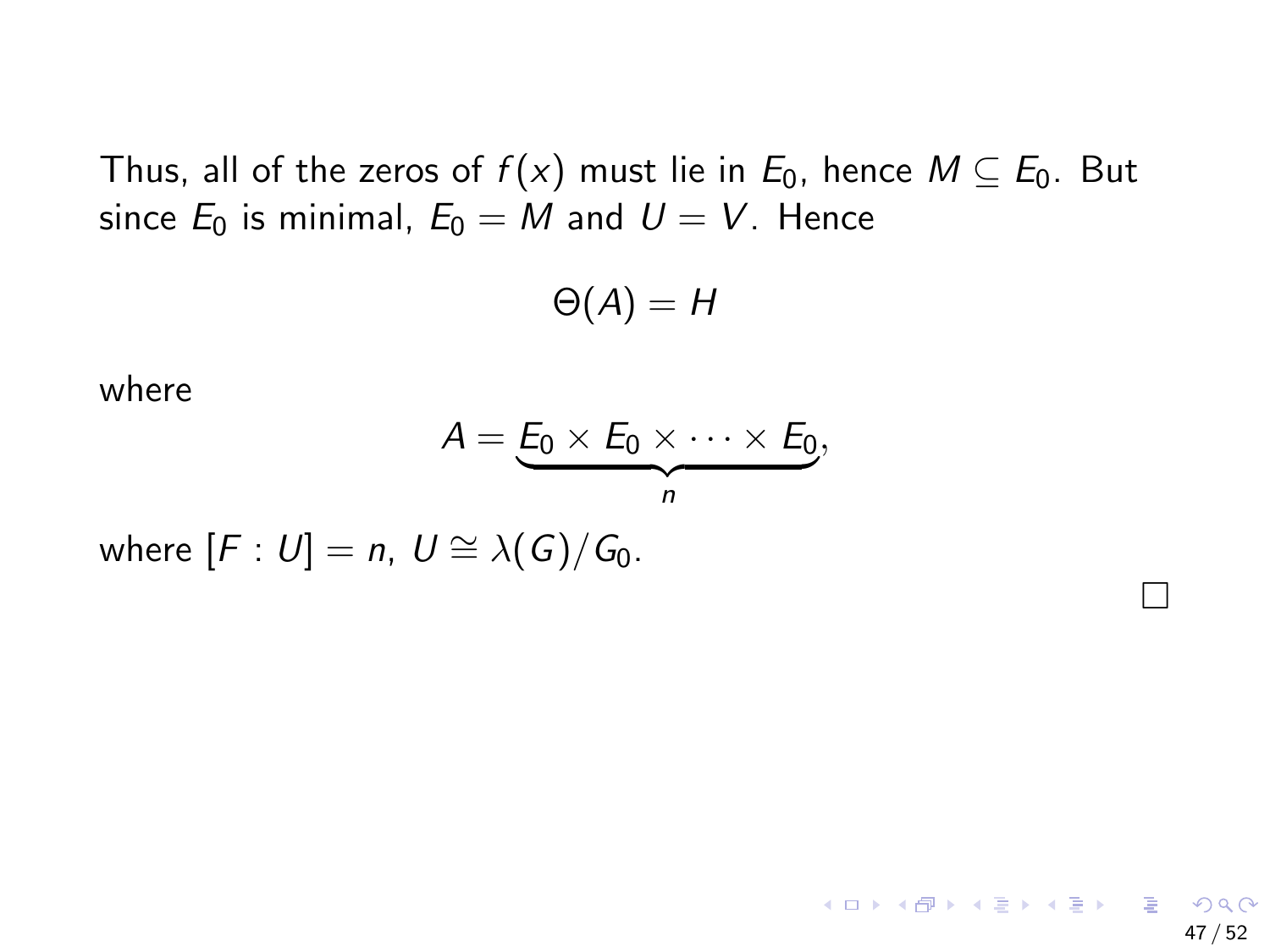**Example 5.2.2.** Let  $E/K$  be a Galois extension with group G. Let  $\rho: \mathsf{G}\to \mathrm{Perm}(\mathsf{G})$ ,  $\lambda(g)(\mathsf{h})=\mathsf{h}\mathsf{g}^{-1}$ , denote the right regular representation. Then  $\rho(G)$  is a regular subgroup of  $\text{Perm}(G)$ normalized by  $\lambda(G)$ ;  $\rho(G)$  corresponds to the classical Hopf-Galois structure on  $E/K$  with Hopf algebra  $K[G]$  [\[Ch00,](#page-52-3) (6.10) Proposition].

Since  $\lambda(G)$  commutes with  $\rho(G)$ , we have

$$
G_0 = \{ g \in \lambda(G) \mid {}^g \eta = \eta, \forall \eta \in \rho(G) \} = \lambda(G).
$$

Thus  $U = \lambda(G)/G_0 = 1$  and  $E_0 = E^{G_0} = K$ . Let  $F = \operatorname{Aut}(G)$ . Then

$$
\Theta(A)=K[G]
$$

where

$$
A = \underbrace{K \times K \times \cdots \times K}_{n},
$$

48 / 52

with  $n = [F : 1] = |F|$ . Of course, A is the trivial F-Galois extension of  $K$ ,  $\text{Map}(F, K)$ .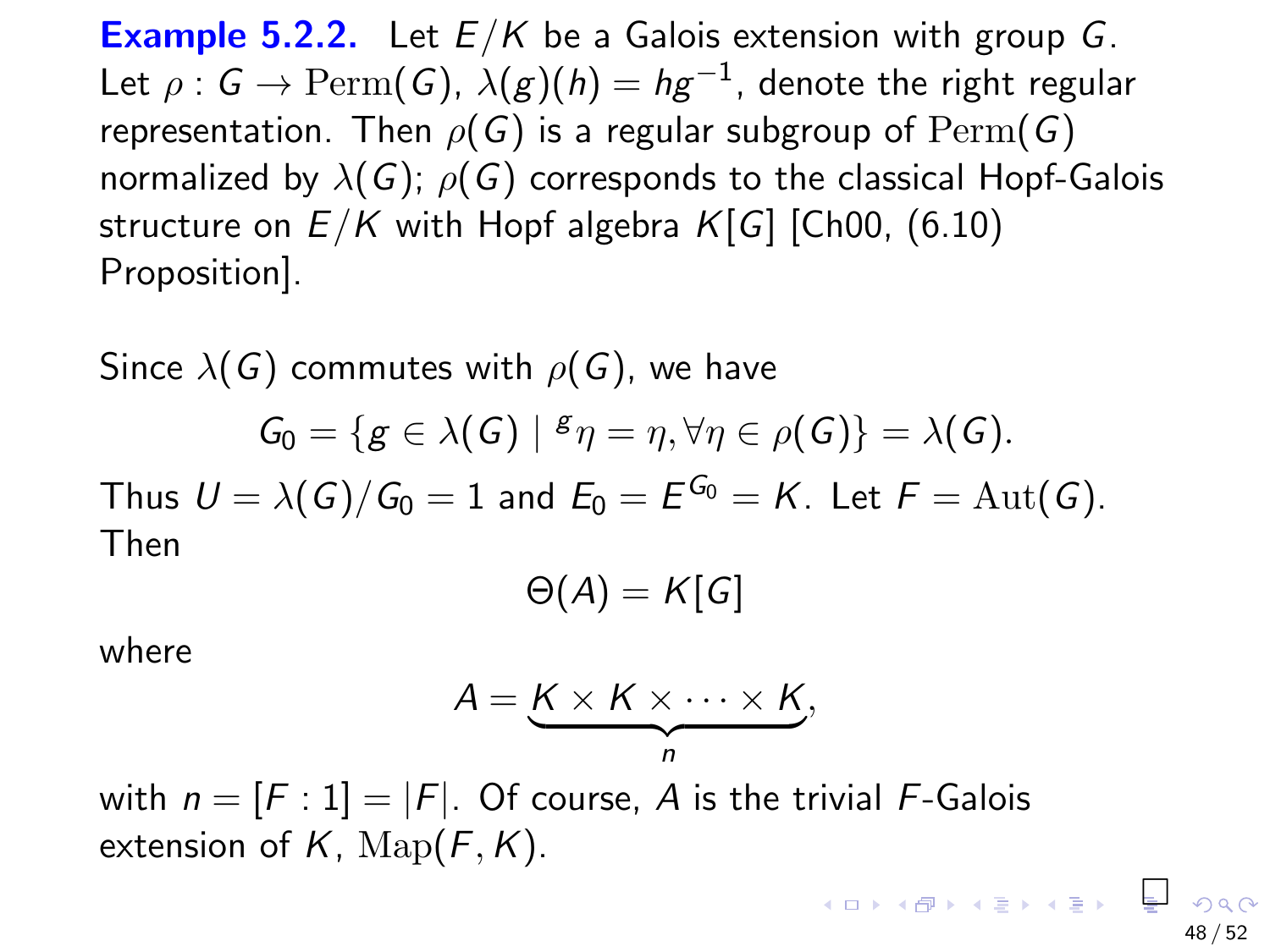### 6. The Hopf Algebra Isomorphism Problem

Let  $E/K$  be a Galois extension with group G. Various authors: [\[CRV15\]](#page-52-2), [\[KKTU19a,](#page-53-3) Section 4], [\[KKTU19b,](#page-53-4) Theorem 2.2], [\[TT19,](#page-54-3) Section 3] have addressed the following question: what are the K-Hopf algebra isomorphism classes of the various Hopf algebras that arise from the Hopf-Galois structures on  $E/K$ ?

We can use Proposition 5.2.1 to establish a partial result regarding the Hopf algebra isomorphism problem.

Let  $(H, \cdot)$ ,  $(H', \cdot')$  be Hopf-Galois structures on  $E/K$  corresponding to regular subgroups  $N$ ,  $N'$  of  $\mathrm{Perm}(\overline{G})$ , respectively.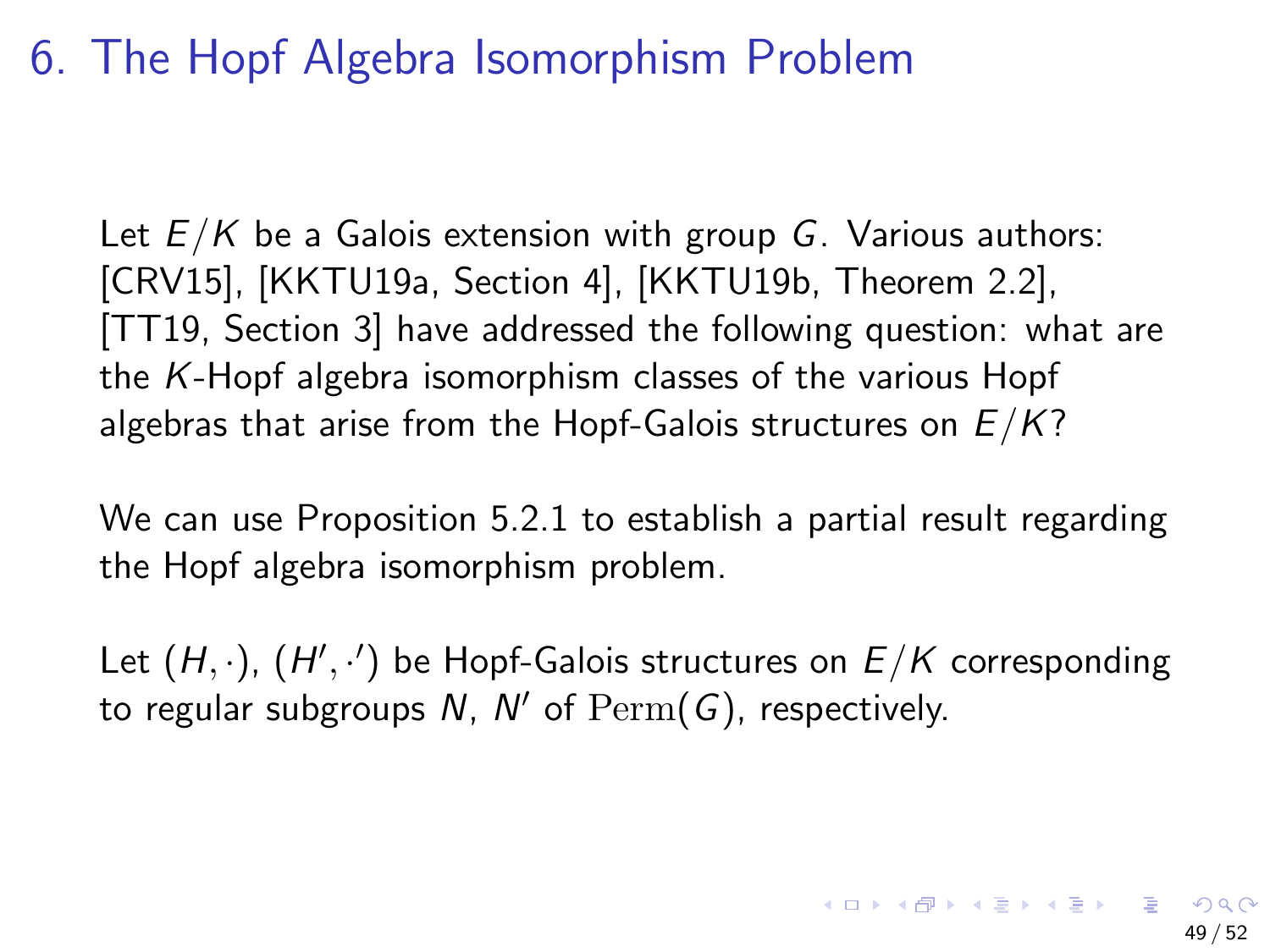If  $(H, \cdot)$  and  $(H', \cdot')$  are not of the same type, i.e., if  $N \not\cong N'$ , then  $E[N] \not\cong E[N']$  as Hopf algebras. Thus  $E \otimes_K H \not\cong E \otimes_K H'$  as Hopf algebras, and hence  $H \not\cong H'$  as K-Hopf algebras.

So the Hopf algebras attached to a Hopf-Galois structure can only be isomorphic as Hopf algebras if the structures are of the same type. In what follows we assume that  $(H,\cdot)$  and  $(H',\cdot')$  are of the same type  $N \cong N'$ .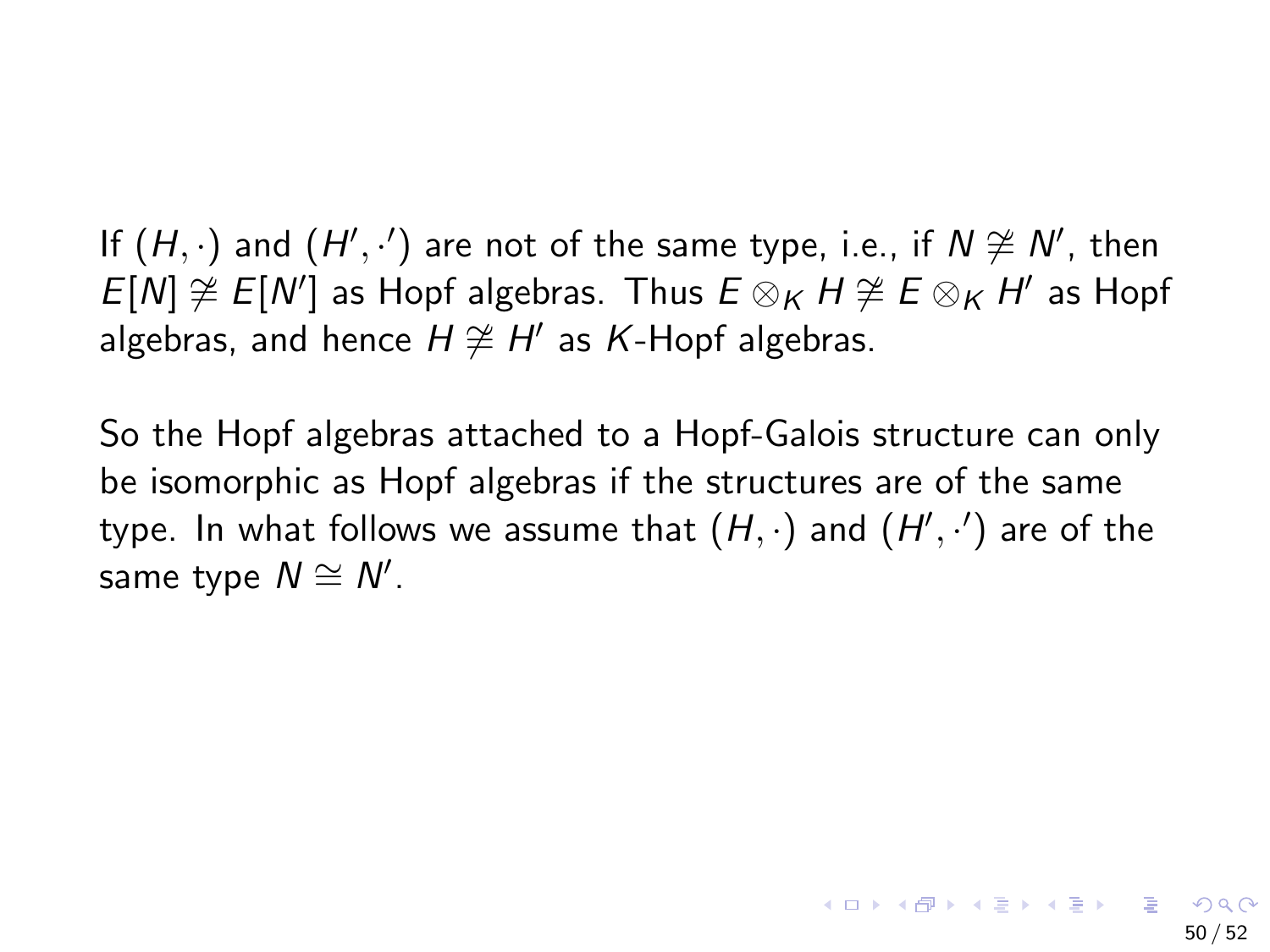**Proposition 6.1** Let  $E/K$  be a Galois extension with group G. Let  $(H, \cdot)$ ,  $(H', \cdot')$  be Hopf-Galois structures on  $E/K$  corresponding to regular subgroups N, N' of  $\mathrm{Perm}(G)$ , respectively, with  $N \cong N'$ . Let

$$
G_0 = \{ g \in \lambda(G) \mid g \eta = \eta, \forall \eta \in N \},
$$
  

$$
G'_0 = \{ g \in \lambda(G) \mid g \eta = \eta, \forall \eta \in N' \}.
$$

Then  $H \cong H'$  as K-Hopf algebras only if  $G_0 = G'_0$ .

*Proof.* Suppose that  $H \cong H'$  as K-Hopf algebras. Let  $F = \text{Aut}(N)$ . Then by Proposition 5.2.1, there exists F-Galois extensions A, A' of K with  $\Theta(A) = H$  and  $\Theta(A') = H'$ , where  $A \cong A'$  as F-Galois extensions.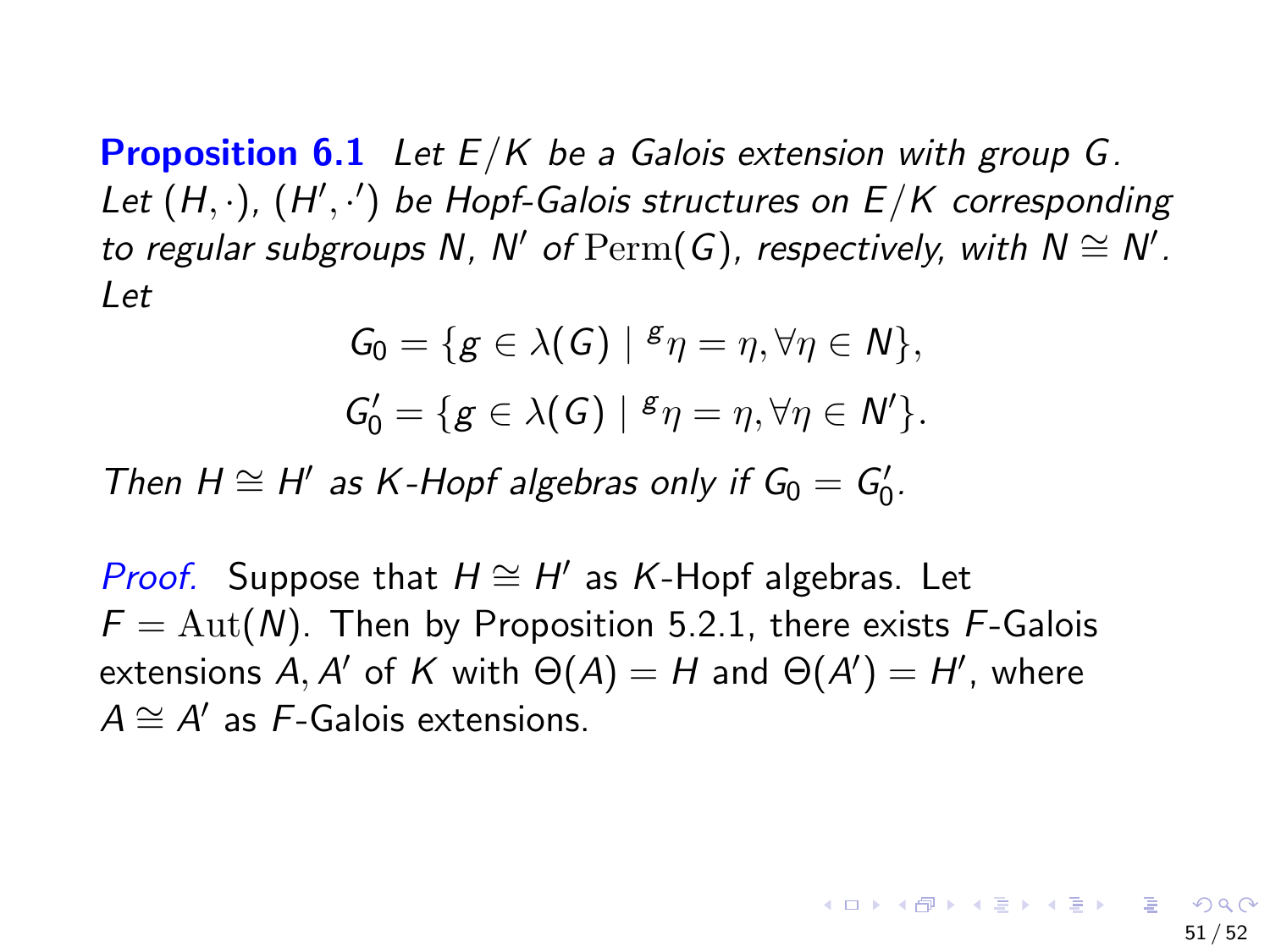Let 
$$
U = \lambda(G)/G_0
$$
,  $U' = \lambda(G)/G'_0$ . We have  

$$
A = \underbrace{E_0 \times E_0 \times \cdots \times E_0}_{m}
$$

and

$$
A'=\underbrace{E'_0\times E'_0\times\cdots\times E'_0}_{n},
$$

with  $m = [F : U]$  and  $n = [F : U']$ . Since  $A \cong A'$ ,  $m = n$  and  $E_0 \cong E'_0$ . Since  $E_0$  is Galois with group  $U$  and  $E'_0$  is Galois with group  $U'$ , we must have  $E_0 = E'_0$ . Consequently,  $G_0 = G'_0$ .

**Remark 6.2** Proposition 6.1 can be obtained from [\[KKTU19b,](#page-53-4) Theorem 2.2] using a G-equivariant isomorphism  $N \to N'$ .

 $\Box$ 

 $\Box$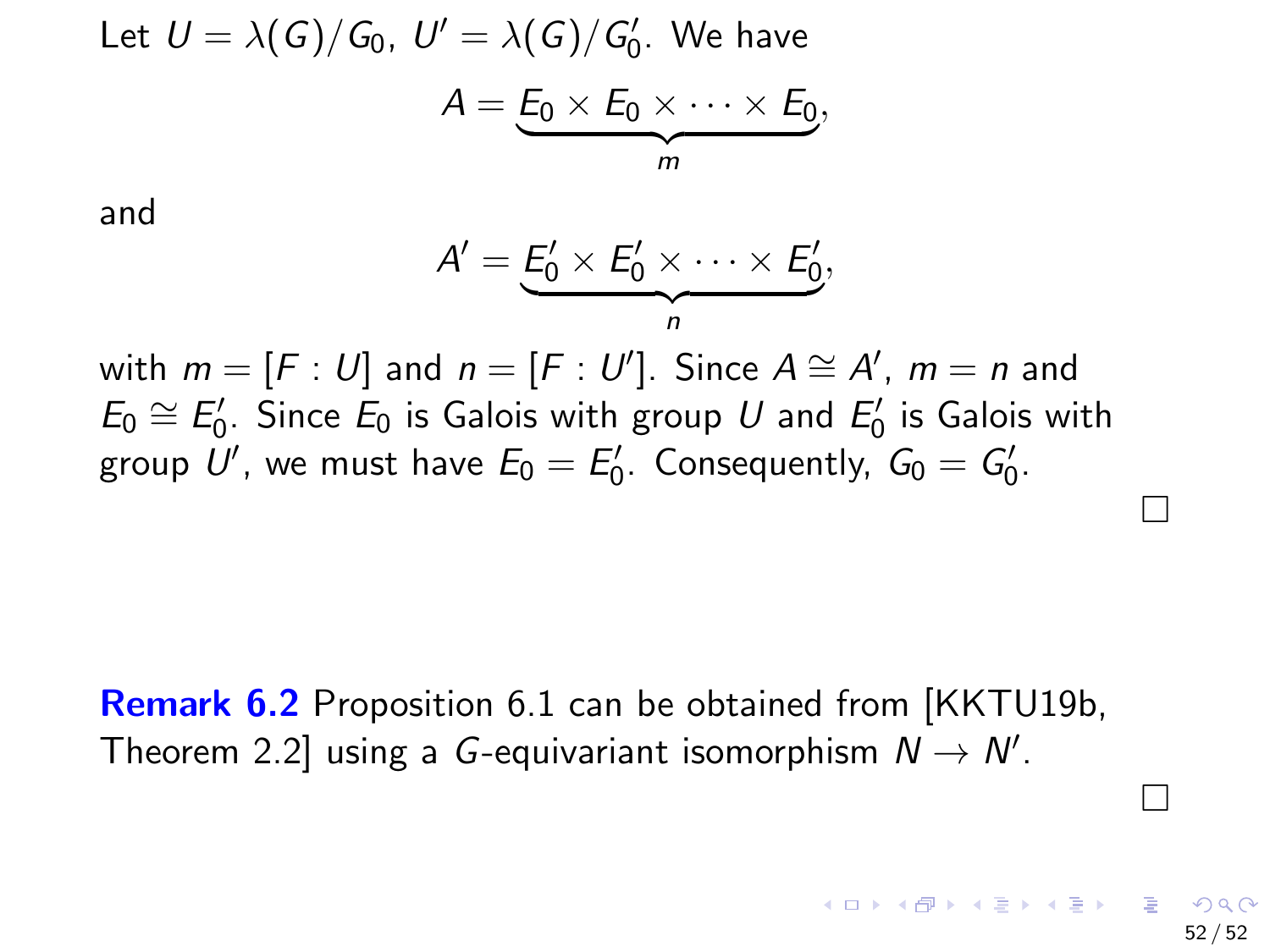#### **References**

- <span id="page-52-0"></span>[AG59] M. Auslander and O. Goldman, The Brauer group of a commutative ring, Trans. Amer. Math. Soc., 81, (1959), 749-765.
- **E** [By02] N. P. Byott, Integral Hopf-Galois structures on degree  $p^2$  extensions of p-adic fields, J. Algebra, 248, 2002, 334-365.
- <span id="page-52-3"></span>**i** [Ch00] L. N. Childs, Taming Wild Extensions: Hopf Algebras and Local Galois Module Theory, AMS: Mathematical Surveys and Monographs, 80, 2000.
- <span id="page-52-4"></span>**Fi** [Ch11] L. N. Childs, Hopf Galois structures on Kummer extensions of prime power degree, New York J. Math., 17, 2011, 51-74.
- <span id="page-52-2"></span><span id="page-52-1"></span>**Follon Film Film Film S. U. Chase, D. K. Harrison, A. Rosenberg, Galois** Theory and Galois Cohomology of Commutative Rings, Mem. Amer. Math. Soc., 52, 1965. / quaternionalg.pdf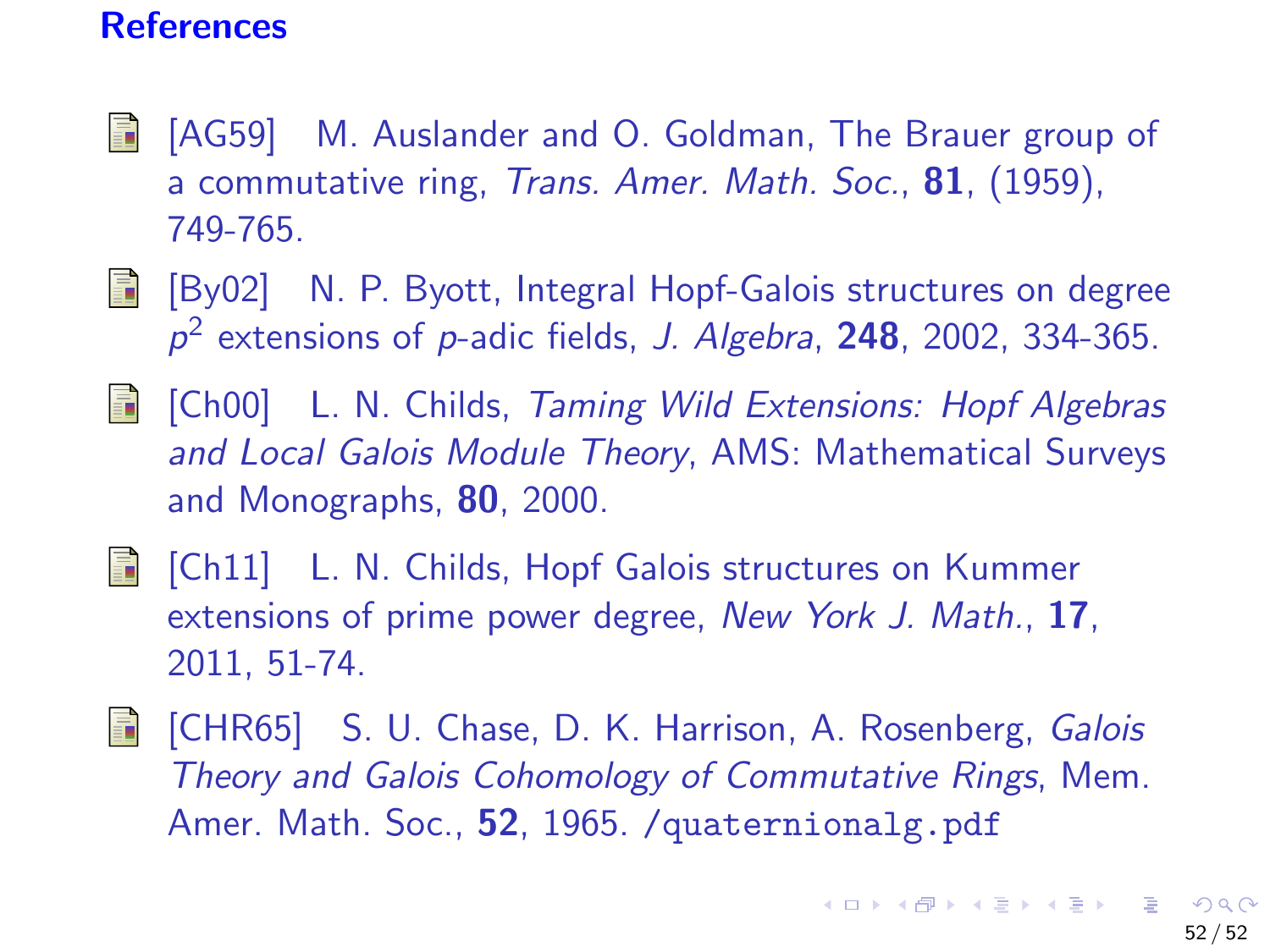- **T.** [CRV15] T. Crespo, A. Rio, M. Vela, Non-isomorphic Hopf-Galois structures with isomorphic underlying Hopf algebras, J. Algebra, 455, (2015), 270-276.
- <span id="page-53-0"></span>**F** [GP87] C. Greither and B. Pareigis, Hopf Galois theory for separable field extensions, J. Algebra, 106, 1987, 239-258.
- <span id="page-53-2"></span>**F** [Ha79] R. Haggenmüller, Über Invarianten separabler Galoiserweiterungen kommutativer Ringe, Dissertation, Universität München, 1979.
- <span id="page-53-1"></span>**Fig.** [HP86] R. Haggenmüller, B. Pareigis, Hopf algebra forms on the multiplicative group and other groups, manuscripta math., 55, (1986), 121-135.
- <span id="page-53-4"></span><span id="page-53-3"></span>[KKTU19a] A. Koch, T. Kohl, P. Truman, R. Underwood, The Structure of Hopf Algebras Acting on Dihedral Extensions. In: Feldvoss J., Grimley L., Lewis D., Pavelescu A., Pillen C. (eds) Advances in Algebra. SRAC 2017. Springer Proceedings in Mathematics & Statistics, vol 277. Springer, Cham, (2019).